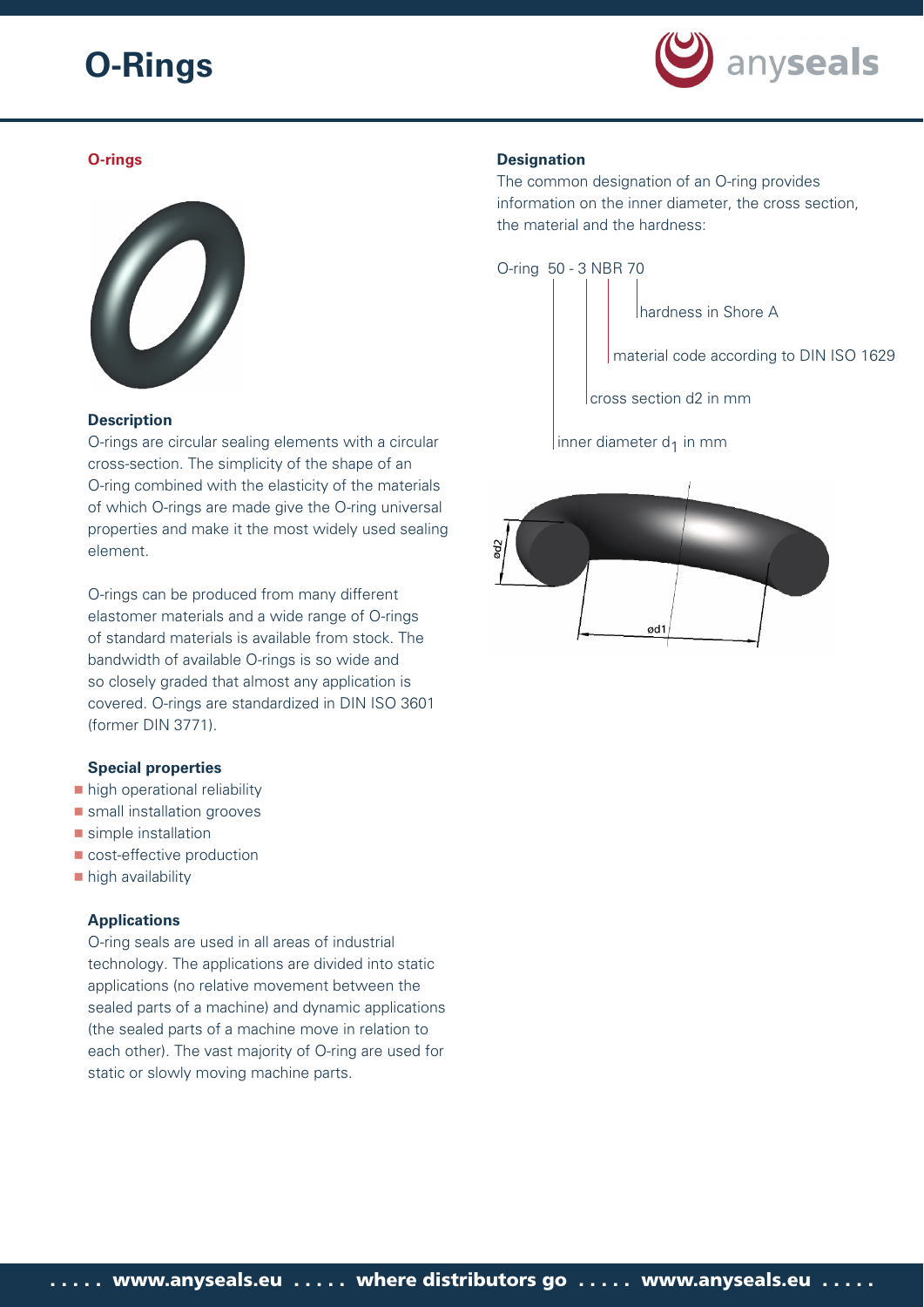

# **Quality**

## **Delivery quality**

The following delivery quality applies to all standard O-rings for which no other special arrangement has been made:

tolerances according to DIN ISO 3601-1 class B (former DIN 3771-1)

form and surface deviations according to DIN ISO 3601-3 type grade N (former DIN 3771-4 type grade N)

acceptable quality level DIN ISO 2859-1 AQL 1.5

### **Internal diameter XXL**

Many applications of large O-rings are faced with the question of whether O-rings of the required sizes are available, how much they cost and also how they are manufactured.

In addition to the traditional O-rings produced by endless molding, round cord rings of butt-glued or butt-vulcanized round cords are avbailable. The drawbacks of these versions include the distinctly higher cord thickness tolerances and the lower stress bearing capacity of the glued joint. Moldmade O-rings do not have these drawbacks but are substantially more expensive due to the large size of the molds and the need for large presses.

A special manufacturing method with special mold design now enables us to make large O-rings (of 700mm O.D. and larger) as another alternative at a very attractive price.

These O-rings are also made by endless molding. The only difference to the traditional O-ring is the outer shape in the uncompressed state, which is not ideally round. When the ring is slightly expanded when fitted, that deviation disappears. With this development, we can offer you the advantages of endless molded O-rings at distinctly better prices.

# **Tolerances**

### **Inner diameter tolerances**

according to DIN ISO 3601-1 class B (former DIN 3771-1)

The inner diameter tolerances in the table below were calculated using the formula according to DIN ISO 3601-1:

**Δd1 = ± [( d10,95 x 0,009) + 0,11]**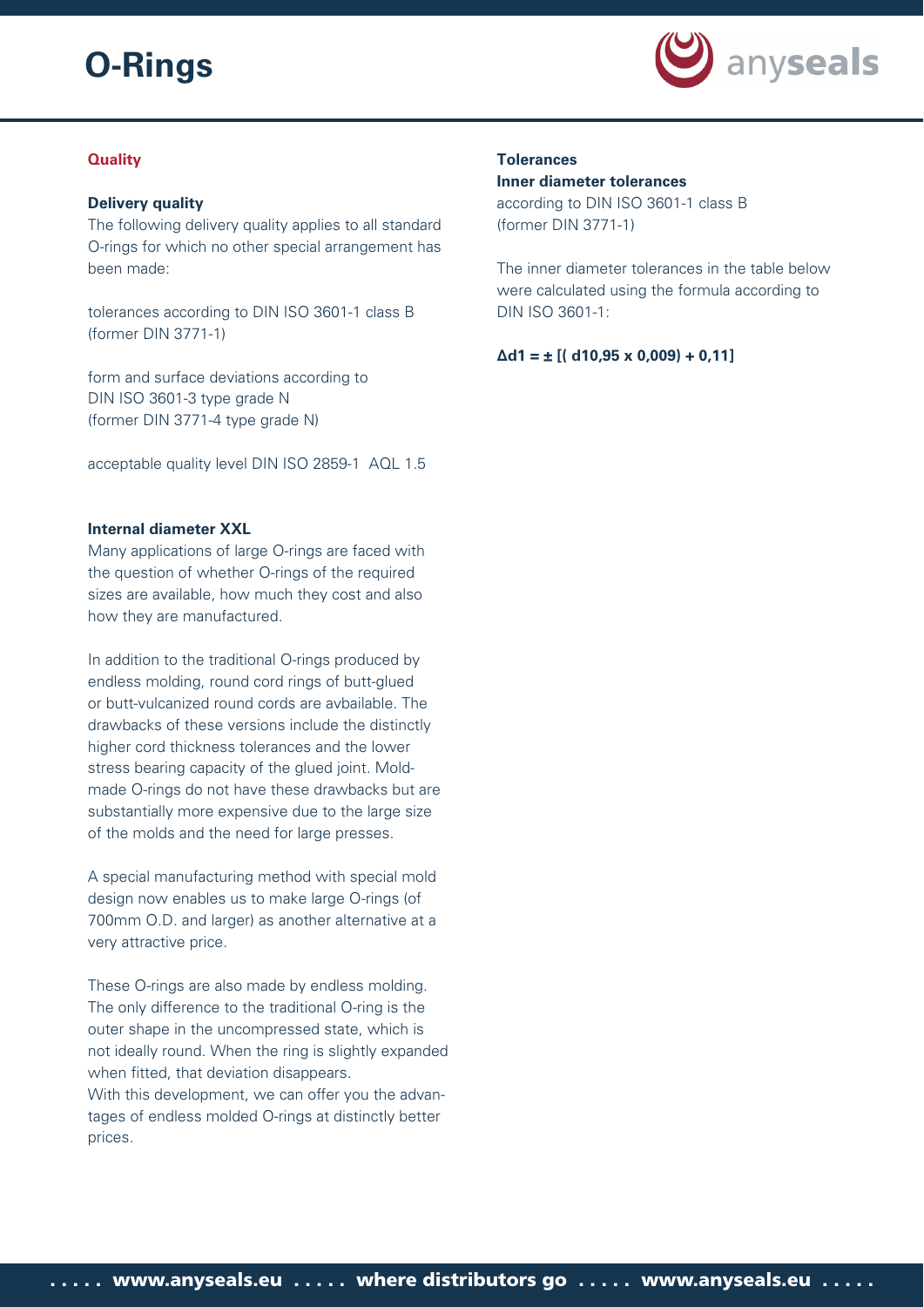

| <b>Inner diameter</b><br>$d_1$ [mm] |         |                |        |       | <b>Tolerance</b><br>$\Delta$ d <sub>1</sub><br>[mm] |      | <b>Inner diameter</b><br>$d_1$ [mm] |         |                |        |        | <b>Tolerance</b><br>$\Delta$ d <sub>1</sub><br>[mm] |      |
|-------------------------------------|---------|----------------|--------|-------|-----------------------------------------------------|------|-------------------------------------|---------|----------------|--------|--------|-----------------------------------------------------|------|
|                                     |         | d <sub>1</sub> | $\leq$ | 0.53  | ±.                                                  | 0.11 | 59.27                               | $\,<\,$ | d <sub>1</sub> | $\leq$ | 60.71  | Ŧ.                                                  | 0.55 |
| 0.53                                | $\,<\,$ | d <sub>1</sub> | $\leq$ | 1.71  | Ŧ                                                   | 0.12 | 60.71                               | $\lt$   | d <sub>1</sub> | $\leq$ | 62.14  | 士                                                   | 0.56 |
| 1.71                                | $\,<\,$ | d <sub>1</sub> | $\leq$ | 2.93  | ±.                                                  | 0.13 | 62.14                               | $\,<\,$ | d <sub>1</sub> | $\leq$ | 63.58  | 士                                                   | 0.57 |
| 2.93                                | $\,<\,$ | d <sub>1</sub> | $\leq$ | 4.17  | 士                                                   | 0.14 | 63.58                               | $\,<\,$ | d <sub>1</sub> | $\leq$ | 65.02  | 士                                                   | 0.58 |
| 4.17                                | $\,<\,$ | d <sub>1</sub> | $\leq$ | 5.44  | Ŧ                                                   | 0.15 | 65.02                               | $\lt$   | d <sub>1</sub> | $\leq$ | 66.47  | 士                                                   | 0.59 |
| 5.44                                | $\,<\,$ | d <sub>1</sub> | $\leq$ | 6.72  | 士                                                   | 0.16 | 66.47                               | $\,<\,$ | d <sub>1</sub> | $\leq$ | 67.91  | 士                                                   | 0.60 |
| 6.72                                | $\,<\,$ | d <sub>1</sub> | $\leq$ | 8.01  | Ŧ                                                   | 0.17 | 67.91                               | $\,<\,$ | d <sub>1</sub> | $\leq$ | 69.35  | 士                                                   | 0.61 |
| 8.01                                | $\,<\,$ | d <sub>1</sub> | $\leq$ | 9.31  | ±.                                                  | 0.18 | 69.35                               | $\,<\,$ | d <sub>1</sub> | $\leq$ | 70.80  | 土                                                   | 0.62 |
| 9.31                                | $\,<\,$ | d <sub>1</sub> | $\leq$ | 10.62 | ±.                                                  | 0.19 | 70.80                               | $\,<\,$ | d <sub>1</sub> | $\leq$ | 72.25  | 士                                                   | 0.63 |
| 10.62                               | $\,<\,$ | d <sub>1</sub> | $\leq$ | 11.94 | 士                                                   | 0.20 | 72.25                               | $\,<\,$ | d <sub>1</sub> | $\leq$ | 73.70  | 土                                                   | 0.64 |
| 11.94                               | $\,<\,$ | d <sub>1</sub> | $\leq$ | 13.27 | 士                                                   | 0.21 | 73.70                               | $\lt$   | d <sub>1</sub> | $\leq$ | 75.15  | 土                                                   | 0.65 |
| 13.27                               | $\,<\,$ | d <sub>1</sub> | $\leq$ | 14.61 | 士                                                   | 0.22 | 75.15                               | $\,<\,$ | d <sub>1</sub> | $\leq$ | 76.60  | 士                                                   | 0.66 |
| 14.61                               | $\,<\,$ | d <sub>1</sub> | $\leq$ | 15.95 | 士                                                   | 0.23 | 76.60                               | $\lt$   | d <sub>1</sub> | $\leq$ | 78.05  | 士                                                   | 0.67 |
| 15.95                               | $\,<\,$ | d <sub>1</sub> | $\leq$ | 17.29 | Ŧ                                                   | 0.24 | 78.05                               | $\,<\,$ | d <sub>1</sub> | $\leq$ | 79.51  | 士                                                   | 0.68 |
| 17.29                               | $\,<\,$ | d <sub>1</sub> | $\leq$ | 18.64 | 士                                                   | 0.25 | 79.51                               | $\,<\,$ | d <sub>1</sub> | $\leq$ | 80.97  | 士                                                   | 0.69 |
| 18.64                               | $\lt$   | d <sub>1</sub> | $\leq$ | 20.00 | Ŧ                                                   | 0.26 | 80.97                               | $\lt$   | d <sub>1</sub> | $\leq$ | 82.42  | 士                                                   | 0.70 |
| 20.00                               | $\,<\,$ | d <sub>1</sub> | $\leq$ | 21.36 | 土                                                   | 0.27 | 82.42                               | $\,<\,$ | d <sub>1</sub> | $\leq$ | 83.88  | 土                                                   | 0.71 |
| 21.36                               | $\lt$   | d <sub>1</sub> | $\leq$ | 22.73 | 士                                                   | 0.28 | 83.88                               | $\,<\,$ | d <sub>1</sub> | $\leq$ | 85.34  | 士                                                   | 0.72 |
| 22.73                               | $\,<\,$ | d <sub>1</sub> | $\leq$ | 24.10 | 士                                                   | 0.29 | 85.34                               | $\,<\,$ | d <sub>1</sub> | $\leq$ | 86.80  | 士                                                   | 0.73 |
| 24.10                               | $\lt$   | d <sub>1</sub> | $\leq$ | 25.47 | 士                                                   | 0.30 | 86.80                               | $\,<\,$ | d <sub>1</sub> | $\leq$ | 88.27  | 士                                                   | 0.74 |
| 25.47                               | $\,<\,$ | d <sub>1</sub> | $\leq$ | 26.85 | Ŧ                                                   | 0.31 | 88.27                               | $\,<\,$ | d <sub>1</sub> | $\leq$ | 89.73  | 士                                                   | 0.75 |
| 26.85                               | $\,<\,$ | d <sub>1</sub> | $\leq$ | 28.23 | 土                                                   | 0.32 | 89.73                               | $\,<\,$ | d <sub>1</sub> | $\leq$ | 91.20  | 士                                                   | 0.76 |
| 28.23                               | $\,<\,$ | d <sub>1</sub> | $\leq$ | 29.61 | 士                                                   | 0.33 | 91.20                               | $\,<\,$ | d <sub>1</sub> | $\leq$ | 92.66  | 土                                                   | 0.77 |
| 29.61                               | $\,<\,$ | d <sub>1</sub> | $\leq$ | 31.00 | 士                                                   | 0.34 | 92.66                               | $\,<\,$ | d <sub>1</sub> | $\leq$ | 94.13  | 士                                                   | 0.78 |
| 31.00                               | $\,<\,$ | d <sub>1</sub> | $\leq$ | 32.39 | 士                                                   | 0.35 | 94.13                               | $\,<\,$ | d <sub>1</sub> | $\leq$ | 95.60  | 士                                                   | 0.79 |
| 32.39                               | $\,<\,$ | d <sub>1</sub> | $\leq$ | 33.78 | 士                                                   | 0.36 | 95.60                               | $\,<\,$ | d <sub>1</sub> | $\leq$ | 97.07  | Ŧ                                                   | 0.80 |
| 33.78                               | $\,<\,$ | d <sub>1</sub> | $\leq$ | 35.18 | 士                                                   | 0.37 | 97.07                               | $\,<\,$ | d <sub>1</sub> | ≤      | 98.54  | 士                                                   | 0.81 |
| 35.18                               | $\lt$   | d <sub>1</sub> | $\leq$ | 36.58 | 士                                                   | 0.38 | 98.54                               | $\lt$   | d <sub>1</sub> | $\leq$ | 100.01 | 士                                                   | 0.82 |
| 36.58                               | $\,<\,$ | d <sub>1</sub> | $\leq$ | 37.98 | 士                                                   | 0.39 | 100.01                              | $\,<\,$ | d <sub>1</sub> | $\leq$ | 101.48 | 士                                                   | 0.83 |
| 37.98                               | $\,<\,$ | d <sub>1</sub> | $\leq$ | 39.38 | 士                                                   | 0.40 | 101.48                              | $\,<\,$ | d <sub>1</sub> | $\leq$ | 102.96 | 士                                                   | 0.84 |
| 39.38                               | $\lt$   | d <sub>1</sub> | $\leq$ | 40.79 | 士                                                   | 0.41 | 102.96                              | $\,<\,$ | d <sub>1</sub> | ≤      | 104.43 | 士                                                   | 0.85 |
| 40.79                               | $\,<\,$ | d <sub>1</sub> | $\leq$ | 42.20 | 士                                                   | 0.42 | 104.43                              | $\,<\,$ | d <sub>1</sub> | $\leq$ | 105.91 | 士                                                   | 0.86 |
| 42.20                               | $\lt$   | d <sub>1</sub> | $\leq$ | 43.61 | 士                                                   | 0.43 | 105.91                              | $\,<\,$ | d <sub>1</sub> | $\leq$ | 107.39 | 士                                                   | 0.87 |
| 43.61                               | $\,<\,$ | d <sub>1</sub> | $\leq$ | 45.02 | 士                                                   | 0.44 | 107.39                              | $\,<\,$ | d <sub>1</sub> | $\leq$ | 108.86 | 士                                                   | 0.88 |
| 45.02                               | $\lt$   | d <sub>1</sub> | $\leq$ | 46.44 | 士                                                   | 0.45 | 108.86                              | $\,<\,$ | d <sub>1</sub> | $\leq$ | 110.34 | 士                                                   | 0.89 |
| 46.44                               | $\,<\,$ | d <sub>1</sub> | $\leq$ | 47.86 | 士                                                   | 0.46 | 110.34                              | $\,<\,$ | d <sub>1</sub> | $\leq$ | 111.82 | 士                                                   | 0.90 |
| 47.86                               | $\lt$   | d <sub>1</sub> | $\leq$ | 49.28 | 士                                                   | 0.47 | 111.82                              | $\,<\,$ | d <sub>1</sub> | $\leq$ | 113.30 | 士                                                   | 0.91 |
| 49.28                               | $\,<$   | d <sub>1</sub> | $\leq$ | 50.70 | $\pm$                                               | 0.48 | 113.30                              | $\,<\,$ | d <sub>1</sub> | $\leq$ | 114.79 | 士                                                   | 0.92 |
| 50.70                               | $\lt$   | d <sub>1</sub> | $\leq$ | 52.12 | 士                                                   | 0.49 | 114.79                              | $\,<\,$ | d <sub>1</sub> | $\leq$ | 116.27 | 士                                                   | 0.93 |
| 52.12                               | $\,<\,$ | d <sub>1</sub> | $\leq$ | 53.55 | 士                                                   | 0.50 | 116.27                              | $\,<\,$ | d <sub>1</sub> | $\leq$ | 117.75 | 士                                                   | 0.94 |
| 53.55                               | $\,<\,$ | d <sub>1</sub> | $\leq$ | 54.98 | 士                                                   | 0.51 | 117.75                              | $\lt$   | d <sub>1</sub> | $\leq$ | 119.24 | 士                                                   | 0.95 |
| 54.98                               | $\lt$   | d <sub>1</sub> | $\leq$ | 56.41 | 土                                                   | 0.52 | 119.24                              | $\,<\,$ | d <sub>1</sub> | $\leq$ | 120.72 | 士                                                   | 0.96 |
| 56.41                               | $\,<\,$ | d <sub>1</sub> | $\leq$ | 57.84 | 土                                                   | 0.53 | 120.72                              | $\,<\,$ | d <sub>1</sub> | $\leq$ | 122.21 | Ŧ.                                                  | 0.97 |
| 57.84                               | $\lt$   | d <sub>1</sub> | $\leq$ | 59.27 | 土                                                   | 0.54 | 122.21                              | $\,<\,$ | d <sub>1</sub> | $\leq$ | 123.70 | 士                                                   | 0.98 |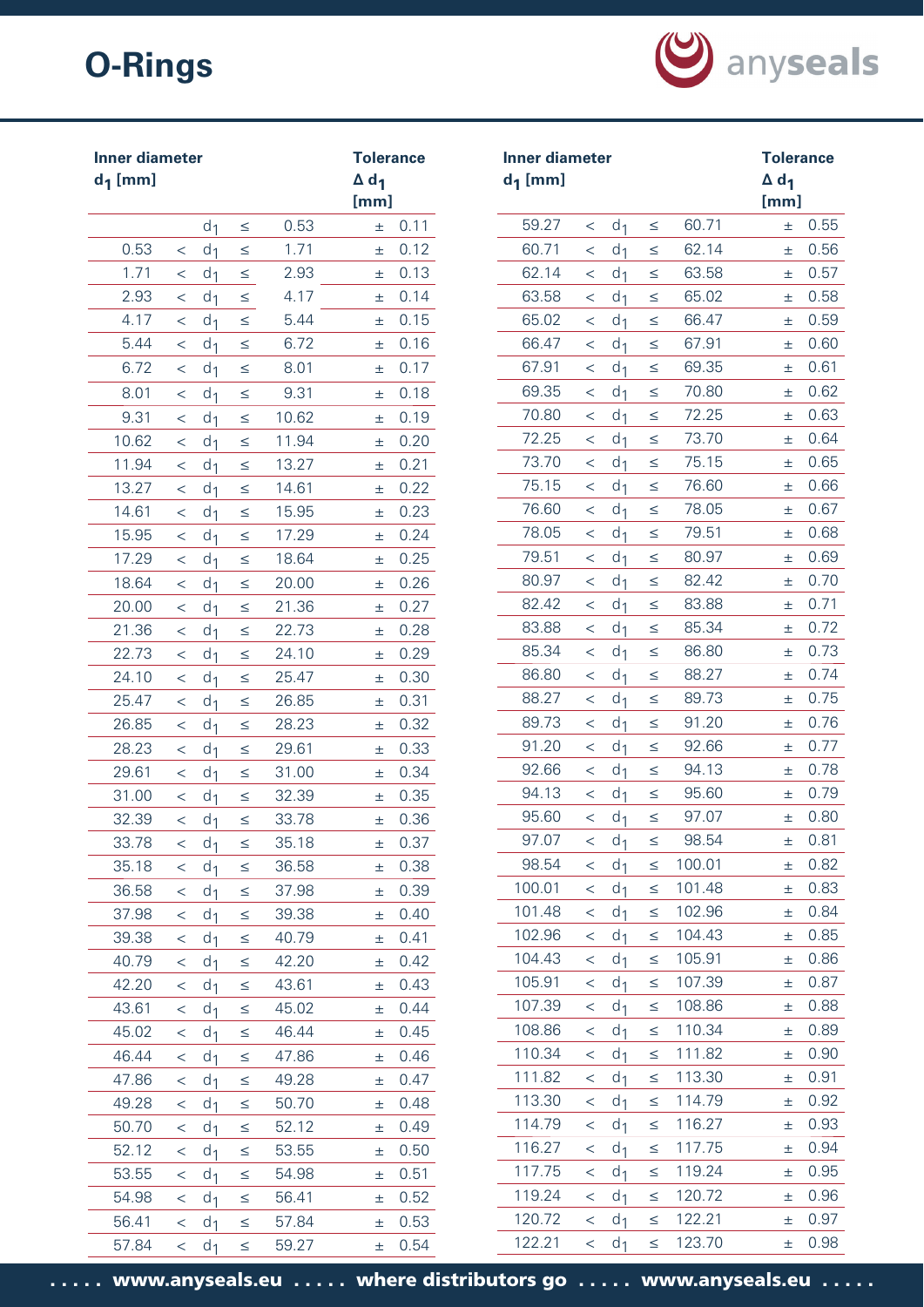

| Inner diameter<br>$d_1$ [mm] |                          |                                  |                  |                  | <b>Tolerance</b><br>$\Delta$ d <sub>1</sub><br>[mm] |              | <b>Inner diameter</b><br>$d_1$ [mm] |                    |                                  |                  |                  | <b>Tolerance</b><br>$\Delta$ d <sub>1</sub><br>[mm] |              |
|------------------------------|--------------------------|----------------------------------|------------------|------------------|-----------------------------------------------------|--------------|-------------------------------------|--------------------|----------------------------------|------------------|------------------|-----------------------------------------------------|--------------|
| 123.70                       | $\,<\,$                  | d <sub>1</sub>                   | $\leq$           | 125.19           | ±.                                                  | 0.99         | 189.93                              | $\lt$              | d <sub>1</sub>                   | $\leq$           | 191.45           | Ŧ.                                                  | 1.43         |
| 125.19                       | $\,<\,$                  | d <sub>1</sub>                   | $\leq$           | 126.68           | ±.                                                  | 1.00         | 191.45                              | $\lt$              | d <sub>1</sub>                   | $\leq$           | 192.98           | 士                                                   | 1.44         |
| 126.68                       | $\,<\,$                  | d <sub>1</sub>                   | $\leq$           | 128.17           | 士                                                   | 1.01         | 192.98                              | $\,<\,$            | d <sub>1</sub>                   | $\leq$           | 194.50           | 士                                                   | 1.45         |
| 128.17                       | $\,<\,$                  | d <sub>1</sub>                   | $\leq$           | 129.66           | 士                                                   | 1.02         | 194.50                              | $\,<\,$            | d <sub>1</sub>                   | $\leq$           | 196.02           | 士                                                   | 1.46         |
| 129.66                       | $\,<\,$                  | d <sub>1</sub>                   | $\leq$           | 131.15           | 士                                                   | 1.03         | 196.02                              | $\,<\,$            | d <sub>1</sub>                   | ≤                | 197.54           | 土                                                   | 1.47         |
| 131.15                       | $\,<\,$                  | d <sub>1</sub>                   | $\leq$           | 132.64           | 士                                                   | 1.04         | 197.54                              | $\,<\,$            | d <sub>1</sub>                   | $\leq$           | 199.07           | 士                                                   | 1.48         |
| 132.64                       | $\,<\,$                  | d <sub>1</sub>                   | $\leq$           | 134.14           | Ŧ                                                   | 1.05         | 199.07                              | $\,<\,$            | d <sub>1</sub>                   | $\leq$           | 200.59           | Ŧ.                                                  | 1.49         |
| 134.14                       | $\,<\,$                  | d <sub>1</sub>                   | $\leq$           | 135.63           | 士                                                   | 1.06         | 200.59                              | $\,<\,$            | d <sub>1</sub>                   | $\leq$           | 202.12           | 士                                                   | 1.50         |
| 135.63                       | $\,<\,$                  | d <sub>1</sub>                   | $\leq$           | 137.13           | 土                                                   | 1.07         | 202.12                              | $\,<\,$            | d <sub>1</sub>                   | $\leq$           | 203.64           | 士                                                   | 1.51         |
| 137.13                       | $\,<\,$                  | d <sub>1</sub>                   | $\leq$           | 138.62           | 士                                                   | 1.08         | 203.64                              | $\,<\,$            | d <sub>1</sub>                   | ≤                | 205.17           | 士                                                   | 1.52         |
| 138.62                       | $\,<\,$                  | d <sub>1</sub>                   | $\leq$           | 140.12           | Ŧ                                                   | 1.09         | 205.17                              | $\lt$              | d <sub>1</sub>                   | $\leq$           | 206.69           | Ŧ.                                                  | 1.53         |
| 140.12                       | $\,<\,$                  | d <sub>1</sub>                   | $\leq$           | 141.62           | Ŧ                                                   | 1.10         | 206.69                              | $\,<\,$            | d <sub>1</sub>                   | $\leq$           | 208.22           | Ŧ.                                                  | 1.54         |
| 141.62                       | $\lt$                    | d <sub>1</sub>                   | $\leq$           | 143.12           | 士                                                   | 1.11         | 208.22                              | $\lt$              | d <sub>1</sub>                   | $\leq$           | 209.75           | 士                                                   | 1.55         |
| 143.12                       | $\,<\,$                  | d <sub>1</sub>                   | $\leq$           | 144.62           | Ŧ                                                   | 1.12         | 209.75                              | $\lt$              | d <sub>1</sub>                   | $\leq$           | 211.28           | Ŧ.                                                  | 1.56         |
| 144.62                       | $\,<\,$                  | d <sub>1</sub>                   | $\leq$           | 146.12           | 土                                                   | 1.13         | 211.28                              | $\,<\,$            | d <sub>1</sub>                   | $\leq$           | 212.81           | 土                                                   | 1.57         |
| 146.12                       | $\,<\,$                  | d <sub>1</sub>                   | $\leq$           | 147.62           | Ŧ                                                   | 1.14         | 212.81                              | $\lt$              | d <sub>1</sub>                   | $\leq$           | 214.34           | 士                                                   | 1.58         |
| 147.62                       | $\,<\,$                  | d <sub>1</sub>                   | $\leq$           | 149.12           | 士                                                   | 1.15         | 214.34                              | $\,<\,$            | d <sub>1</sub>                   | $\leq$           | 215.87           | 士                                                   | 1.59         |
| 149.12                       | $\,<\,$                  | d <sub>1</sub>                   | $\leq$           | 150.62           | 士                                                   | 1.16         | 215.87                              | $\,<\,$            | d <sub>1</sub>                   | $\leq$           | 217.40           | 士                                                   | 1.60         |
| 150.62                       | $\,<\,$                  | d <sub>1</sub>                   | $\leq$           | 152.13           | 士                                                   | 1.17         | 217.40                              | $\,<\,$            | d <sub>1</sub>                   | $\leq$           | 218.93           | 士                                                   | 1.61         |
| 152.13                       | $\,<\,$                  | d <sub>1</sub>                   | $\leq$           | 153.63           | 士                                                   | 1.18         | 218.93                              | $\,<\,$            | d <sub>1</sub>                   | $\leq$           | 220.46           | 士                                                   | 1.62         |
| 153.63                       | $\,<\,$                  | d <sub>1</sub>                   | $\leq$           | 155.13           | 士                                                   | 1.19         | 220.46                              | $\,<\,$            | d <sub>1</sub>                   | $\leq$           | 221.99           | 士                                                   | 1.63         |
| 155.13                       | $\,<\,$                  | d <sub>1</sub>                   | $\leq$           | 156.64           | 土                                                   | 1.20         | 221.99                              | $\lt$              | d <sub>1</sub>                   | $\leq$           | 223.52           | 士                                                   | 1.64         |
| 156.64                       | $\,<\,$                  | d <sub>1</sub>                   | $\leq$           | 158.15           | 士                                                   | 1.21         | 223.52                              | $\,<\,$            | d <sub>1</sub>                   | ≤                | 225.06           | 士                                                   | 1.65         |
| 158.15                       | $\lt$                    | d <sub>1</sub>                   | $\leq$           | 159.65           | 士                                                   | 1.22         | 225.06                              | $\lt$              | d <sub>1</sub>                   | $\leq$           | 226.59           | 士                                                   | 1.66         |
| 159.65                       | $\,<\,$                  | d <sub>1</sub>                   | $\leq$           | 161.16           | Ŧ                                                   | 1.23         | 226.59                              | $\,<\,$            | d <sub>1</sub>                   | $\leq$           | 228.12           | Ŧ                                                   | 1.67         |
| 161.16                       | $\,<\,$                  | d <sub>1</sub>                   | $\leq$           | 162.67           | ±.                                                  | 1.24         | 228.12                              | $\,<\,$            | d <sub>1</sub>                   | $\leq$           | 229.66           | 士                                                   | 1.68         |
| 162.67                       | $\,<\,$                  | d <sub>1</sub>                   | $\leq$           | 164.18           | 土                                                   | 1.25         | 229.66                              | $\,<\,$            | d <sub>1</sub>                   | $\leq$           | 231.19           | 士                                                   | 1.69         |
| 164.18                       | $\lt$                    | d <sub>1</sub>                   | $\leq$           | 165.69           | 士                                                   | 1.26<br>1.27 | 231.19                              | $\,<\,$            | d <sub>1</sub>                   | $\leq$           | 232.73           | Ŧ                                                   | 1.70         |
| 165.69<br>167.20             | $\,<\,$                  | d <sub>1</sub>                   | $\leq$           | 167.20<br>168.71 | 士                                                   | 1.28         | 232.73                              | $\,<\,$            | d <sub>1</sub>                   | $\leq$           | 234.27<br>235.80 | 土                                                   | 1.71         |
| 168.71                       | $\lt$<br>$\,<\,$         | d <sub>1</sub><br>d <sub>1</sub> | $\leq$<br>$\leq$ | 170.22           | $\pm$<br>$\pm$                                      | 1.29         | 234.27<br>235.80                    | $\,<\,$<br>$\,<\,$ | d <sub>1</sub>                   | $\leq$<br>$\leq$ | 237.34           | 士                                                   | 1.72<br>1.73 |
| 170.22                       | $\lt$                    | d <sub>1</sub>                   | $\leq$           | 171.73           | 士                                                   | 1.30         | 237.34                              | $\,<\,$            | d <sub>1</sub><br>d <sub>1</sub> | $\leq$           | 238.88           | 土<br>士                                              | 1.74         |
| 171.73                       | $\,<\,$                  | d <sub>1</sub>                   | $\leq$           | 173.25           | 士                                                   | 1.31         | 238.88                              | $\,<\,$            | d <sub>1</sub>                   | $\leq$           | 240.42           | 土                                                   | 1.75         |
| 173.25                       | $\,<\,$                  | d <sub>1</sub>                   | $\leq$           | 174.76           | 士                                                   | 1.32         | 240.42                              | $\,<\,$            | d <sub>1</sub>                   | $\leq$           | 241.95           | 士                                                   | 1.76         |
| 174.76                       | $\lt$                    | d <sub>1</sub>                   | $\leq$           | 176.28           | 士                                                   | 1.33         | 241.95                              | $\,<\,$            | d <sub>1</sub>                   | $\leq$           | 243.49           | 士                                                   | 1.77         |
| 176.28                       | $\,<\,$                  | d <sub>1</sub>                   | $\leq$           | 177.79           | 士                                                   | 1.34         | 243.49                              | $\,<\,$            | d <sub>1</sub>                   | $\leq$           | 245.03           | Ŧ.                                                  | 1.78         |
| 177.79                       | $\lt$                    | d <sub>1</sub>                   | $\leq$           | 179.31           | 士                                                   | 1.35         | 245.03                              | $\,<\,$            | d <sub>1</sub>                   | $\leq$           | 246.57           | 士                                                   | 1.79         |
| 179.31                       | $\,<\,$                  | d <sub>1</sub>                   | $\leq$           | 180.82           | 士                                                   | 1.36         | 246.57                              | $\lt$              | d <sub>1</sub>                   | $\leq$           | 248.11           | Ŧ.                                                  | 1.80         |
| 180.82                       | $\overline{\phantom{0}}$ | d <sub>1</sub>                   | $\leq$           | 182.34           | 士                                                   | 1.37         | 248.11                              | $\,<\,$            | d <sub>1</sub>                   | $\leq$           | 249.66           | 士                                                   | 1.81         |
| 182.34                       | $\,<\,$                  | d <sub>1</sub>                   | $\leq$           | 183.86           | 士                                                   | 1.38         | 249.66                              | $\,<\,$            | d <sub>1</sub>                   | $\leq$           | 251.20           | 士                                                   | 1.82         |
| 183.86                       | $\lt$                    | d <sub>1</sub>                   | $\leq$           | 185.38           | 士                                                   | 1.39         | 251.20                              | $\,<\,$            | d <sub>1</sub>                   | $\leq$           | 252.74           | Ŧ.                                                  | 1.83         |
| 185.38                       | $\,<\,$                  | d <sub>1</sub>                   | $\leq$           | 186.89           | 士                                                   | 1.40         | 252.74                              | $\,<\,$            | d <sub>1</sub>                   | $\leq$           | 254.28           | 士                                                   | 1.84         |
| 186.89                       | $\overline{\phantom{0}}$ | d <sub>1</sub>                   | $\leq$           | 188.41           | 士                                                   | 1.41         | 254.28                              | $\,<\,$            | d <sub>1</sub>                   | $\leq$           | 255.82           | Ŧ.                                                  | 1.85         |
| 188.41                       | $\lt$                    | d <sub>1</sub>                   | $\leq$           | 189.93           | 士                                                   | 1.42         | 255.82                              | $\,<\,$            | d <sub>1</sub>                   | $\leq$           | 257.37           | 土                                                   | 1.86         |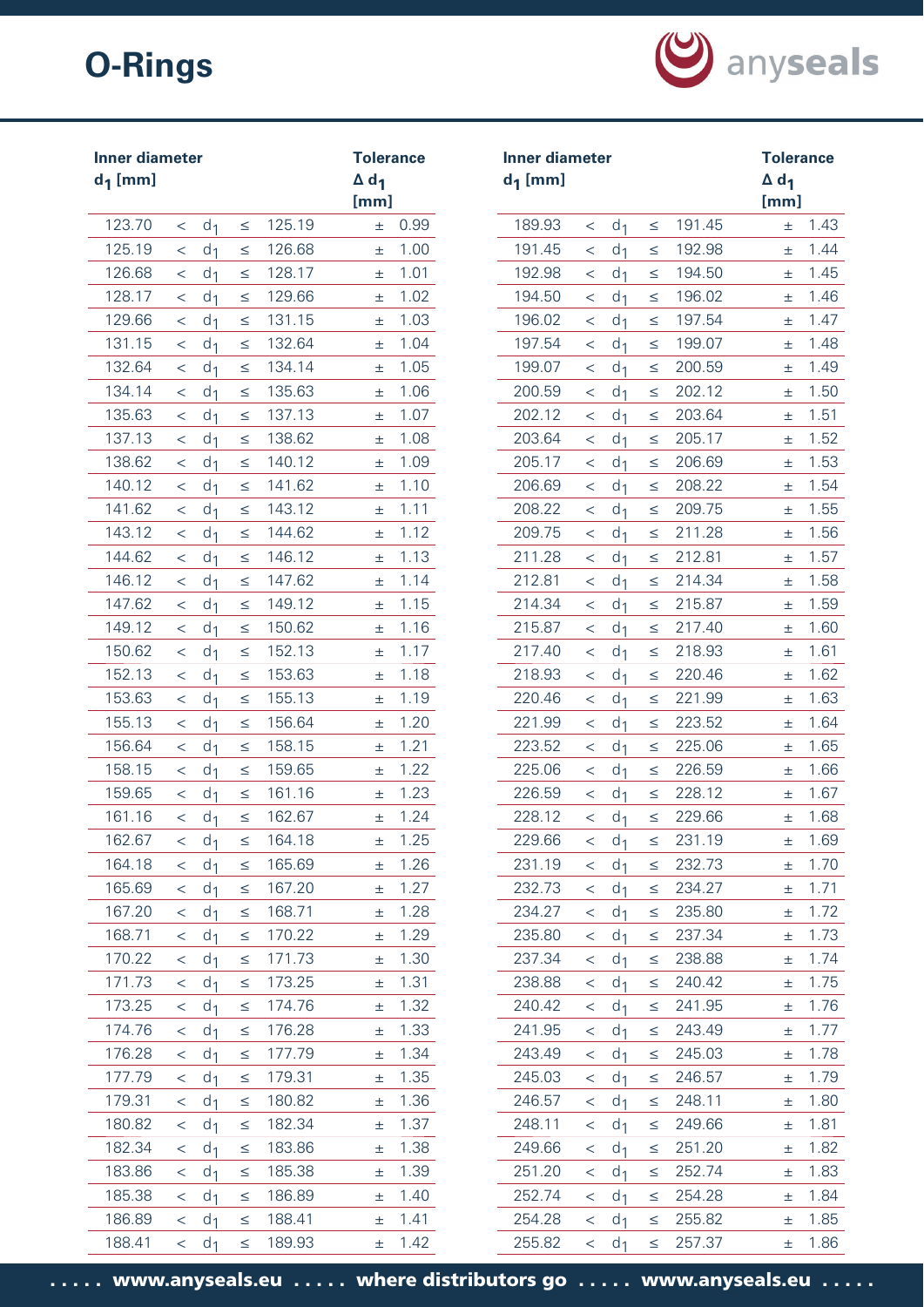

| <b>Inner diameter</b><br>$d_1$ [mm] |                          |                |        |        | <b>Tolerance</b><br>$\Delta$ d <sub>1</sub><br>[mm] |      | <b>Inner diameter</b><br>$d_1$ [mm] |                          | $\Delta$ d <sub>1</sub> | <b>Tolerance</b><br>[mm] |        |       |      |
|-------------------------------------|--------------------------|----------------|--------|--------|-----------------------------------------------------|------|-------------------------------------|--------------------------|-------------------------|--------------------------|--------|-------|------|
| 257.37                              | $\lt$                    | d <sub>1</sub> | $\leq$ | 258.91 | Ŧ.                                                  | 1.87 | 325.71                              | $\,<\,$                  | d <sub>1</sub>          | $\leq$                   | 327.27 | ±.    | 2.31 |
| 258.91                              | $\lt$                    | d <sub>1</sub> | $\leq$ | 260.46 | 士                                                   | 1.88 | 327.27                              | $\,<\,$                  | d <sub>1</sub>          | $\leq$                   | 328.83 | 士     | 2.32 |
| 260.46                              | $\lt$                    | d <sub>1</sub> | $\leq$ | 262.00 | Ŧ.                                                  | 1.89 | 328.83                              | $\,<$                    | d <sub>1</sub>          | $\leq$                   | 330.39 | 士     | 2.33 |
| 262.00                              | $\,<\,$                  | d <sub>1</sub> | $\leq$ | 263.55 | 士                                                   | 1.90 | 330.39                              | $\,<\,$                  | d <sub>1</sub>          | $\leq$                   | 331.96 | 土     | 2.34 |
| 263.55                              | $\,<\,$                  | d <sub>1</sub> | $\leq$ | 265.09 | 士                                                   | 1.91 | 331.96                              | $\,<\,$                  | d <sub>1</sub>          | $\leq$                   | 333.52 | 土     | 2.35 |
| 265.09                              | $\,<\,$                  | d <sub>1</sub> | $\leq$ | 266.64 | 士                                                   | 1.92 | 333.52                              | $\,<\,$                  | d <sub>1</sub>          | $\leq$                   | 335.09 | 土     | 2.36 |
| 266.64                              | $\,<\,$                  | d <sub>1</sub> | $\leq$ | 268.18 | Ŧ                                                   | 1.93 | 335.09                              | $\,<$                    | d <sub>1</sub>          | $\leq$                   | 336.65 | 士     | 2.37 |
| 268.18                              | $\,<\,$                  | d <sub>1</sub> | $\leq$ | 269.73 | 士                                                   | 1.94 | 336.65                              | $\,<\,$                  | d <sub>1</sub>          | $\leq$                   | 338.21 | 土     | 2.38 |
| 269.73                              | $\,<\,$                  | d <sub>1</sub> | $\leq$ | 271.28 | 士                                                   | 1.95 | 338.21                              | $\,<$                    | d <sub>1</sub>          | $\leq$                   | 339.78 | 土     | 2.39 |
| 271.28                              | $\,<\,$                  | d <sub>1</sub> | $\leq$ | 272.83 | 土                                                   | 1.96 | 339.78                              | $\,<$                    | d <sub>1</sub>          | $\leq$                   | 341.35 | 土     | 2.40 |
| 272.83                              | $\,<\,$                  | d <sub>1</sub> | $\leq$ | 274.38 | Ŧ                                                   | 1.97 | 341.35                              | $\,<\,$                  | d <sub>1</sub>          | $\leq$                   | 342.91 | 士     | 2.41 |
| 274.38                              | $\,<\,$                  | d <sub>1</sub> | $\leq$ | 275.92 | 士                                                   | 1.98 | 342.91                              | $\,<$                    | d <sub>1</sub>          | $\leq$                   | 344.48 | 士     | 2.42 |
| 275.92                              | $\lt$                    | d <sub>1</sub> | $\leq$ | 277.47 | 士                                                   | 1.99 | 344.48                              | $\,<\,$                  | d <sub>1</sub>          | $\leq$                   | 346.04 | 士     | 2.43 |
| 277.47                              | $\,<\,$                  | d <sub>1</sub> | $\leq$ | 279.02 | 士                                                   | 2.00 | 346.04                              | $\,<\,$                  | d <sub>1</sub>          | $\leq$                   | 347.61 | 士     | 2.44 |
| 279.02                              | $\,<\,$                  | d <sub>1</sub> | $\leq$ | 280.57 | 士                                                   | 2.01 | 347.61                              | $\lt$                    | d <sub>1</sub>          | $\leq$                   | 349.18 | 士     | 2.45 |
| 280.57                              | $\lt$                    | d <sub>1</sub> | $\leq$ | 282.12 | 士                                                   | 2.02 | 349.18                              | $\,<\,$                  | d <sub>1</sub>          | $\leq$                   | 350.75 | 土     | 2.46 |
| 282.12                              | $\,<\,$                  | d <sub>1</sub> | $\leq$ | 283.68 | 土                                                   | 2.03 | 350.75                              | $\,<\,$                  | d <sub>1</sub>          | $\leq$                   | 352.31 | 土     | 2.47 |
| 283.68                              | $\,<\,$                  | d <sub>1</sub> | $\leq$ | 285.23 | 士                                                   | 2.04 | 352.31                              | $\,<$                    | d <sub>1</sub>          | $\leq$                   | 353.88 | 土     | 2.48 |
| 285.23                              | $\,<\,$                  | d <sub>1</sub> | $\leq$ | 286.78 | 士                                                   | 2.05 | 353.88                              | $\,<\,$                  | d <sub>1</sub>          | $\leq$                   | 355.45 | 士     | 2.49 |
| 286.78                              | $\,<\,$                  | d <sub>1</sub> | $\leq$ | 288.33 | Ŧ                                                   | 2.06 | 355.45                              | $\,<$                    | d <sub>1</sub>          | $\leq$                   | 357.02 | 士     | 2.50 |
| 288.33                              | $\,<\,$                  | d <sub>1</sub> | $\leq$ | 289.88 | 士                                                   | 2.07 | 357.02                              | $\,<\,$                  | d <sub>1</sub>          | $\leq$                   | 358.59 | 士     | 2.51 |
| 289.88                              | $\,<\,$                  | d <sub>1</sub> | $\leq$ | 291.44 | Ŧ                                                   | 2.08 | 358.59                              | $\,<$                    | d <sub>1</sub>          | $\leq$                   | 360.16 | 士     | 2.52 |
| 291.44                              | $\,<\,$                  | d <sub>1</sub> | $\leq$ | 292.99 | 土                                                   | 2.09 | 360.16                              | $\,<\,$                  | d <sub>1</sub>          | ≤                        | 361.73 | 土     | 2.53 |
| 292.99                              | $\lt$                    | d <sub>1</sub> | $\leq$ | 294.54 | 士                                                   | 2.10 | 361.73                              | $\,<\,$                  | d <sub>1</sub>          | $\leq$                   | 363.30 | 土     | 2.54 |
| 294.54                              | $\,<\,$                  | d <sub>1</sub> | $\leq$ | 296.10 | 士                                                   | 2.11 | 363.30                              | $\,<$                    | d <sub>1</sub>          | ≤                        | 364.87 | 土     | 2.55 |
| 296.10                              | $\lt$                    | d <sub>1</sub> | $\leq$ | 297.65 | Ŧ                                                   | 2.12 | 364.87                              | $\,<\,$                  | d <sub>1</sub>          | $\leq$                   | 366.44 | 士     | 2.56 |
| 297.65                              | $\,<\,$                  | d <sub>1</sub> | $\leq$ | 299.21 | 士                                                   | 2.13 | 366.44                              | $\,<\,$                  | d <sub>1</sub>          | $\leq$                   | 368.01 | 士     | 2.57 |
| 299.21                              | $\overline{\phantom{0}}$ | d <sub>1</sub> | $\leq$ | 300.76 | 士                                                   | 2.14 | 368.01                              | $\overline{\phantom{0}}$ | d <sub>1</sub>          | $\leq$                   | 369.58 | $\pm$ | 2.58 |
| 300.76                              | $\,<\,$                  | d <sub>1</sub> | $\leq$ | 302.32 | 土                                                   | 2.15 | 369.58                              | $\,<\,$                  | d <sub>1</sub>          | $\leq$                   | 371.16 | 土     | 2.59 |
| 302.32                              | $\,<\,$                  | d <sub>1</sub> | $\leq$ | 303.88 | Ŧ.                                                  | 2.16 | 371.16                              | $\,<\,$                  | d <sub>1</sub>          | $\leq$                   | 372.73 | 士     | 2.60 |
| 303.88                              | $\,<\,$                  | d <sub>1</sub> | $\leq$ | 305.43 | ±.                                                  | 2.17 | 372.73                              | $\,<\,$                  | d <sub>1</sub>          | $\leq$                   | 374.30 | 土     | 2.61 |
| 305.43                              | $\lt$                    | d <sub>1</sub> | $\leq$ | 306.99 | Ŧ.                                                  | 2.18 | 374.30                              | $\,<\,$                  | d <sub>1</sub>          | $\leq$                   | 375.87 | 土     | 2.62 |
| 306.99                              | $\,<\,$                  | d <sub>1</sub> | $\leq$ | 308.55 | ±.                                                  | 2.19 | 375.87                              | $\,<\,$                  | d <sub>1</sub>          | $\leq$                   | 377.45 | 士     | 2.63 |
| 308.55                              | $\,<\,$                  | d <sub>1</sub> | $\leq$ | 310.11 | 士                                                   | 2.20 | 377.45                              | $\,<\,$                  | d <sub>1</sub>          | $\leq$                   | 379.02 | 土     | 2.64 |
| 310.11                              | $\leq$                   | d <sub>1</sub> | $\leq$ | 311.66 | Ŧ.                                                  | 2.21 | 379.02                              | $\,<\,$                  | d <sub>1</sub>          | $\leq$                   | 380.59 | 土     | 2.65 |
| 311.66                              | $\overline{\phantom{0}}$ | d <sub>1</sub> | $\leq$ | 313.22 | 土                                                   | 2.22 | 380.59                              | $\leq$                   | d <sub>1</sub>          | $\leq$                   | 382.17 | 土     | 2.66 |
| 313.22                              | $\lt$                    | d <sub>1</sub> | $\leq$ | 314.78 | 土                                                   | 2.23 | 382.17                              | $\lt$                    | d <sub>1</sub>          | $\leq$                   | 383.74 | 士     | 2.67 |
| 314.78                              | $\lt$                    | d <sub>1</sub> | $\leq$ | 316.34 | ±.                                                  | 2.24 | 383.74                              | $\,<\,$                  | d <sub>1</sub>          | $\leq$                   | 385.32 | 土     | 2.68 |
| 316.34                              | $\lt$                    | d <sub>1</sub> | $\leq$ | 317.90 | 士                                                   | 2.25 | 385.32                              | $\lt$                    | d <sub>1</sub>          | $\leq$                   | 386.89 | 土     | 2.69 |
| 317.90                              | $\,<\,$                  | d <sub>1</sub> | $\leq$ | 319.46 | 士                                                   | 2.26 | 386.89                              | $\,<\,$                  | d <sub>1</sub>          | $\leq$                   | 388.47 | 土     | 2.70 |
| 319.46                              | $\leq$                   | d <sub>1</sub> | $\leq$ | 321.02 | Ŧ.                                                  | 2.27 | 388.47                              | $\,<\,$                  | d <sub>1</sub>          | $\leq$                   | 390.05 | 土     | 2.71 |
| 321.02                              | $\,<\,$                  | d <sub>1</sub> | $\leq$ | 322.58 | 士                                                   | 2.28 | 390.05                              | $\,<\,$                  | d <sub>1</sub>          | $\leq$                   | 391.62 | 土     | 2.72 |
| 322.58                              | $\overline{\phantom{0}}$ | d <sub>1</sub> | $\leq$ | 324.15 | Ŧ.                                                  | 2.29 | 391.62                              | $\leq$                   | d <sub>1</sub>          | $\leq$                   | 393.20 | 士     | 2.73 |
| 324.15                              | $\lt$                    | d <sub>1</sub> | $\leq$ | 325.71 | 土                                                   | 2.30 | 393.20                              | $\lt$                    | d <sub>1</sub>          | $\leq$                   | 394.78 | 士     | 2.74 |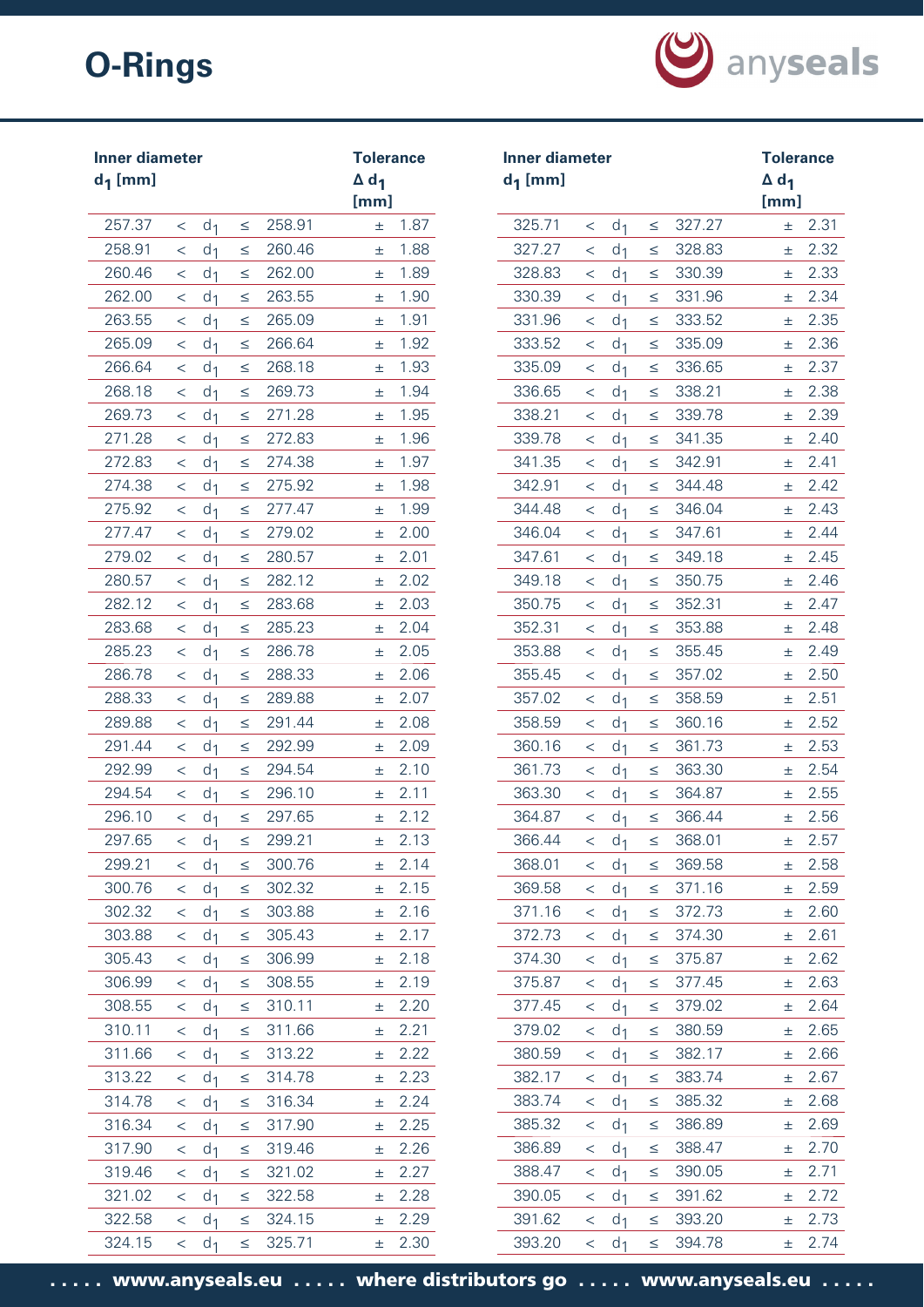

| <b>Inner diameter</b><br>$d_1$ [mm] |                          |                |        |        | <b>Tolerance</b><br>$\Delta$ d <sub>1</sub><br>[mm] |      | $d_1$ [mm] | <b>Inner diameter</b> |                |        |        | <b>Tolerance</b><br>$\Delta$ d <sub>1</sub><br>[mm] |      |
|-------------------------------------|--------------------------|----------------|--------|--------|-----------------------------------------------------|------|------------|-----------------------|----------------|--------|--------|-----------------------------------------------------|------|
| 394.78                              | $\,<\,$                  | d <sub>1</sub> | $\leq$ | 396.35 | ±.                                                  | 2.75 | 464.46     | $\lt$                 | d <sub>1</sub> | $\leq$ | 466.05 | ±.                                                  | 3.19 |
| 396.35                              | $\,<\,$                  | d <sub>1</sub> | $\leq$ | 397.93 | 士                                                   | 2.76 | 466.05     | $\lt$                 | d <sub>1</sub> | $\leq$ | 467.64 | 士                                                   | 3.20 |
| 397.93                              | $\,<\,$                  | d <sub>1</sub> | $\leq$ | 399.51 | 士                                                   | 2.77 | 467.64     | $\lt$                 | d <sub>1</sub> | $\leq$ | 469.23 | Ŧ.                                                  | 3.21 |
| 399.51                              | $\,<\,$                  | d <sub>1</sub> | $\leq$ | 401.09 | 士                                                   | 2.78 | 469.23     | $\,<\,$               | d <sub>1</sub> | $\leq$ | 470.82 | 土                                                   | 3.22 |
| 401.09                              | $\,<\,$                  | d <sub>1</sub> | $\leq$ | 402.66 | 士                                                   | 2.79 | 470.82     | $\lt$                 | d <sub>1</sub> | $\leq$ | 472.41 | 土                                                   | 3.23 |
| 402.66                              | $\,<\,$                  | d <sub>1</sub> | $\leq$ | 404.24 | 士                                                   | 2.80 | 472.41     | $\,<\,$               | d <sub>1</sub> | $\leq$ | 474.00 | 土                                                   | 3.24 |
| 404.24                              | $\,<\,$                  | d <sub>1</sub> | $\leq$ | 405.82 | 土                                                   | 2.81 | 474.00     | $\lt$                 | d <sub>1</sub> | $\leq$ | 475.59 | 士                                                   | 3.25 |
| 405.82                              | $\,<\,$                  | d <sub>1</sub> | $\leq$ | 407.40 | 士                                                   | 2.82 | 475.59     | $\,<\,$               | d <sub>1</sub> | $\leq$ | 477.19 | Ŧ.                                                  | 3.26 |
| 407.40                              | $\,<\,$                  | d <sub>1</sub> | $\leq$ | 408.98 | Ŧ                                                   | 2.83 | 477.19     | $\,<\,$               | d <sub>1</sub> | $\leq$ | 478.78 | Ŧ.                                                  | 3.27 |
| 408.98                              | $\,<\,$                  | d <sub>1</sub> | $\leq$ | 410.56 | 士                                                   | 2.84 | 478.78     | $\,<\,$               | d <sub>1</sub> | $\leq$ | 480.37 | Ŧ.                                                  | 3.28 |
| 410.56                              | $\,<\,$                  | d <sub>1</sub> | $\leq$ | 412.14 | 士                                                   | 2.85 | 480.37     | $\lt$                 | d <sub>1</sub> | $\leq$ | 481.96 | ±.                                                  | 3.29 |
| 412.14                              | $\,<\,$                  | d <sub>1</sub> | $\leq$ | 413.72 | 土                                                   | 2.86 | 481.96     | $\,<\,$               | d <sub>1</sub> | ≤      | 483.56 | 士                                                   | 3.30 |
| 413.72                              | $\lt$                    | d <sub>1</sub> | $\leq$ | 415.30 | Ŧ                                                   | 2.87 | 483.56     | $\lt$                 | d <sub>1</sub> | $\leq$ | 485.15 | 士                                                   | 3.31 |
| 415.30                              | $\,<\,$                  | d <sub>1</sub> | $\leq$ | 416.89 | Ŧ                                                   | 2.88 | 485.15     | $\lt$                 | d <sub>1</sub> | $\leq$ | 486.74 | Ŧ.                                                  | 3.32 |
| 416.89                              | $\,<\,$                  | d <sub>1</sub> | $\leq$ | 418.47 | 士                                                   | 2.89 | 486.74     | $\,<\,$               | d <sub>1</sub> | $\leq$ | 488.34 | Ŧ.                                                  | 3.33 |
| 418.47                              | $\,<\,$                  | d <sub>1</sub> | $\leq$ | 420.05 | 士                                                   | 2.90 | 488.34     | $\lt$                 | d <sub>1</sub> | $\leq$ | 489.93 | 土                                                   | 3.34 |
| 420.05                              | $\,<\,$                  | d <sub>1</sub> | $\leq$ | 421.63 | 士                                                   | 2.91 | 489.93     | $\,<\,$               | d <sub>1</sub> | $\leq$ | 491.52 | 土                                                   | 3.35 |
| 421.63                              | $\,<\,$                  | d <sub>1</sub> | $\leq$ | 423.21 | 士                                                   | 2.92 | 491.52     | $\,<\,$               | d <sub>1</sub> | $\leq$ | 493.12 | 士                                                   | 3.36 |
| 423.21                              | $\,<\,$                  | d <sub>1</sub> | $\leq$ | 424.80 | 士                                                   | 2.93 | 493.12     | $\,<\,$               | d <sub>1</sub> | $\leq$ | 494.71 | 士                                                   | 3.37 |
| 424.80                              | $\,<\,$                  | d <sub>1</sub> | $\leq$ | 426.38 | 士                                                   | 2.94 | 494.71     | $\,<\,$               | d <sub>1</sub> | $\leq$ | 496.31 | 土                                                   | 3.38 |
| 426.38                              | $\,<\,$                  | d <sub>1</sub> | $\leq$ | 427.96 | 士                                                   | 2.95 | 496.31     | $\,<\,$               | d <sub>1</sub> | $\leq$ | 497.90 | 士                                                   | 3.39 |
| 427.96                              | $\,<\,$                  | d <sub>1</sub> | $\leq$ | 429.55 | Ŧ                                                   | 2.96 | 497.90     | $\lt$                 | d <sub>1</sub> | $\leq$ | 499.50 | Ŧ.                                                  | 3.40 |
| 429.55                              | $\,<\,$                  | d <sub>1</sub> | $\leq$ | 431.13 | 土                                                   | 2.97 | 499.50     | $\,<\,$               | d <sub>1</sub> | $\leq$ | 501.10 | 士                                                   | 3.41 |
| 431.13                              | $\lt$                    | d <sub>1</sub> | $\leq$ | 432.71 | Ŧ.                                                  | 2.98 | 501.10     | $\lt$                 | d <sub>1</sub> | ≤      | 502.69 | 士                                                   | 3.42 |
| 432.71                              | $\,<\,$                  | d <sub>1</sub> | $\leq$ | 434.30 | 士                                                   | 2.99 | 502.69     | $\,<\,$               | d <sub>1</sub> | $\leq$ | 504.29 | Ŧ.                                                  | 3.43 |
| 434.30                              | $\lt$                    | d <sub>1</sub> | $\leq$ | 435.88 | 士                                                   | 3.00 | 504.29     | $\,<\,$               | d <sub>1</sub> | $\leq$ | 505.89 | Ŧ.                                                  | 3.44 |
| 435.88                              | $\,<\,$                  | d <sub>1</sub> | ≤      | 437.47 | 士                                                   | 3.01 | 505.89     | $\,<\,$               | d <sub>1</sub> | $\leq$ | 507.48 | 士                                                   | 3.45 |
| 437.47                              | $\lt$                    | d <sub>1</sub> | $\leq$ | 439.05 | 士                                                   | 3.02 | 507.48     | $\,<\,$               | d <sub>1</sub> | $\leq$ | 509.08 | Ŧ.                                                  | 3.46 |
| 439.05                              | $\,<\,$                  | d <sub>1</sub> | $\leq$ | 440.64 | 土                                                   | 3.03 | 509.08     | $\,<\,$               | d <sub>1</sub> | $\leq$ | 510.68 | Ŧ.                                                  | 3.47 |
| 440.64                              | $\lt$                    | d <sub>1</sub> | $\leq$ | 442.22 | 士                                                   | 3.04 | 510.68     | $\,<\,$               | d <sub>1</sub> | $\leq$ | 512.27 | Ŧ.                                                  | 3.48 |
| 442.22                              | $\,<\,$                  | d <sub>1</sub> | $\leq$ | 443.81 | 士                                                   | 3.05 | 512.27     | $\,<\,$               | d <sub>1</sub> | $\leq$ | 513.87 | 土                                                   | 3.49 |
| 443.81                              | $\lt$                    | d <sub>1</sub> | $\leq$ | 445.40 | 土                                                   | 3.06 | 513.87     | $\,<\,$               | d <sub>1</sub> | $\leq$ | 515.47 | Ŧ.                                                  | 3.50 |
| 445.40                              | $\,<\,$                  | d <sub>1</sub> | $\leq$ | 446.98 | 士                                                   | 3.07 | 515.47     | $\,<\,$               | d <sub>1</sub> | $\leq$ | 517.07 | 土                                                   | 3.51 |
| 446.98                              | $\,<\,$                  | d <sub>1</sub> | $\leq$ | 448.57 | 士                                                   | 3.08 | 517.07     | $\,<\,$               | d <sub>1</sub> | $\leq$ | 518.67 | 士                                                   | 3.52 |
| 448.57                              | $\,<\,$                  | d <sub>1</sub> | $\leq$ | 450.16 | 士                                                   | 3.09 | 518.67     | $\,<\,$               | d <sub>1</sub> | $\leq$ | 520.27 | Ŧ.                                                  | 3.53 |
| 450.16                              | $\lt$                    | d <sub>1</sub> | $\leq$ | 451.75 | 士                                                   | 3.10 | 520.27     | $\,<\,$               | d <sub>1</sub> | ≤      | 521.87 | 土                                                   | 3.54 |
| 451.75                              | $\lt$                    | d <sub>1</sub> | $\leq$ | 453.33 | 士                                                   | 3.11 | 521.87     | $\lt$                 | d <sub>1</sub> | $\leq$ | 523.46 | Ŧ.                                                  | 3.55 |
| 453.33                              | $\,<\,$                  | d <sub>1</sub> | $\leq$ | 454.92 | 士                                                   | 3.12 | 523.46     | $\lt$                 | d <sub>1</sub> | $\leq$ | 525.06 | Ŧ.                                                  | 3.56 |
| 454.92                              | $\lt$                    | d <sub>1</sub> | $\leq$ | 456.51 | 士                                                   | 3.13 | 525.06     | $\,<\,$               | d <sub>1</sub> | $\leq$ | 526.66 | 士                                                   | 3.57 |
| 456.51                              | $\,<\,$                  | d <sub>1</sub> | $\leq$ | 458.10 | 士                                                   | 3.14 | 526.66     | $\,<\,$               | d <sub>1</sub> | $\leq$ | 528.26 | 士                                                   | 3.58 |
| 458.10                              | $\lt$                    | d <sub>1</sub> | $\leq$ | 459.69 | 士                                                   | 3.15 | 528.26     | $\lt$                 | d <sub>1</sub> | $\leq$ | 529.86 | Ŧ.                                                  | 3.59 |
| 459.69                              | $\,<\,$                  | d <sub>1</sub> | $\leq$ | 461.28 | 士                                                   | 3.16 | 529.86     | $\,<\,$               | d <sub>1</sub> | $\leq$ | 531.46 | 土                                                   | 3.60 |
| 461.28                              | $\overline{\phantom{0}}$ | d <sub>1</sub> | $\leq$ | 462.87 | 土                                                   | 3.17 | 531.46     | $\lt$                 | d <sub>1</sub> | $\leq$ | 533.07 | Ŧ.                                                  | 3.61 |
| 462.87                              | $\lt$                    | d <sub>1</sub> | $\leq$ | 464.46 | 土                                                   | 3.18 | 533.07     | $\,<\,$               | d <sub>1</sub> | $\leq$ | 534.67 | 土                                                   | 3.62 |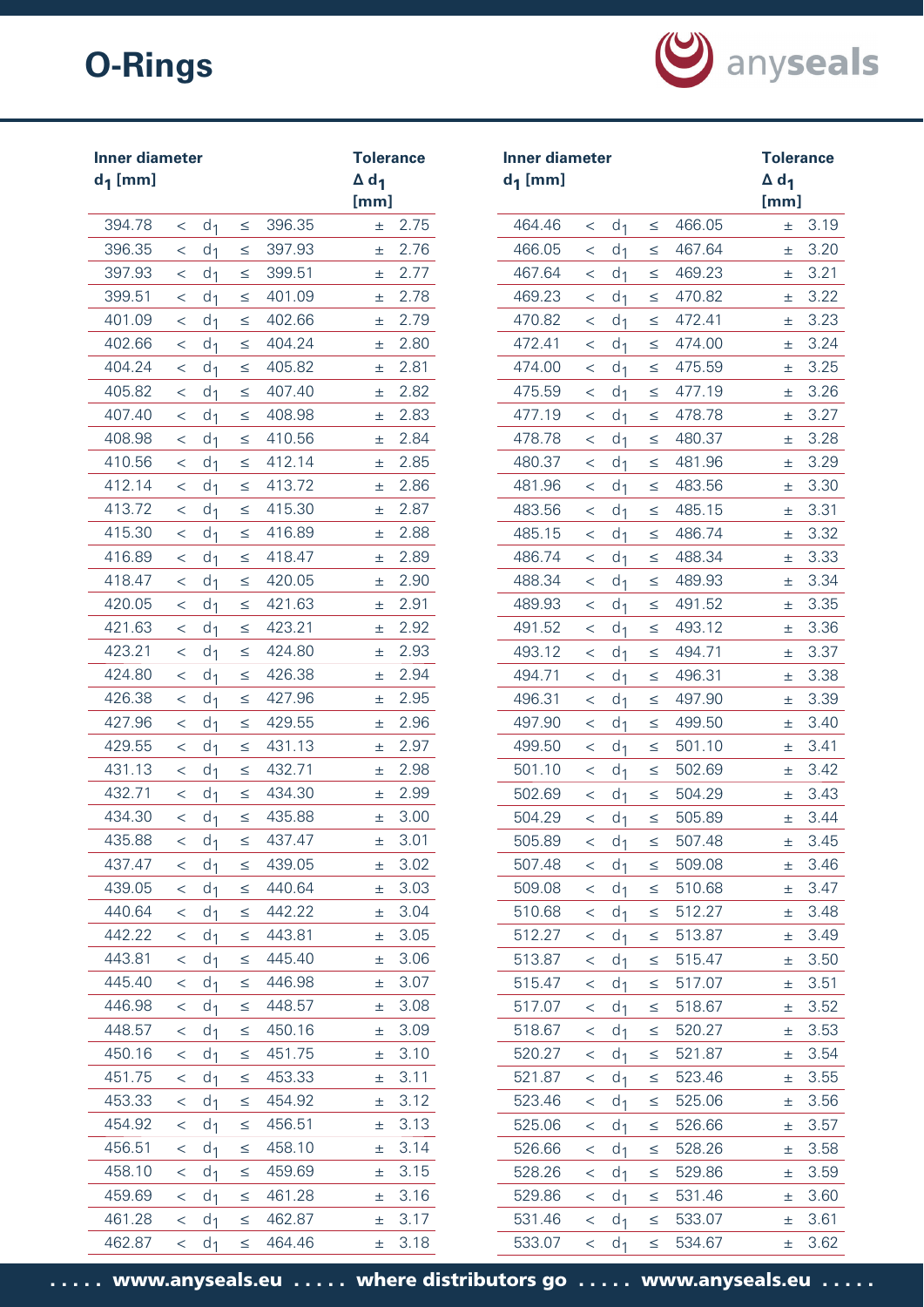

| <b>Inner diameter</b> |         | <b>Tolerance</b> |        |        |                         |
|-----------------------|---------|------------------|--------|--------|-------------------------|
| $d_1$ [mm]            |         |                  |        |        | $\Delta$ d <sub>1</sub> |
|                       |         |                  |        |        | [mm]                    |
| 534.67                | $\lt$   | d <sub>1</sub>   | $\leq$ | 536.27 | 3.63<br>士               |
| 536.27                | $\,<\,$ | d <sub>1</sub>   | $\leq$ | 537.87 | 3.64<br>士               |
| 537.87                | $\,<\,$ | d <sub>1</sub>   | $\leq$ | 539.47 | 3.65<br>士               |
| 539.47                | $\,<\,$ | d <sub>1</sub>   | $\leq$ | 541.07 | 3.66<br>士               |
| 541.07                | $\,<$   | d <sub>1</sub>   | $\leq$ | 542.68 | 3.67<br>土               |
| 542.68                | $\,<\,$ | d <sub>1</sub>   | $\leq$ | 544.28 | 3.68<br>士               |
| 544.28                | $\,<\,$ | d <sub>1</sub>   | $\leq$ | 545.88 | 3.69<br>士               |
| 545.88                | $\,<\,$ | d <sub>1</sub>   | ≤      | 547.48 | 3.70<br>士               |
| 547.48                | $\,<\,$ | d <sub>1</sub>   | $\leq$ | 549.09 | 3.71<br>士               |
| 549.09                | $\,<\,$ | d <sub>1</sub>   | $\leq$ | 550.69 | 3.72<br>土               |
| 550.69                | $\,<\,$ | d <sub>1</sub>   | $\leq$ | 552.29 | 3.73<br>士               |
| 552.29                | $\,<\,$ | d <sub>1</sub>   | $\leq$ | 553.90 | 3.74<br>土               |
| 553.90                | $\,<\,$ | d <sub>1</sub>   | $\leq$ | 555.50 | 3.75<br>士               |
| 555.50                | $\,<$   | d <sub>1</sub>   | $\leq$ | 557.11 | 3.76<br>士               |
| 557.11                | $\,<\,$ | d <sub>1</sub>   | $\leq$ | 558.71 | 3.77<br>士               |
| 558.71                | $\,<\,$ | d <sub>1</sub>   | $\leq$ | 560.32 | 3.78<br>士               |
| 560.32                | $\,<\,$ | d <sub>1</sub>   | $\leq$ | 561.92 | 3.79<br>土               |
| 561.92                | $\,<\,$ | d <sub>1</sub>   | $\leq$ | 563.53 | 3.80<br>士               |
| 563.53                | $\,<\,$ | d <sub>1</sub>   | $\leq$ | 565.13 | 3.81<br>士               |
| 565.13                | $\,<$   | d <sub>1</sub>   | ≤      | 566.74 | 3.82<br>士               |
| 566.74                | $\,<$   | d <sub>1</sub>   | ≤      | 568.34 | 3.83<br>土               |
| 568.34                | $\,<$   | d <sub>1</sub>   | $\leq$ | 569.95 | 3.84<br>士               |
| 569.95                | $\,<\,$ | d <sub>1</sub>   | ≤      | 571.56 | 3.85<br>土               |
| 571.56                | $\,<\,$ | d <sub>1</sub>   | $\leq$ | 573.16 | 3.86<br>土               |
| 573.16                | $\,<\,$ | d <sub>1</sub>   | $\leq$ | 574.77 | 3.87<br>士               |
| 574.77                | $\,<\,$ | d <sub>1</sub>   | $\leq$ | 576.38 | 3.88<br>土               |
| 576.38                | <       | d <sub>1</sub>   | ≤      | 577.98 | 3.89<br>土               |
| 577.98                | $\,<\,$ | d <sub>1</sub>   | $\leq$ | 579.59 | 3.90<br>士               |
| 579.59                | $\lt$   | d <sub>1</sub>   | $\leq$ | 581.20 | 3.91<br>土               |
| 581.20                | $\,<\,$ | d <sub>1</sub>   | $\leq$ | 582.81 | 3.92<br>士               |
| 582.81                | $\,<$   | d <sub>1</sub>   | $\leq$ | 584.42 | 3.93<br>士               |
| 584.42                | $\,<\,$ | d <sub>1</sub>   | $\leq$ | 586.02 | 3.94<br>土               |
| 586.02                | $\,<\,$ | d <sub>1</sub>   | $\leq$ | 587.63 | 3.95<br>士               |
| 587.63                | $\,<\,$ | d <sub>1</sub>   | $\leq$ | 589.24 | 3.96<br>士               |
| 589.24                | $\,<\,$ | d <sub>1</sub>   | $\leq$ | 590.85 | 3.97<br>土               |
| 590.85                | $\,<\,$ | d <sub>1</sub>   | $\leq$ | 592.46 | 3.98<br>土               |
| 592.46                | $\,<\,$ | d <sub>1</sub>   | $\leq$ | 594.07 | 3.99<br>$\pm$           |
| 594.07                | $\,<$   | d <sub>1</sub>   | $\leq$ | 595.68 | 4.00<br>土               |
| 595.68                | $\,<\,$ | d <sub>1</sub>   | $\leq$ | 597.29 | 4.01<br>士               |
| 597.29                | $\,<$   | d <sub>1</sub>   | $\leq$ | 598.90 | 4.02<br>士               |
| 598.90                | $\,<\,$ | d <sub>1</sub>   | $\leq$ | 600.00 | 4.03<br>士               |
|                       |         | $d_1$            | $\geq$ | 600.00 | acc. to formula         |

# **Cross section tolerances**

acc. to DIN ISO 3601-1 class B (former DIN 3771-1)

| <b>Cross section</b><br>$d2$ [mm] |                          |                    |        |       | <b>Tolerance</b><br>[mm] |
|-----------------------------------|--------------------------|--------------------|--------|-------|--------------------------|
|                                   |                          | d2                 | $\leq$ | 0.80  | 0.08<br>士                |
| 0.80                              |                          | $<$ d <sub>2</sub> | $\leq$ | 2.25  | 0.08<br>士                |
| 2.25                              |                          | $<$ d <sub>2</sub> | $\leq$ | 3.15  | 0.09<br>士                |
| 3.15                              |                          | $<$ d <sub>2</sub> | $\leq$ | 4.50  | 0.10<br>士                |
| 4.50                              |                          | $<$ d <sub>2</sub> | $\leq$ | 6.30  | 0.13<br>士                |
| 6.30                              |                          | $<$ d <sub>2</sub> | $\leq$ | 8.40  | 0.15<br>士                |
| 8.40                              | $\overline{\phantom{a}}$ | d2                 | $\leq$ | 10.00 | 0.20<br>士                |
| 10.00                             |                          | $<$ d <sub>2</sub> | $\leq$ | 12.00 | 0.25<br>士                |
|                                   |                          | d2                 | $\geq$ | 12.00 | on inquiry               |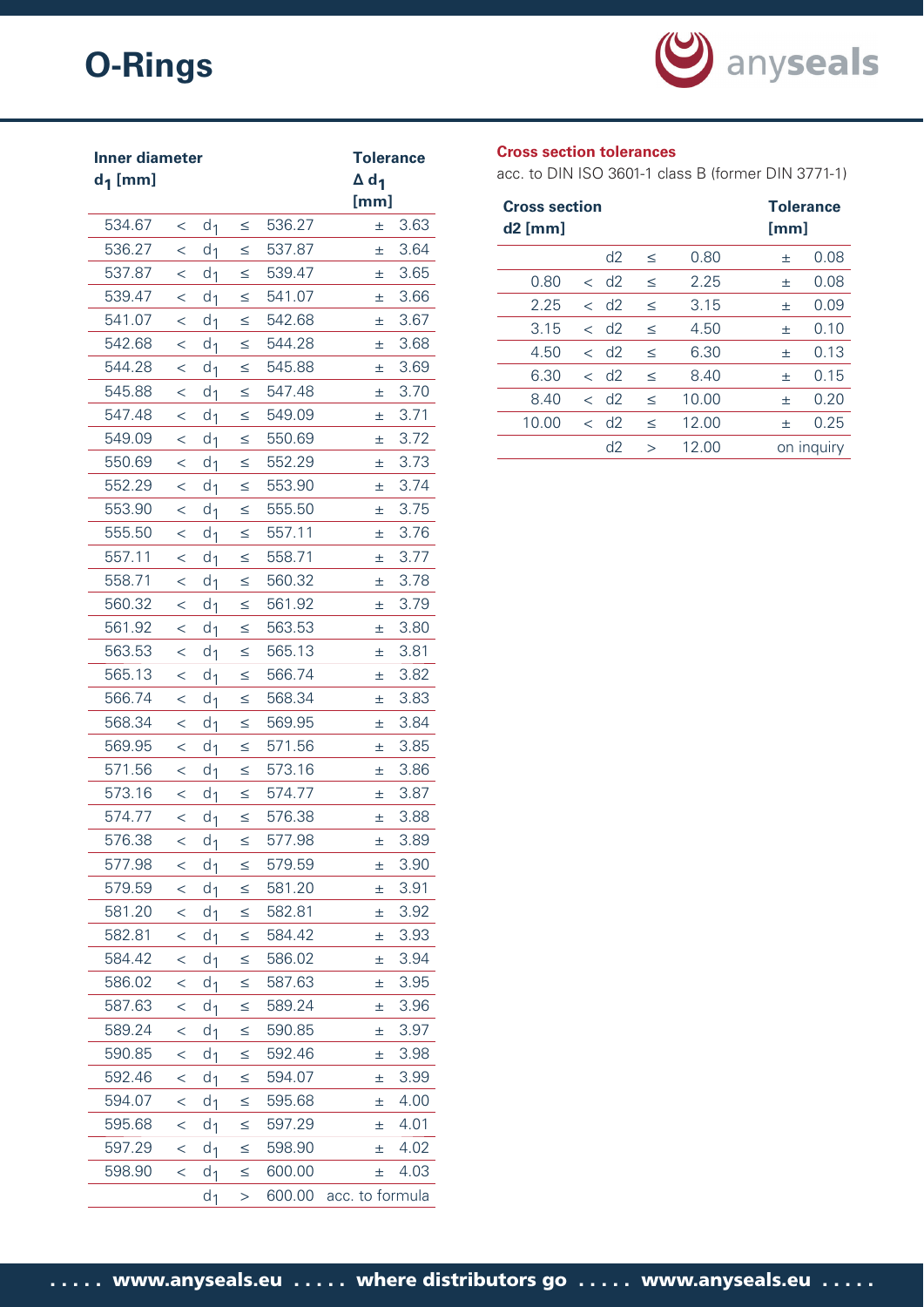

# **Surface imperfections**

**acc. to ISO 3601-3** Maximum limits of imperfection for O-rings **Grade N**

| <b>Surface</b><br>imperfection type                           | <b>Diagrammatic representation</b> |                   | <b>Maximum limits of imperfection</b><br><b>Grade N for O-rings</b><br>Cross section, d <sub>2</sub> |                    |                   |                                                                                         |                   |  |
|---------------------------------------------------------------|------------------------------------|-------------------|------------------------------------------------------------------------------------------------------|--------------------|-------------------|-----------------------------------------------------------------------------------------|-------------------|--|
|                                                               |                                    | <b>Dimensions</b> |                                                                                                      | $> 0.80^b$ > 2.25  | > 3.15            | > 4.50                                                                                  | > 6.30            |  |
|                                                               |                                    |                   | $\leq 2.25$                                                                                          | $\leq 3.15$        | $\leq 4.50$       | $\leq 6.30$                                                                             | $\leq 8,40^b$     |  |
| Off-register,<br>mismatch (offset)                            | e<br>e<br>e                        | е                 | 0.08                                                                                                 | 0.10               | 0.13              | 0.15                                                                                    | 0.15              |  |
| Combined flash                                                | х                                  | X                 | 0.10                                                                                                 | 0.12               | 0.14              | 0.16                                                                                    | 0.18              |  |
| (combination of<br>offset, flash and                          |                                    | <b>V</b>          | 0.10                                                                                                 | 0.12               | 0.14              | 0.16                                                                                    | 0.18              |  |
| parting line<br>projection)                                   | a                                  | a                 |                                                                                                      | not exceed 0.07mm. |                   | When the flash can be differentiated, it shall                                          |                   |  |
|                                                               | তা                                 | g                 | 0.18                                                                                                 | 0.27               | 0.36              | 0.53                                                                                    | 0.70              |  |
| <b>Backrind</b>                                               |                                    | U                 | 0.08                                                                                                 | 0.08               | 0.10              | 0.10                                                                                    | 0.13              |  |
| Excessive trim-<br>ming<br>(radial tool marks<br>not allowed) | C                                  | n                 | ter $d_2$<br>for the O-ring.                                                                         |                    |                   | Trimming is allowed provided the dimension<br>n is not reduced below the minimum diame- |                   |  |
| Flow marks (radial<br>orientation of                          |                                    |                   | 1.50 <sup>a</sup>                                                                                    | 1.50 <sup>a</sup>  | 6.50 <sup>a</sup> | 6.50 <sup>a</sup>                                                                       | 6.50 <sup>a</sup> |  |
| flow marks is not<br>permissible)                             |                                    | k                 | 0.08                                                                                                 | 0.08               | 0.08              | 0.08                                                                                    | 0.08              |  |
| Non-fills and<br>indentations                                 | $\geq$                             | W                 | 0.60                                                                                                 | 0.80               | 1.00              | 1.30                                                                                    | 1.70              |  |
| (including parting<br>line indentations)                      | W                                  |                   | 0.08                                                                                                 | 0.08               | 0.10              | 0.10                                                                                    | 0.13              |  |
| Foreign material                                              |                                    | ۰                 | not allowed                                                                                          |                    |                   |                                                                                         |                   |  |

a Or 0.05 times the O-rings diameter (d1) whichever is greater.

b Limits of imperfections for cross sections < 0.80 mm or > 8.40 mm shall be agreed upon between manufacturer and customer.

c Rounded edges.

All dimensions in mm.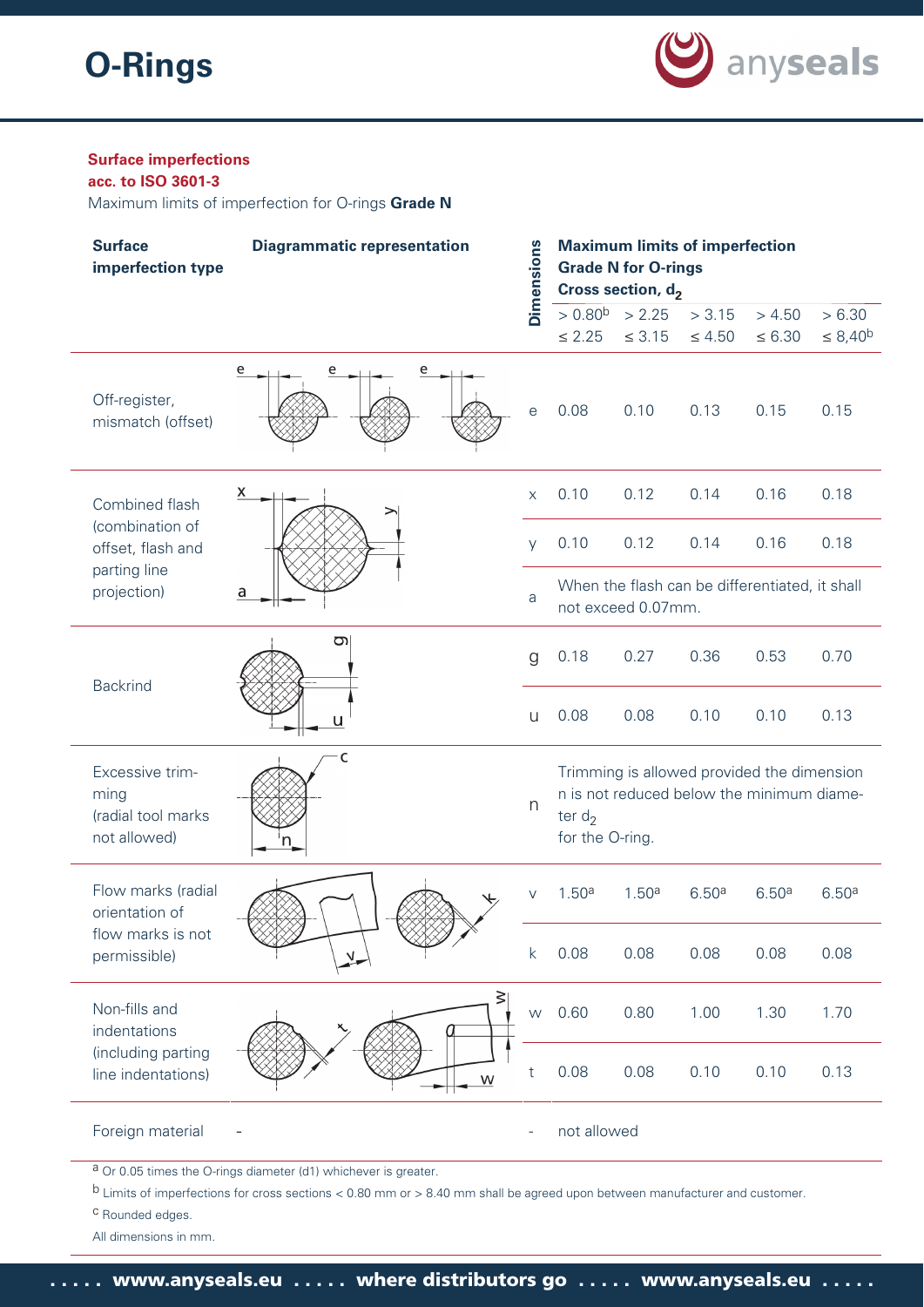

# **Surface imperfections**

**acc. to ISO 3601-3** Maximum limits of imperfection for O-rings **Grade S**

| <b>Surface</b><br>imperfection type                           | <b>Diagrammatic representation</b>                              | Dimensions   |                              | <b>Grade S for O-rings</b><br>Cross section, $d_2$ | <b>Maximum limits of imperfection</b>                                                   |                       |                           |
|---------------------------------------------------------------|-----------------------------------------------------------------|--------------|------------------------------|----------------------------------------------------|-----------------------------------------------------------------------------------------|-----------------------|---------------------------|
|                                                               |                                                                 |              | $\leq 2.25$                  | $> 0.80^b$ > 2.25<br>$\leq 3.15$                   | > 3.15<br>$\leq 4.50$                                                                   | > 4.50<br>$\leq 6.30$ | > 6.30<br>$\leq 8,40^{b}$ |
| Off-register,<br>mismatch (offset)                            | e<br>e<br>e                                                     | e            | 0.08                         | 0.08                                               | 0.10                                                                                    | 0.12                  | 0.13                      |
| Combined flash                                                | x                                                               | $\mathsf{X}$ | 0.10                         | 0.10                                               | 0.13                                                                                    | 0.15                  | 0.15                      |
| (combination of<br>offset, flash and                          |                                                                 | V            | 0.10                         | 0.10                                               | 0.13                                                                                    | 0.15                  | 0.15                      |
| parting line<br>projection)                                   | a                                                               | a            |                              | not exceed 0.07mm.                                 | When the flash can be differentiated, it shall                                          |                       |                           |
|                                                               | g                                                               | g            | 0.10                         | 0.15                                               | 0.20                                                                                    | 0.20                  | 0.30                      |
| <b>Backrind</b>                                               | u                                                               | $\cup$       | 0.05                         | 0.08                                               | 0.10                                                                                    | 0.10                  | 0.13                      |
| Excessive trim-<br>ming<br>(radial tool marks<br>not allowed) | c                                                               | n            | ter $d_2$<br>for the O-ring. |                                                    | Trimming is allowed provided the dimension<br>n is not reduced below the minimum diame- |                       |                           |
| Flow marks (radial<br>orientation of                          |                                                                 | V            | 1.50 <sup>a</sup>            | 1.50 <sup>a</sup>                                  | 5.00 <sup>a</sup>                                                                       | 5.00 <sup>a</sup>     | 5.00 <sup>a</sup>         |
| flow marks is not<br>permissible)                             |                                                                 | k            | 0.05                         | 0.05                                               | 0.05                                                                                    | 0.05                  | 0.05                      |
| Non-fills and<br>indentations                                 | $\geq$                                                          | W            | 0.15                         | 0.25                                               | 0.40                                                                                    | 0.63                  | 1.00                      |
| (including parting<br>line indentations)                      | W                                                               | t            | 0.08                         | 0.08                                               | 0.10                                                                                    | 0.10                  | 0.13                      |
| Foreign material                                              |                                                                 | ۰            | not allowed                  |                                                    |                                                                                         |                       |                           |
|                                                               | a Or 0.05 times the O-rings diameter (d1) whichever is greater. |              |                              |                                                    |                                                                                         |                       |                           |

b Limits of imperfections for cross sections < 0.80 mm or > 8.40 mm shall be agreed upon between manufacturer and customer.

c Rounded edges.

All dimensions in mm.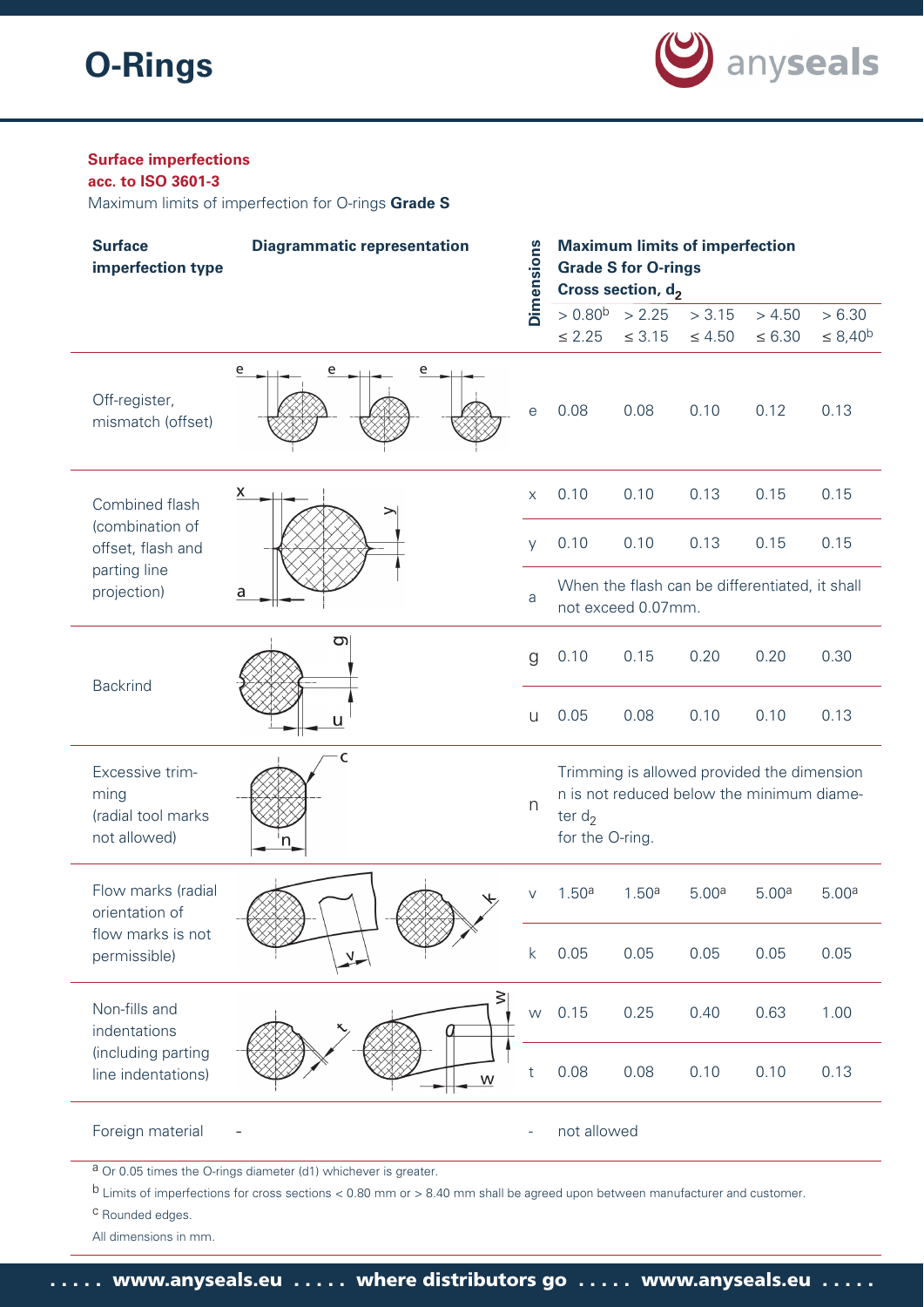

# **Tests on O-rings**

The inner diameter d1 is measured by conical plug gauges or stepped plug gauges. Alternatively the inner diameter can be measured by optical instruments or a circumference tape is used for large diameters.

The cross section d2 is measured by a thickness gauge with reduced contact pressure. Alternatively, optical measuring methods can be applied. Form and surface accuracy is tested visually.

The hardness test, depending on the size of the O-ring, is made according to DIN ISO 7619-1 (DIN 53505) Shore A or DIN ISO 48 (IRHD Micro). The tolerance for hardness tests is  $\pm 5$  points.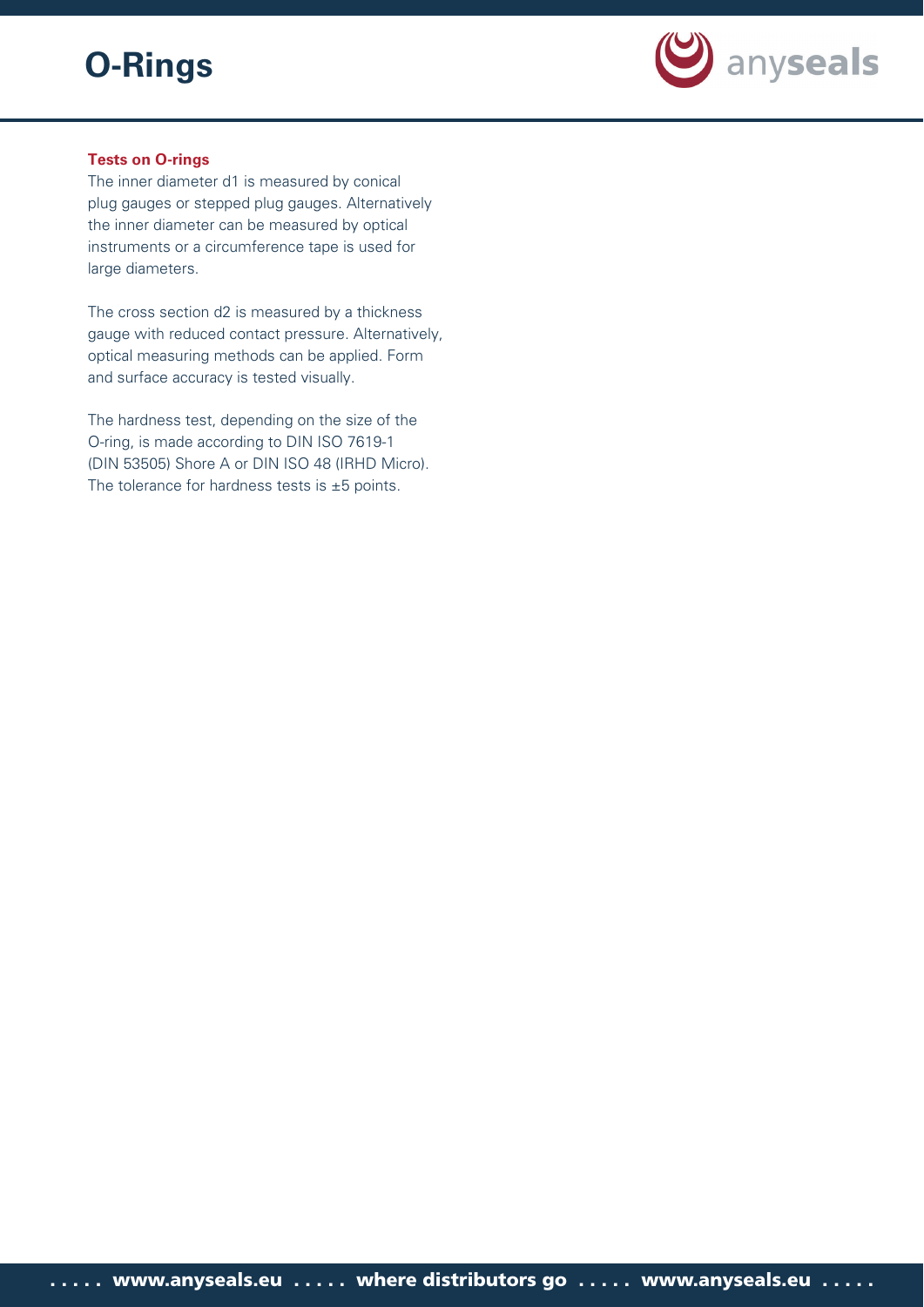

# **Function**

The sealing action of an O-ring is due to the compression of the cross-section of the O-ring between two sealing surfaces. When the sealed machine parts are installed, the cross-section of the O-ring is compressed within a geometrically defined installation groove in such a way that it completely closes the gap between the machine parts. The resulting forces produce the initial preload between the O-ring and the sealing surface and therefore the sealing action in depressurized state.

When pressure builds in the sealed medium, the sealing action "automatically" also increases. The O-ring is pressed against the non-pressure side of the groove and also comes under pressure. The initial preload is blanketed by the media pressure and thereby is automatically raised to a level that is always higher than the media pressure.



initial preload after installation



O-ring under pressure

#### **Installation types**

The type of application is important to the selection of the right installation groove for an O-ring:

#### **Static sealing**

(no relative movement between the sealed machine parts)

#### **Dynamic sealing**

(the sealed machine parts move relative to each other: reciprocating, rotating or oscillating movement)

In addition, the types of installation depend on the direction in which the O-ring is deformed and on the location of the installation groove (in the inner or outer part). Accordingly, there are the following installation types:



radial compression, inside sealing



radial compression, outside sealing

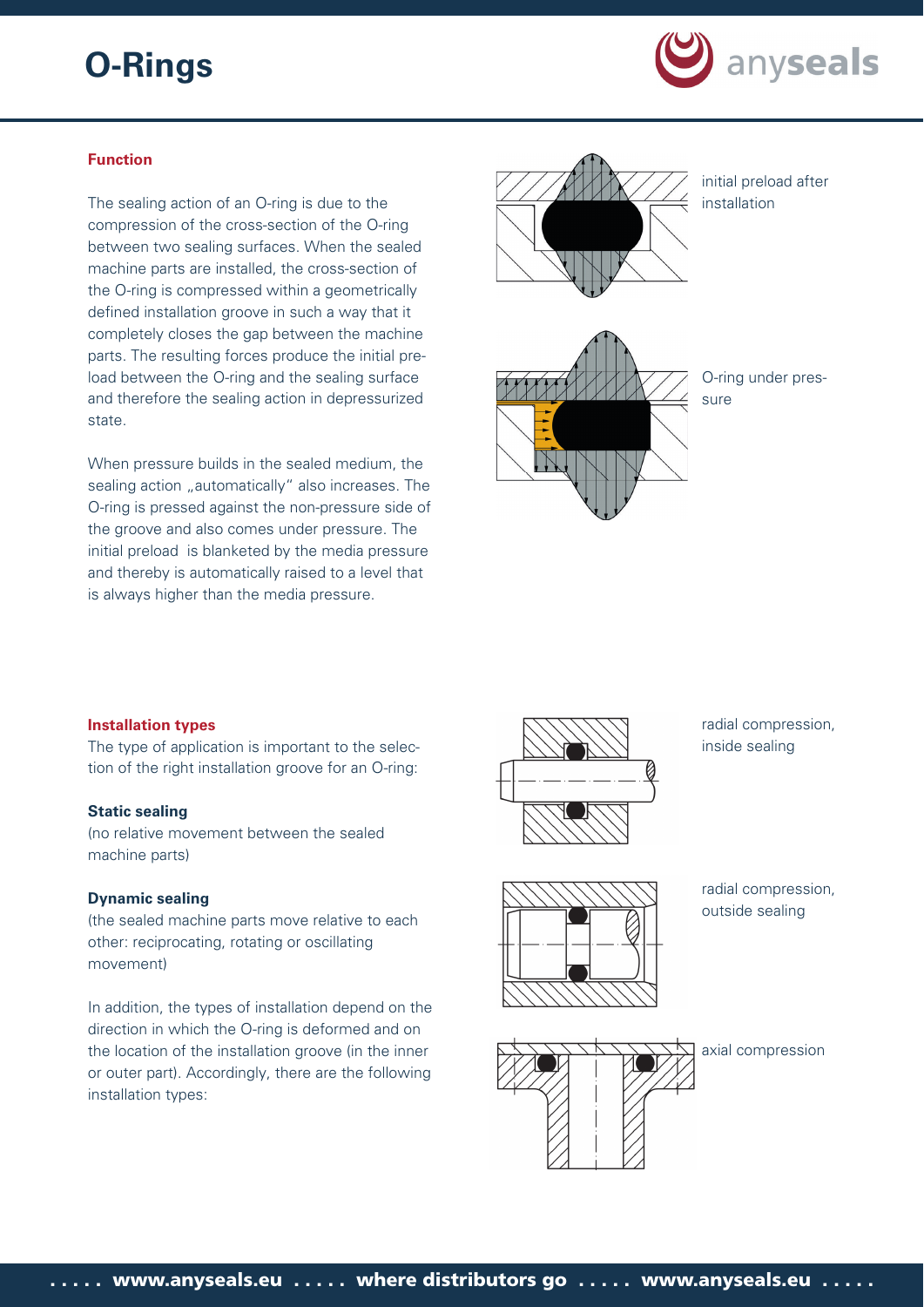

# **O-ring selection**

The selection of an O-ring is governed by a number of criteria. In addition to the dimensions of the O-ring the material and the hardness must be determined.

#### **Material selection**

The best suitable material can only be selected if all media with which the O-ring has contact and the actual temperatures to which the O-ring will be exposed are known. More information in the chapter "Materials".

#### **Material hardness**

The choice of the right O-ring hardness depends on the following criteria:

- **Pressure**
- Gap size (between the machine parts on the non-pressure side)
- **Pressure characteristic (constant or pulsating)**
- Surface roughness of the sealed components

The O-ring material is pressed into the gap at the non- pressure side. This so called gap extrusion can damage or destroy the O-ring. The resistance of the O-ring material to the gap extrusion rises with the hardness of the material.

For standard applications, O-rings with a hardness of 70 – 80 Shore A have shown to be practicable. Where high or pulsed pressures must be sealed, materials of 80 or 90 Shore A can be used. More information is available in the chapter "Installation grooves - gap dimensions".

# **Inner diameter d1**

The inner diameter of the O-ring is chosen for the intended application. For example, a radial O-ring sealing on the outside (groove provided in the inner part) should sit firmly in the groove and therefore be slightly expanded on the inner diameter. The amount of expansion should not be more than 6% of the O-ring inner diameter.

A radial O-ring sealing on the inside (groove provided in the outer part) should make full contact with the outer diameter of the groove and therefore be slightly compressed. The amount of compression should not exceed 1% to 3%.

#### **Cross section d2**

The correct selection of the cross section of an O-ring is critical to the sealing action. The correct ratio of cross section and groove depth provides the initial preload of the O-ring cross section during installation. Depending on the application, the compression should be within the following amount ranges:

#### **static sealing**

approx. 15% - 30%

#### **dynamic sealing**

hydraulic

approx. 10% - 20% (min. 8% after tolerance evaluation) pneumatic approx. 6% - 15% (min. 4% after tolerance evaluation)

#### **Groove filling ratio (gland fill)**

The design of the installation grooves of O-rings should consider the ratio of the O-ring cross-section and the cross-sectional area of the groove. The so called gland fill is normally about 75%. This means the cross-sectional area of the groove is approximately 25% larger than the cross-sectional area of the O-ring. This ensures that sufficient volume is available if the O-ring swells. The application related data of groove depth and groove width in chapter "Installation grooves, design notes" already consider this requirement.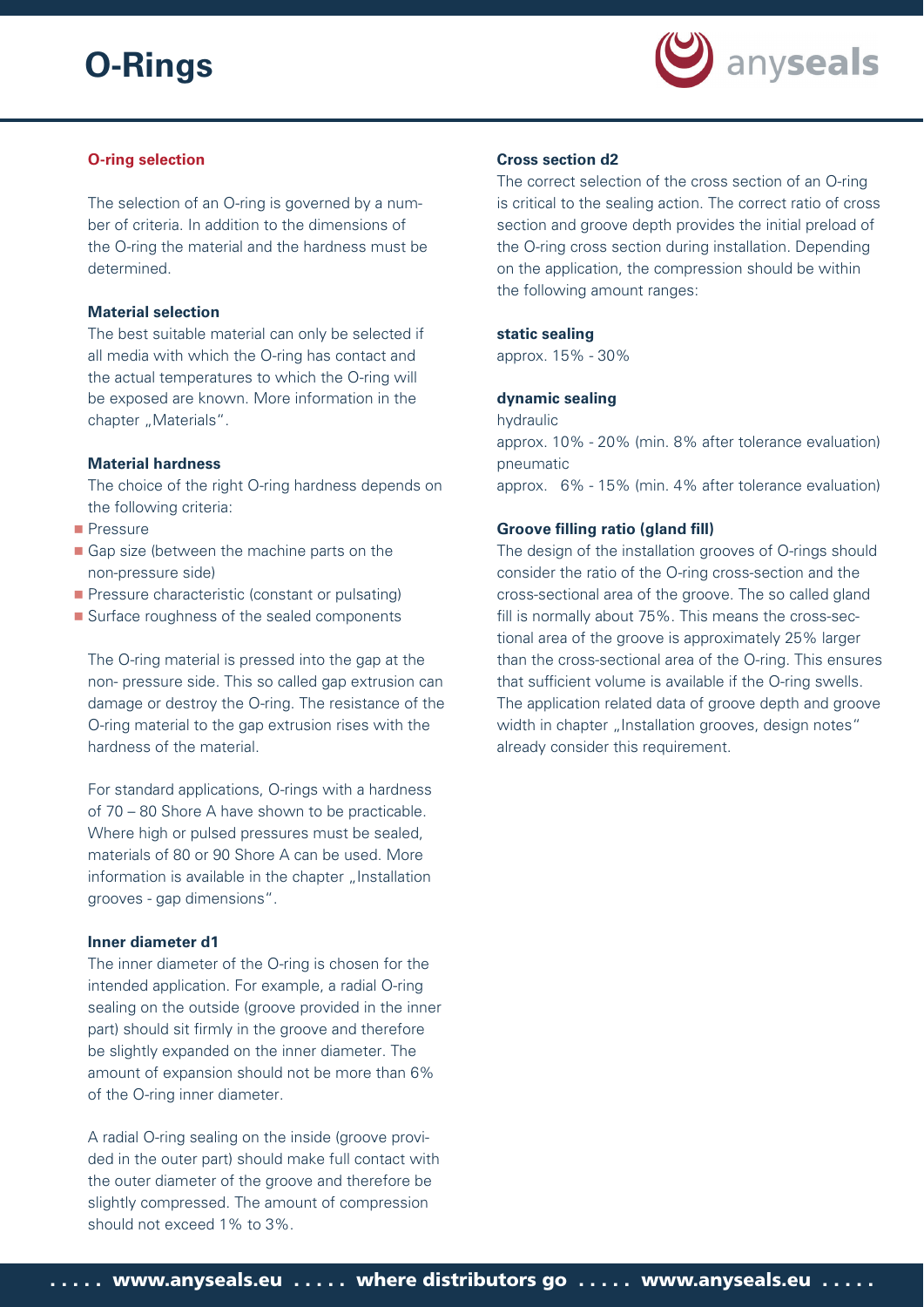

#### **Materials**

Most O-rings are made of elastomers or rubber materials. The term "elastomer" refers to the elasticity of rubber materials which change their shape already when exposed to a minor force and recover their original shape instantly when the force is removed. The basis of these elastomers is caoutchouc. Caoutchouc can be obtained as natural caoutchouc from plantations or as is common for O-rings today almost exclusively from synthetic caoutchouc in the chemical industry.

To meet the different requirements on modern sealing materials several different basic caoutchoucs and within these many different compounds are available. Each compound follows a specific, defined and controlled recipe and consists, in addition of the basic caoutchouc, of fillers, softeners, vulcanising agents, processing aids and other additives.

The actual O-ring is shaped from the caoutchouc mixture in a second technological step. During this step, the plastic caoutchouc is converted to resilient rubber material in a mold under pressure and temperature.

**Abbreviations acc. to** 

**DIN ISO 1629 ASTM D 1418**

#### **Abbreviations**

# **Chemical designation of the basic polymer**

| Acrylonitrile-butadiene rubber                    | <b>NBR</b>  | <b>NBR</b>  |  |
|---------------------------------------------------|-------------|-------------|--|
| Hydrogenated acrylonitrile-butadiene rubber       | <b>HNBR</b> | <b>HNBR</b> |  |
| Fluoro rubber                                     | <b>FKM</b>  | <b>FKM</b>  |  |
| Perfluorinated rubber                             | <b>FFKM</b> | <b>FFKM</b> |  |
| Ethylene propylene diene rubber                   | <b>EPDM</b> | <b>EPDM</b> |  |
| Silicone rubber / vinyl methyl polysiloxane       | <b>VMQ</b>  | <b>VMQ</b>  |  |
| Fluoro silicone rubber/ fluoromethyl polysiloxane | <b>FVMQ</b> | <b>FVMQ</b> |  |
| Tetrafluoroethylene propylene rubber              | <b>FEPM</b> | <b>FEPM</b> |  |
| Polyacrylate rubber                               | <b>ACM</b>  | <b>ACM</b>  |  |
| Chloroprene rubber                                | <b>CR</b>   | <b>CR</b>   |  |
| Styrene butadiene rubber                          | <b>SBR</b>  | <b>SBR</b>  |  |
| Chloro sulfonyl polyethylene                      | <b>CSM</b>  | <b>CSM</b>  |  |
| Epichlorohydrine rubber                           | <b>ECO</b>  | ECO         |  |
| Butadiene rubber                                  | <b>BR</b>   | <b>BR</b>   |  |
| Isobutene-isoprene rubber                         | <b>IIR</b>  | <b>IIR</b>  |  |
| Isoprene rubber                                   | IR.         | IR.         |  |
| Polyester urethane                                | AU          | AU          |  |
| Polyether urethane                                | EU          | EU          |  |
| Natural rubber                                    | <b>NR</b>   | <b>NR</b>   |  |

#### **Standard materials on stock**

| <b>Properties</b>    | <b>Hardness [Shore A] Color</b> |       |       | Low temp [°C] High temp. [°C] short term [°C] |        |
|----------------------|---------------------------------|-------|-------|-----------------------------------------------|--------|
| <b>NBR</b>           | 70                              | black | $-30$ | $+100$                                        | $+120$ |
|                      | 80                              | black | $-25$ | $+100$                                        | $+120$ |
|                      | 90                              | black | $-25$ | $+100$                                        | $+120$ |
| <b>FKM</b>           | 80                              | brown | $-15$ | $+200$                                        |        |
| <b>EPDM</b> standard | 70                              | black | $-45$ | $+130$                                        |        |
| <b>EPDM</b> peroxide | 70                              | black | $-50$ | $+150$                                        |        |
| VMQ (silicone)       | 70                              | red   | -55   | $+200$                                        |        |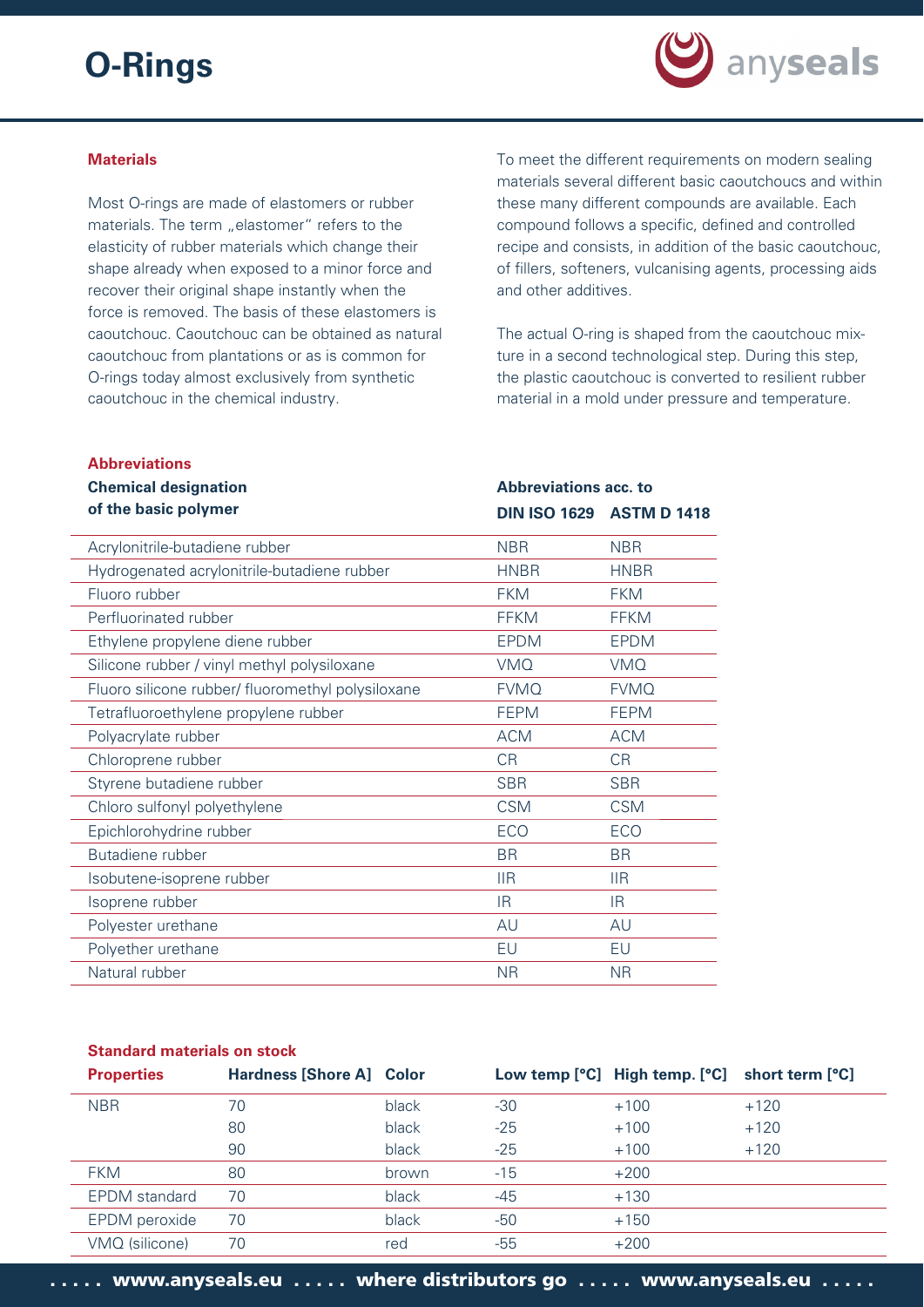

### **General descriptions of the materials**

#### **Acrylonitrile-butadiene rubber – NBR**

Among standard seals such as O-rings and radial shaft seals, NBR is the most widely used material. The reasons for this are good mechanical properties, high abrasion resistance, low gas permeability and the high resistance to mineral oil based oils and greases.

NBR is a copolymer of butadiene and acrylonitrile. Depending on the application, the content of acrylonitrile can vary between 18% and 50%. Low ACN content improves cold flexibility at the expense of the resistance to oil and fuel. High ACN content improves the resistance to oil and fuel while reducing the cold flexibility and increasing compression set.

To obtain balanced properties, our standard NBR materials have an average ACN content around 30%.

#### **NBR has good resistance to:**

- mineral oil-based oils and greases
- **aliphatic hydrocarbons**
- vegetable and animal oils and fats
- hydraulic oils H, H-L, H-LP
- **hydraulic fluids HFA, HFB, HFC**
- silicone oils and silicone greases
- water (max. 80°C)

#### **NBR is not resistant to:**

- **If the standight aromatic content**
- **aromatic hydrocarbons**
- chlorinated hydrocarbons
- non-polar solvents
- **hydraulic fluid HFD**
- glycol-based brake fluids
- ozone, weathering, ageing, UV resistance

# **Application temperature range:**

- Standard types -30°C to +100°C (short term +120°C)
- Special grades possible down to -50°C

# **Hydrogenated acrylonitrile-butadiene rubber – HNBR**

HNBR is obtained by selective hydrogenation of the double bond of the butadiene molecules of the NBR rubber. With higher degrees of hydrogenation HNBR exhibits distinctly better resistance to high temperatures. ozone, ageing and UV resistance as well as improved mechanical properties.

The media resistance of HNBR is the same as that of NBR.

#### **Application temperature range:**

 $\blacksquare$  -30°C to +150°C down to -50°C is realistic with special grades

#### **Fluoro rubber – FKM**

FKM materials have conquered many applications in which high thermal and / or chemical resistance is required. FKM also has excellent resistance to ozone, weathering and ageing. Very low gas permeability, FKM is recommended for vacuum applications.

#### **FKM has good resistance to:**

- **natal mineral oil-based oils and greases**
- aliphatic hydrocarbons
- **a** aromatic hydrocarbons
- chlorinated hydrocarbons
- **hydraulic fluids HFD**
- vegetable and animal oils and fats
- silicone oils and silicone greases
- **n** fuels
- non-polar solvents
- ozone, weathering, ageing, UV resistance

**FKM is not resistant to:** glycol-based brake fluids

- polar solvents (e.g., acetone)
- superheated steam (special grades)
- **hot water (special grades)**
- amines, alkalis (special grades)
- **I** low-molecular organic acids (e.g., acetic acid)
- 

#### **Application temperature range:**

- $-15$  to  $+200^{\circ}$ C (short term  $+220^{\circ}$ C)
- down to -61°C and up to 260°C is realistic with special grades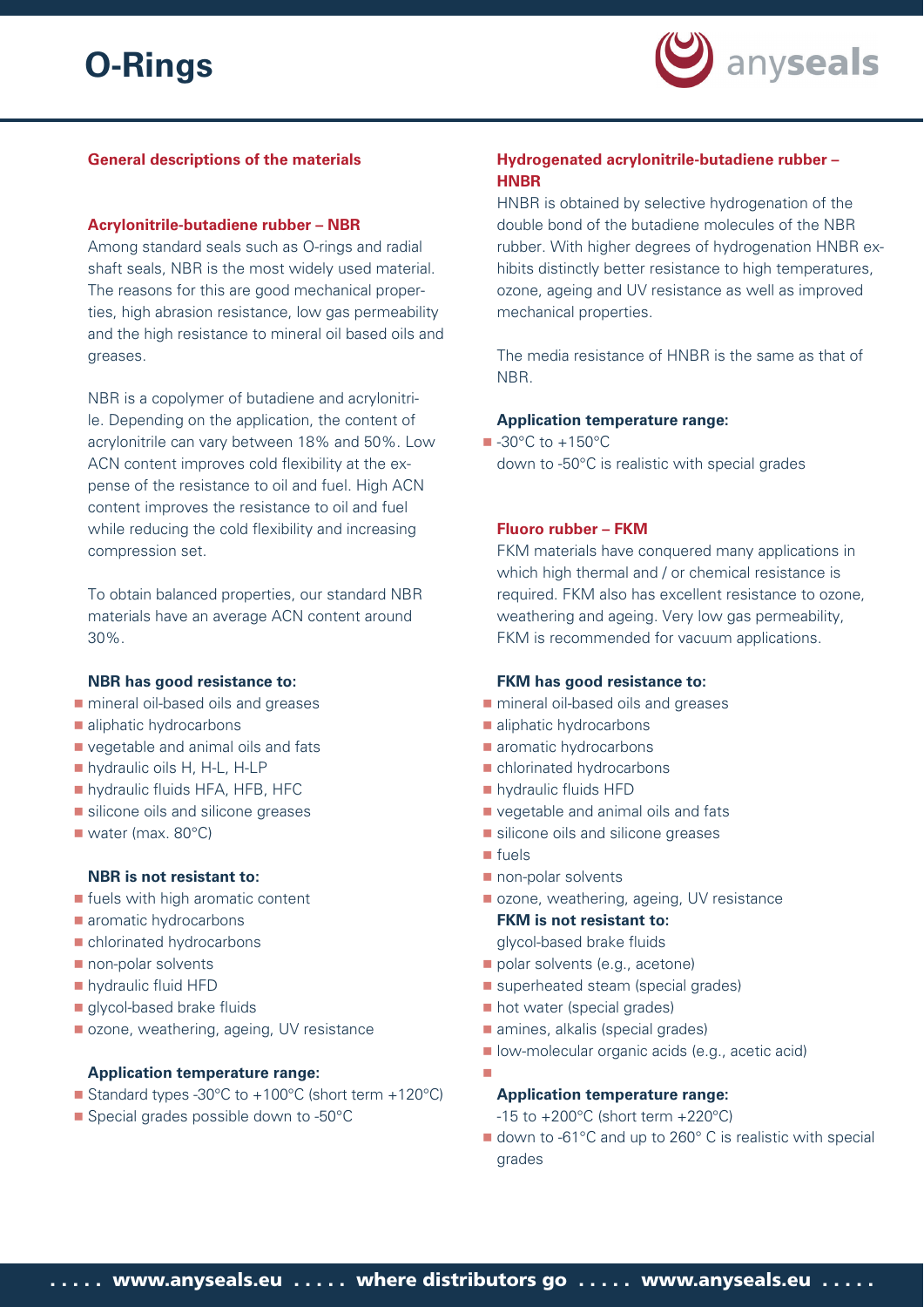

# **Perfluorinated rubber - FFKM**

FFKM materials are elastomers with the highest chemical and heat resistance. Some FFKM types can be exposed to temperatures above 300°C. The resistance to chemicals is nearly universal and compares to that of PTFE. The advantage of FFKM is the combination of the chemical and thermal stability of PTFE with the elastic properties of an elastomer material.

These special-purpose elastomers are used wherever safety requirements and high maintenance input justify the high price of these materials and where standard elastomers cannot be used.

# **FFKM has good resistance to:**

- virtually all chemicals
- ozone, weathering, ageing, UV resistance

# **FFKM is not resistant to:**

**fluorinated compounds** 

# **Application temperature range:**

 $\blacksquare$  -25°C to +270°C special grades can be used down between -15°C and -40°C or up between +240°C and +340°C

#### **Ethylene propylene diene rubber – EPDM**

EPDM can be used in a wide temperature range, has good resistance to ozone, weathering and ageing and is resistant to hot water and steam. Peroxide cured EPDM materials have better resistance to temperature and chemicals and obtain better compression set values than sulfur cured EPDM.

# **EPDM has good resistance to:**

- **hot water and hot steam**
- many polar solvents (e.g., alcohols, ketones, esters)
- **nany organic and inorganic acids and bases**
- washing brines
- silicone oils and silicone greases
- **glycol-based brake fluids (special grades required)**
- ozone, weathering, ageing, UV resistance

#### **EPDM is not resistant to:**

all kinds of mineral oil products (oils, greases, fuels)

# **Application temperature range:**

- -45°C to +130°C (sulfur cured)
- -55°C to +150°C (peroxide cured)

#### **Silicone rubber – VMQ**

Silicone materials have excellent aging resistance, oxygen, ozone, ultraviolet radiation and weathering and a very wide application temperature range with excellent cold flexibility. Silicone is physiologically harmless and therefore very good in food and medical product applications. Silicone has good electrical insulation properties and is highly permeable to gas. Due to the weak mechanical properties, silicone O-rings are preferably used in static.

# **Silicone has good resistance to:**

- animal and vegetable oils and fats
- water (max.100°C)
- aliphatic engine and gear oils
- ozone, weathering, ageing, UV resistance

#### **Silicone is not resistant to:**

- silicone oils and greases
- **aromatic mineral oils**
- fuels
- steam over 120°C
- acids and alkalis

#### **Application temperature range:**

- -60°C to +200°C
- +230°C can be obtained by special grades

# **Fluoro silicone rubber – FVMQ**

Fluorosilicones have substantially better resistance to mineral oils and fuels than normal silicones. The mechanical/technological properties are similar to those of silicones, with some restrictions on temperature resistance.

# **Application temperature range:**

■ -60°C to +200°C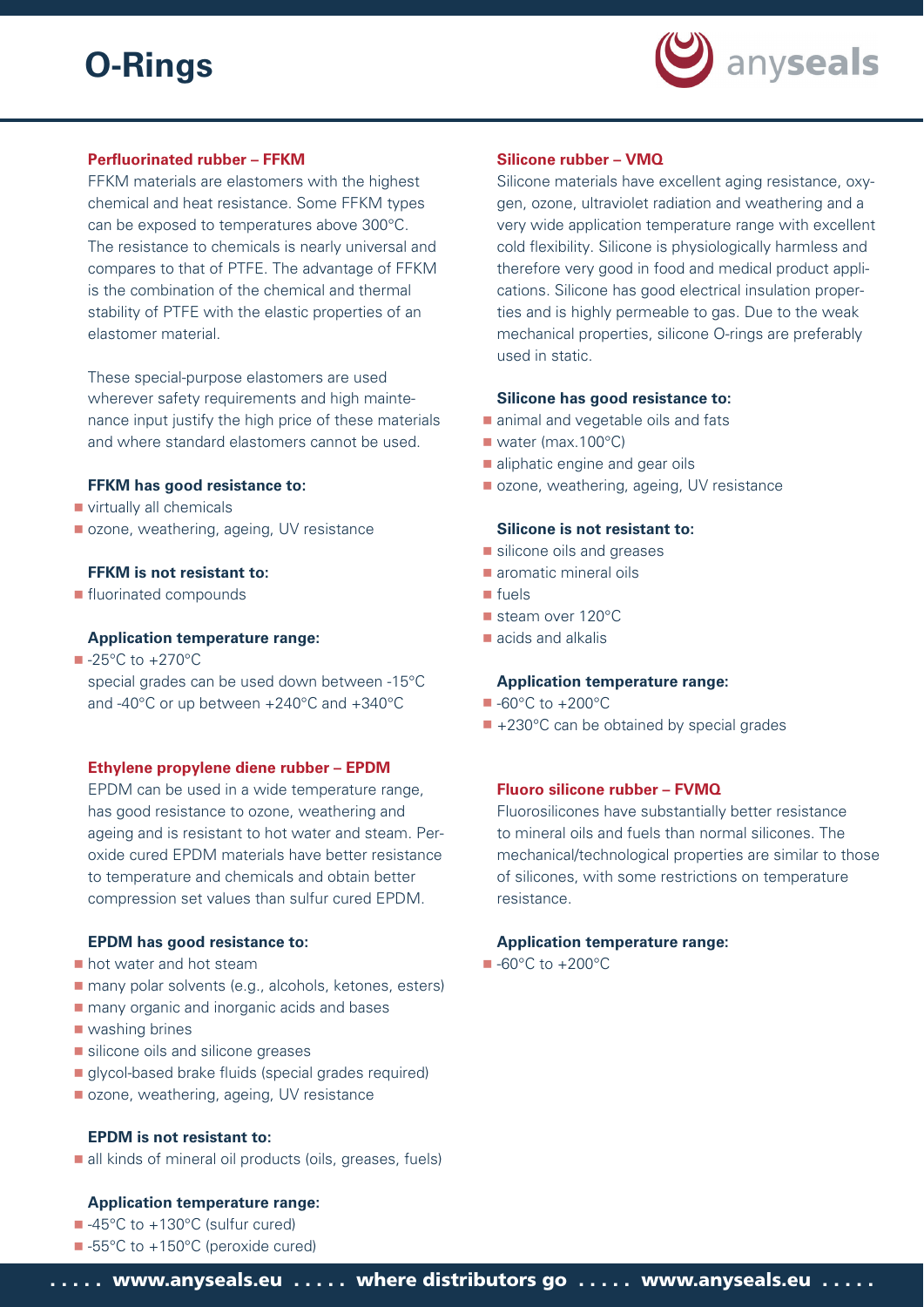

# **Tetrafl uoroethylene-propylene rubber – FEPM (Afl as® Asahi Glass Co. Ltd.)**

FEPM materials are special elastomers from the group of fluoroelastomers.

They have good chemical resistance and cover a wide range of temperature applications. Their main applications include oil field and chemical industry applications.

## **FEPM has good resistance to:**

- crude oil
- sour gas
- hot water, steam
- polar solvents, alcohols, amines
- **nany concentrated acids and bases**
- **engine and gear oil containing additives**

#### **Application temperature range:**

 $\blacksquare$  -10°C (-20°C) to +200°C (short term +230°C)

#### **Acrylate rubber – ACM**

ACM has good resistance to mineral oils with additives at higher temperatures. This makes ACM a preferred material in the automotive industry.

#### **ACM has good resistance to:**

- **natable 11** mineral oil-based engine, gear and ATF oils
- ozone, weathering, ageing, UV resistance

# **ACM is not resistant to:**

- glycol-based brake fluids
- aromatic and chlorinated hydrocarbons
- hot water, steam
- acids and bases

#### **Application temperature range:**

■ 30°C to +160°C

# **Chloroprene rubber – CR**

CR has good mechanical properties and good resistance to ozone, weathering and ageing. This makes the material preferred for outdoor applications or for bellows.

#### **CR has good resistance to:**

- many refrigerants (ammonia, carbon dioxide, freons)
- ozone, weathering, ageing, UV resistance

#### **Application temperature range:**

 $\blacksquare$  -40°C to +100°C

# **Polyurethanes (polyester urethane – AU / polyether urethane – EU)**

Most of the polyurethanes used for the production of seals are in the group of thermoplastic elastomers. Within the limits of application temperatures, the elastic behavior of polyurethane is typical for elastomers. Polyurethanes have excellent mechanical properties such as extrusion resistance, high resistance to abrasion and wear, tensile strength and tear resistance. This makes polyurethanes suitable for applications with high dynamic loads.

#### **Polyurethane has good resistance to:**

- **n** mineral oils and greases
- water, water-oil mixtures (max.50°C)
- aliphatic engine and gear oils
- silicone oils and greases
- ozone, oxygen, ageing, UV resistance

#### **Polyurethane is not resistant to:**

- **hot water, steam**
- **a** aromatic and chlorinated hydrocarbons
- acids, alkalis, amines
- glycol-based brake fluids
- alcohols, glycols, ketones, esters, ether

#### **Application temperature range:**

 $\blacksquare$  -40°C to +100°C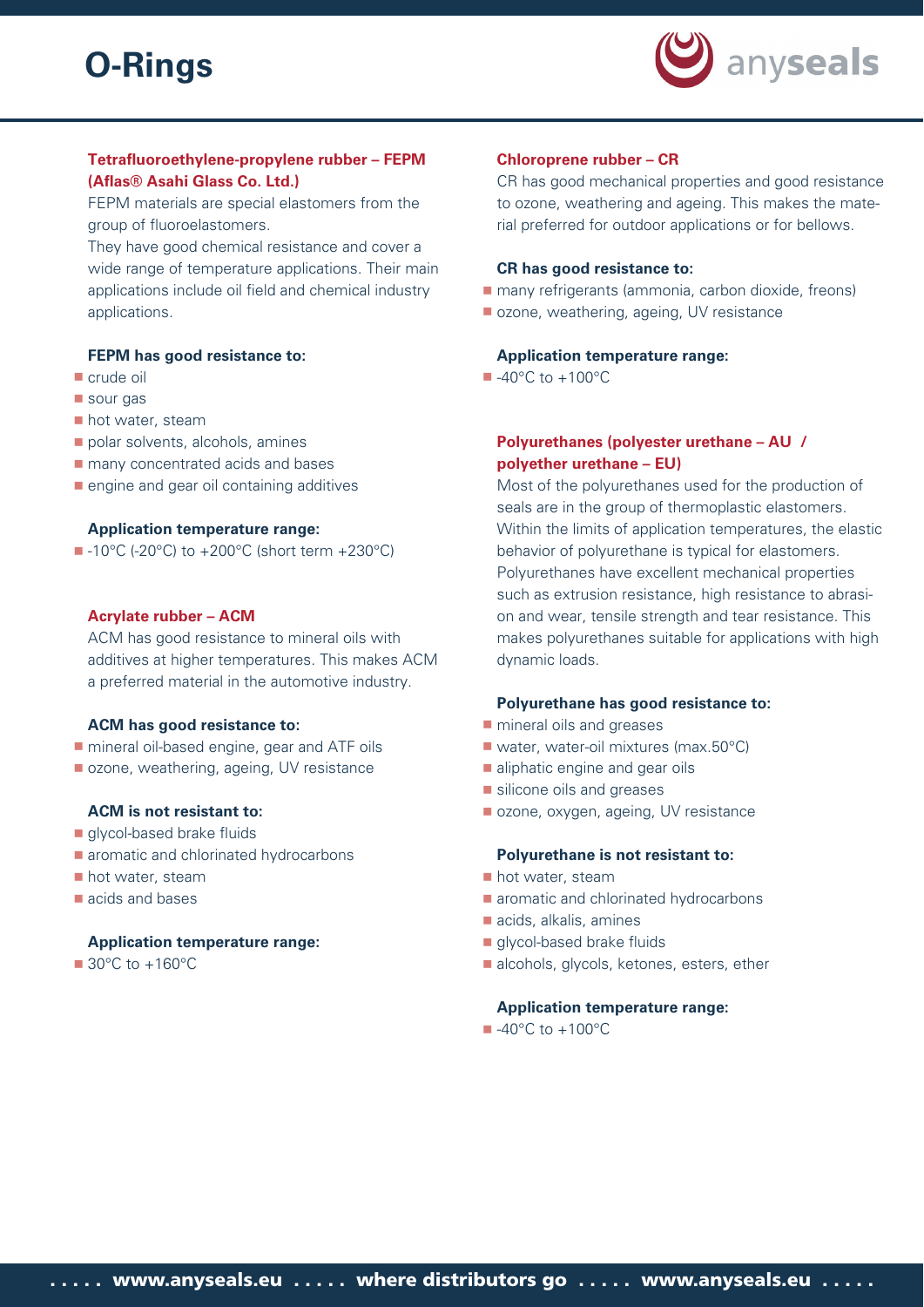

# **Material resistance**

The choice of the right material depends essentially on the temperature and media resistance.

The application temperature ranges of the different materials specified above apply to air or in media with no aggressive effect on the elastomer within that temperature range. If a material is exposed to higher temperatures than permitted, that material will normally become hard and increasingly permanently deformed. Generally, temperatures higher than permitted (even short term) reduce the life of the material.

Media compatibility is assessed on how the properties of the elastomer change under the physical and chemical effect of the medium. Such changes of properties can be, e.g.:

- volume change
	- swelling due to absorption of the medium in the material
	- shrinkage due to the extraction of soluble components in the compound (mostly softeners) of the material
- change of hardness (softening or hardening)
- change of tensile strength and ultimate elongation

The permitted limits within which properties can change are not fixed and depend on the concrete application (static, dynamic, standard or critical).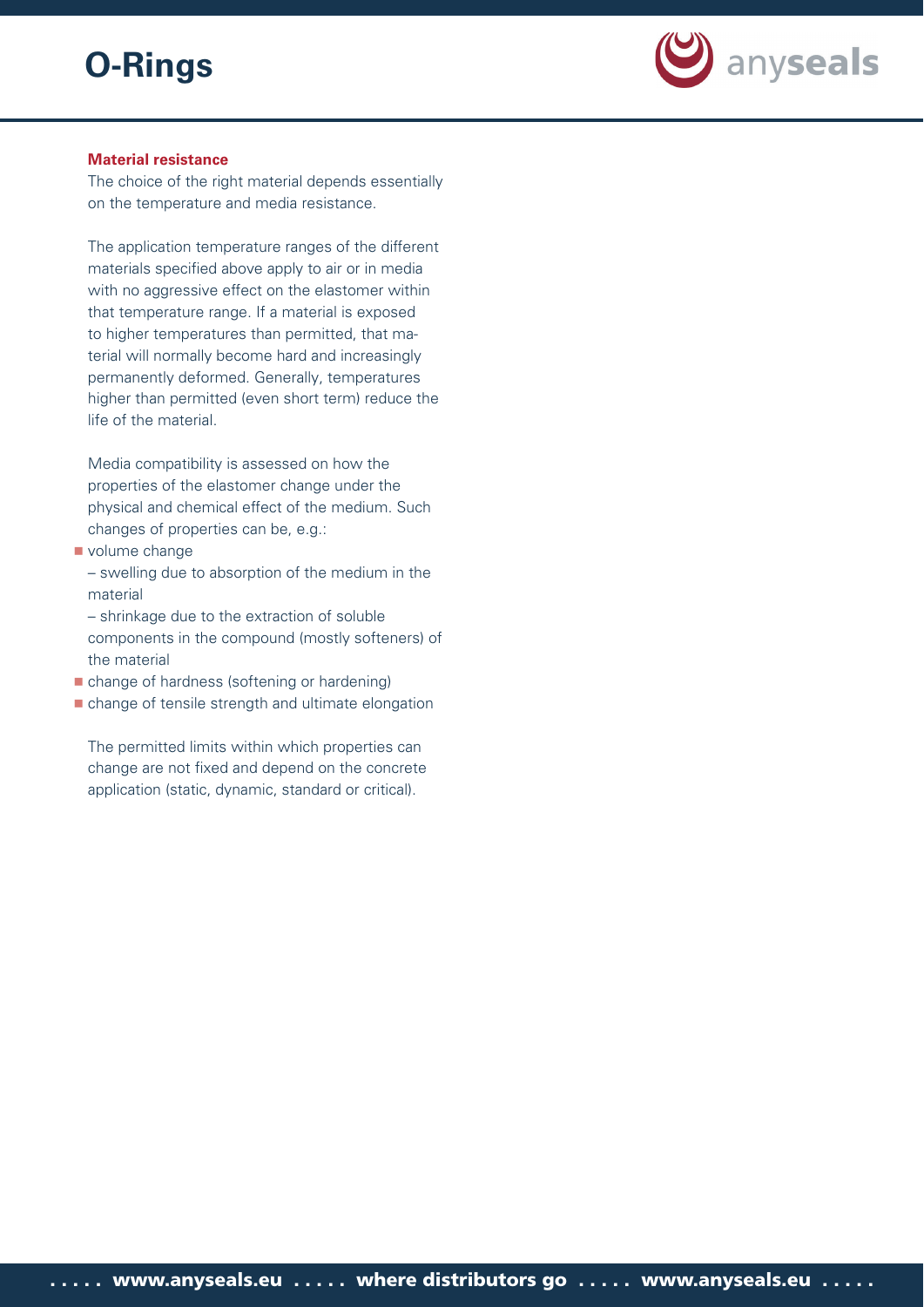

# **Material tests**

The quality compounds of material and of finished products include exactly specified regular tests of materials.

All relevant properties of the materials are monitored on the basis of standard tests. When interpreting and comparing test results, note that the results obtained from standard test specimens and finished parts can deviate strongly from each other. Comparable, repeatable results can only be obtained from the same test specimens and the same parameters.

Important tests for documentation in our materials data sheets are the following:

### **Hardness**

The hardness of standard test specimens and finished products is tested as follows:

Shore A according to DIN ISO 7619-1 (former DIN 53505) or ASTM D 2240 or

IRHD according to DIN ISO 48 micro hardness IRHD (International Rubber Hardness Degrees)

In the hardness test, the resistance of the rubber specimen against penetration of an intender under a defined compressive force is measured. Shore A and micro IRHD are different from each other in the shape of the intender and the magnitude of the test force applied. Accordingly, the micro IRHD test is suitable specially for specimens with a small cross section.

In both cases, the hardness scale extends form 0 /10 to 100, with 100 as the highest hardness. The tolerance of the nominal hardness of a material is ±5 Shore A / IRHD.

Hardness comparisons in data sheets (test specimens with parallel surfaces) with values of O-ring tests (curved surface) can deviate substantially from each other.

#### **Tensile strength and ultimate elongation**

Both parameters are determined in the tensile test according to DIN 53504 / ASTM D 412. The tensile strength is the force needed to tear a standard specimen related to the cross section of the unelongated specimen. The ultimate elongation is the elongation obtained by a standard specimen at the moment of tearing (expressed in % of the marked measuring distance).

# **Tear resistance**

The tear resistance can be measured on a strip test specimen or an angle specimen. In both cases, the force at which a defined notched standard test specimen resists to the propagation of tear is measured (related to the thickness of the specimen).

#### **Resistance to low temperatures**

The mechanical properties of elastomers change with temperature. If the temperature drops, ultimate elongation and elasticity are reduced whereas hardness, tensile strength and compression set increase. Sooner or later, each elastomer arrives at a point at which the material becomes so brittle and hard that it breaks like glass under impact stress.

To be able to assess the behavior of a material at low temperatures, several tests can be performed. For example, the TR10 (temperature retraction) value or the brittleness point are defined. The low temperature limit of the material can be estimated from the interpretation of the results.

#### **Compression set**

Compression set is the permanent set of a test specimen, which has been deformed in defined conditions, after its complete relaxation. Depending on the temperature and duration of the deforming the test specimen will not return completely to its original thickness.

The test is made according to DIN ISO 815 or ASTM D 395 B; the result is expressed in %. Ideally, the test specimen fully recovers its original height, which would be equivalent to 0% compression set. If a test specimen does not recover at all after compression, this means its compression set is 100%.

Compression set results can only be compared with each other if test method, compression, geometry of the test specimen, the test temperature and the test time are the same. The compression set is often referred to for assessing the long-term behavior of seals in installed, i.e., compressed state under the effect of temperature.

#### **Change of properties after ageing**

To assess the behavior of sealing materials under the action of heat and / or media, ageing tests are performed. Elastomer samples are placed in a heating oven and aged artificially in air or in a contact medium at a defined temperature for a defined period of time. Hardness, tensile strength, ultimate elongation and volume are measured and compared before and after ageing. The less these values change, the better is the material suited for the medium for which it is tested.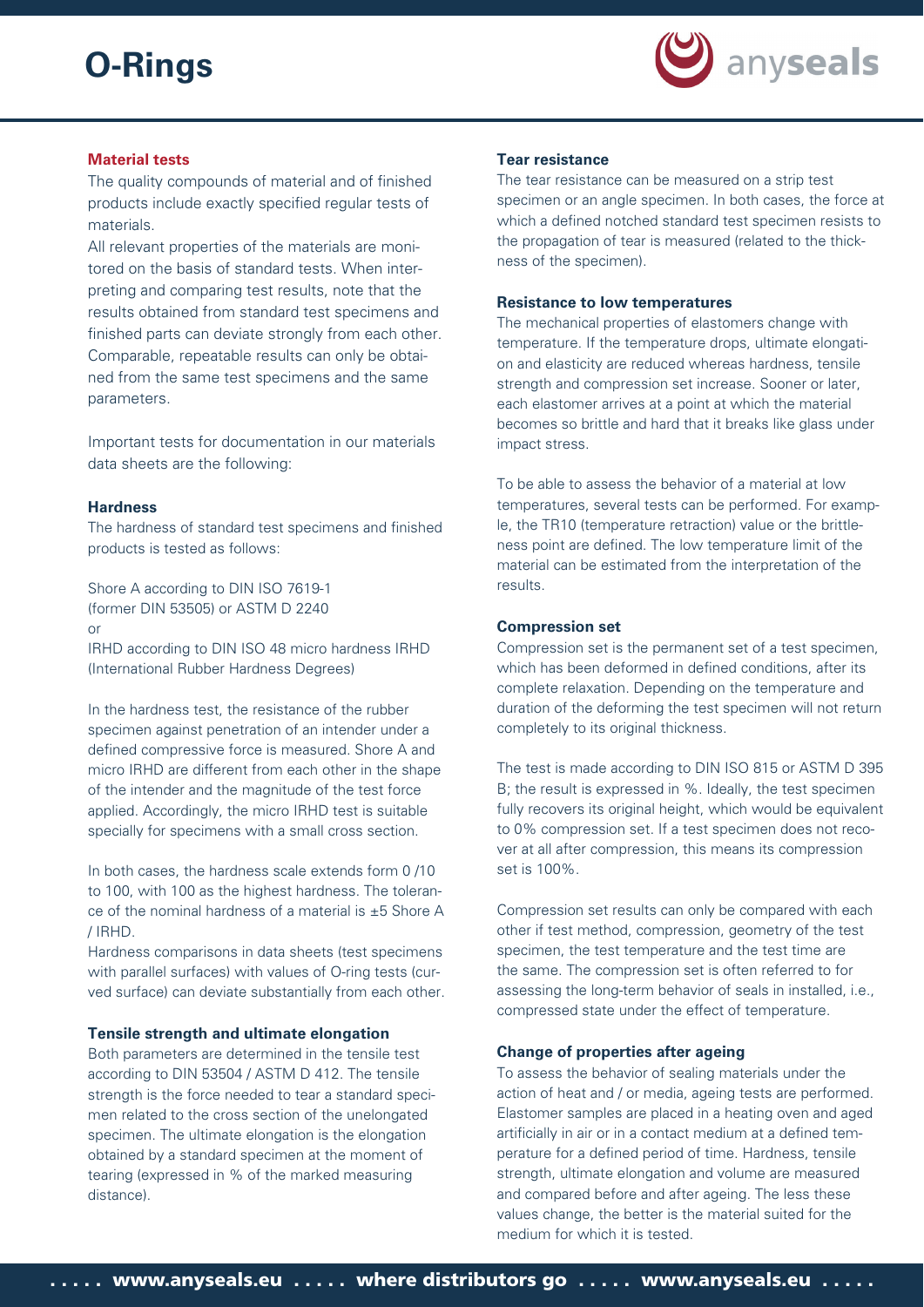

# **Material approval**

Many of our materials have special approvals or releases for certain safety related applications, e.g., gas, drinking water or food, petrochemical or oil and gas applications. Compliance with the applicable norms and regulations is tested and certified by an independent testing body or testing laboratory and such tests are repeated regularly.

If one material is certified for different applications, the applications of this material can be bundled, which saves cost. In this way, one seal can supply the needs of several international markets.

# **Material approval / certification:**

| <b>Approval / certification</b>  |                                          | <b>Application</b> | <b>Scope</b> |
|----------------------------------|------------------------------------------|--------------------|--------------|
| <b>Test specification</b>        | <b>Institute</b>                         |                    |              |
| <b>EN 549</b>                    | <b>DVGW</b>                              | Gas                | Europe       |
| (former DIN 3535 part 1+ part 2) | Deutscher Verein des Gas und             |                    |              |
| <b>EN 682</b>                    | Wasserfaches e.V.                        | Gas                | Europe       |
| (former DIN 3535 part 3)         |                                          |                    |              |
| <b>KTW</b>                       |                                          | Drinking water     | Germany      |
| DVGW W270                        |                                          | Drinking water     | Germany      |
| DVGW W534                        |                                          | Drinking water     | Germany      |
| EN 681-1                         |                                          | Drinking water     | Europa       |
| <b>WRAS</b> (former WRC)         | <b>WRAS</b>                              | Drinking water     | <b>UK</b>    |
| <b>BS 6920</b>                   | <b>Water Regulations Advisory Scheme</b> |                    |              |
| <b>NSF 61</b>                    | <b>NSF</b>                               | Drinking water     | <b>USA</b>   |
|                                  | National Sanitary Foundation             |                    |              |
| <b>ACS</b>                       | <b>Institut Pasteur</b>                  | Drinking water     | France       |
| Attestation Conformité Sanitaire |                                          |                    |              |
| <b>KIWA</b>                      | <b>KIWA</b>                              | Drinking water     | Netherlands  |
| BelgAqua                         | BelgAqua                                 | Drinking water     | Belgium      |
| acc. to FDA                      | <b>FDA</b>                               | Food               | <b>USA</b>   |
|                                  | Food and Drug Administration             |                    |              |
| <b>BfR</b> (former BGVV)         | <b>BfR</b>                               | Food               | Germany      |
|                                  | Bundesinstitut für Risikobewertung       |                    |              |
| <b>UL94</b>                      | UL                                       | Fire protection    | <b>USA</b>   |
|                                  | <b>Underwriter Laboratories</b>          |                    |              |
| <b>BAM</b>                       | <b>BAM</b>                               | Gaseous            | Germany      |
|                                  | Bundesanstalt für Materialforschung      | oxygen             |              |
|                                  | und -prüfung                             |                    |              |
| AED / Sour gas environments      |                                          |                    |              |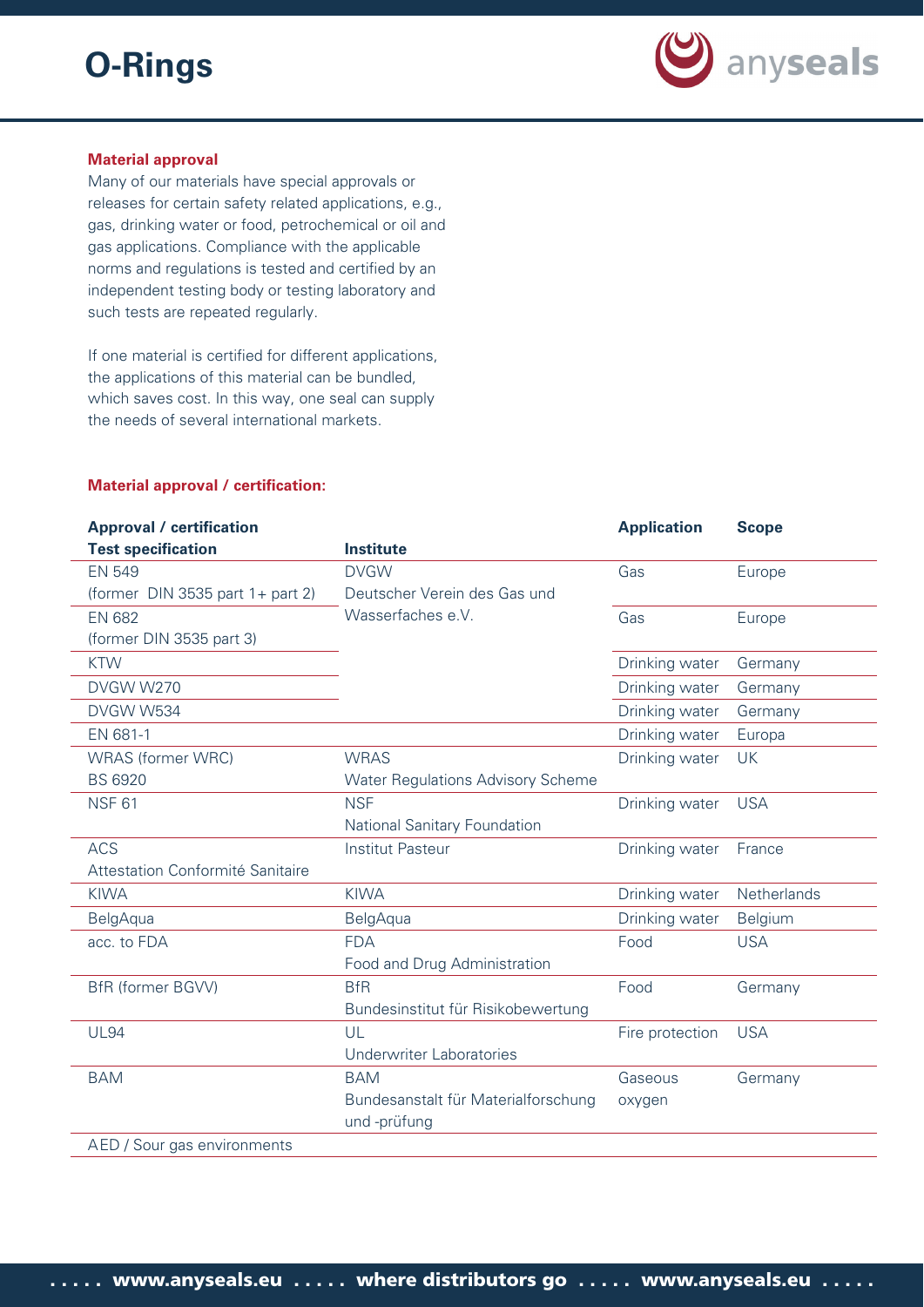

# **Antifriction treatments /**

# **surface coatings**

Reduced friction is an ever more topical subject. Whether for minimizing installation forces, ease of singling and further handling in automatic installation or for extension of service life in dynamic applications, reduced friction generally has many advantages.

We will be glad to advise you and recommend a method suitable for your application.

| <b>Method</b>         | <b>Application</b>              | Durability of the coating /<br>treatment |
|-----------------------|---------------------------------|------------------------------------------|
| Talcum treatment      | Prevention of sticking together | Short to medium-term                     |
| Siliconizing          | + Reduction of the force of     |                                          |
| Molykoting            | installation                    |                                          |
| Graphitizing          |                                 |                                          |
| Halogenating          | + automatic installation,       | Medium to long-term                      |
| PTFE solid coating    | Dynamic applications            | Long-term                                |
| Bonded solid coatings |                                 |                                          |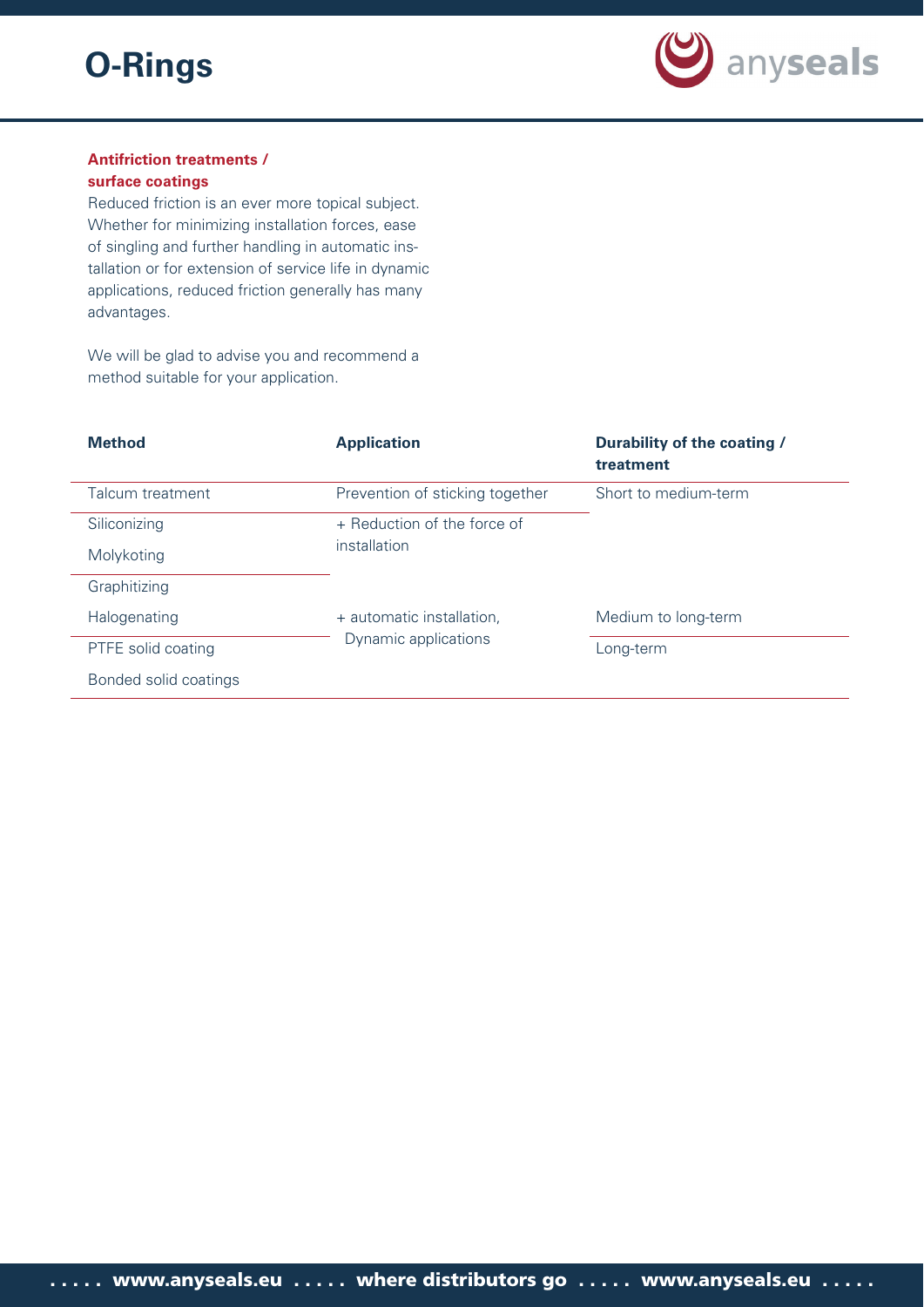

# **O-Ring grooves**

# **Static sealing**

If the sealed machine parts do not move relative to each other, the seal is a static seal. O-rings are ideal for static sealing.

The recommended installation dimensions should be observed to ensure reliable sealing.

# **Static sealing, radial compression**

With this type of installation, the cross section of the O-ring is compressed in radial direction. The Oring groove is provided on the inner or outer component part.

### static, radial, inside sealing



# static, radial, outside sealing



| $d_{2}$ | $t + 0.05$ | $b_1 + 0.25$ | Z   | $r_1$ | r <sub>2</sub> |
|---------|------------|--------------|-----|-------|----------------|
| 0.50    | 0.35       | 0.70         | 1.0 | 0.3   | 0.1            |
| 0.74    | 0.50       | 1.10         | 1.0 | 0.3   | 0.1            |
| 1.00    | 0.70       | 1.40         | 1.2 | 0.3   | 0.1            |
| 1.02    | 0.70       | 1.40         | 1.2 | 0.3   | 0.1            |
| 1.20    | 0.85       | 1.70         | 1.2 | 0.3   | 0.1            |
| 1.25    | 0.90       | 1.70         | 1.2 | 0.3   | 0.1            |
| 1.27    | 0.90       | 1.70         | 1.2 | 0.3   | 0.1            |
| 1.30    | 0.95       | 1.80         | 1.2 | 0.3   | 0.1            |
| 1.42    | 1.05       | 1.90         | 1.2 | 0.3   | 0.1            |
| 1.50    | 1.10       | 2.00         | 1.5 | 0.3   | 0.1            |
| 1.52    | 1.10       | 2.00         | 1.5 | 0.3   | 0.1            |
| 1.60    | 1.20       | 2.20         | 1.5 | 0.3   | 0.1            |
| 1.63    | 1.20       | 2.20         | 1.5 | 0.3   | 0.1            |
| 1.78    | 1.30       | 2.40         | 1.5 | 0.3   | 0.2            |
| 1.80    | 1.30       | 2.40         | 1.5 | 0.3   | 0.2            |
| 1.83    | 1.35       | 2.50         | 1.5 | 0.3   | 0.2            |
| 1.90    | 1.40       | 2.60         | 2.0 | 0.3   | 0.2            |
| 1.98    | 1.50       | 2.70         | 2.0 | 0.3   | 0.2            |
| 2.00    | 1.50       | 2.70         | 2.0 | 0.3   | 0.2            |
| 2.08    | 1.55       | 2.80         | 2.0 | 0.3   | 0.2            |
| 2.10    | 1.55       | 2.80         | 2.0 | 0.3   | 0.2            |
| 2.20    | 1.65       | 3.00         | 2.0 | 0.3   | 0.2            |
| 2.26    | 1.70       | 3.00         | 2.0 | 0.3   | 0.2            |
| 2.30    | 1.75       | 3.00         | 2.0 | 0.3   | 0.2            |
| 2.34    | 1.75       | 3.10         | 2.0 | 0.3   | 0.2            |
| 2.40    | 1.80       | 3.20         | 2.0 | 0.3   | 0.2            |
| 2.46    | 1.85       | 3.30         | 2.0 | 0.3   | 0.2            |
| 2.50    | 1.90       | 3.30         | 2.0 | 0.3   | 0.2            |
| 2.60    | 2.00       | 3.50         | 2.0 | 0.3   | 0.2            |
| 2.62    | 2.00       | 3.50         | 2.0 | 0.3   | 0.2            |
| 2.65    | 2.00       | 3.60         | 2.5 | 0.3   | 0.2            |
| 2.70    | 2.05       | 3.60         | 2.5 | 0.3   | 0.2            |
| 2.80    | 2.15       | 3.70         | 2.5 | 0.3   | 0.2            |
| 2.92    | 2.20       | 3.90         | 2.5 | 0.3   | 0.2            |
| 2.95    | 2.20       | 3.90         | 2.5 | 0.3   | 0.2            |
| 3.00    | 2.30       | 4.00         | 2.5 | 0.3   | 0.2            |
| 3.10    | 2.40       | 4.10         | 2.5 | 0.6   | 0.2            |
| 3.50    | 2.70       | 4.60         | 2.5 | 0.6   | 0.2            |
| 3.53    | 2.70       | 4.70         | 2.5 | 0.6   | 0.2            |
| 3.55    | 2.70       | 4.70         | 2.5 | 0.6   | 0.2            |
| 3.60    | 2.80       | 4.80         | 2.5 | 0.6   | 0.2            |
| 3.70    | 2.90       | 4.90         | 2.5 | 0.6   | 0.2            |
| 4.00    | 3.10       | 5.30         | 3.0 | 0.6   | 0.2            |
| 4.30    | 3.40       | 5.60         | 3.0 | 0.6   | 0.2            |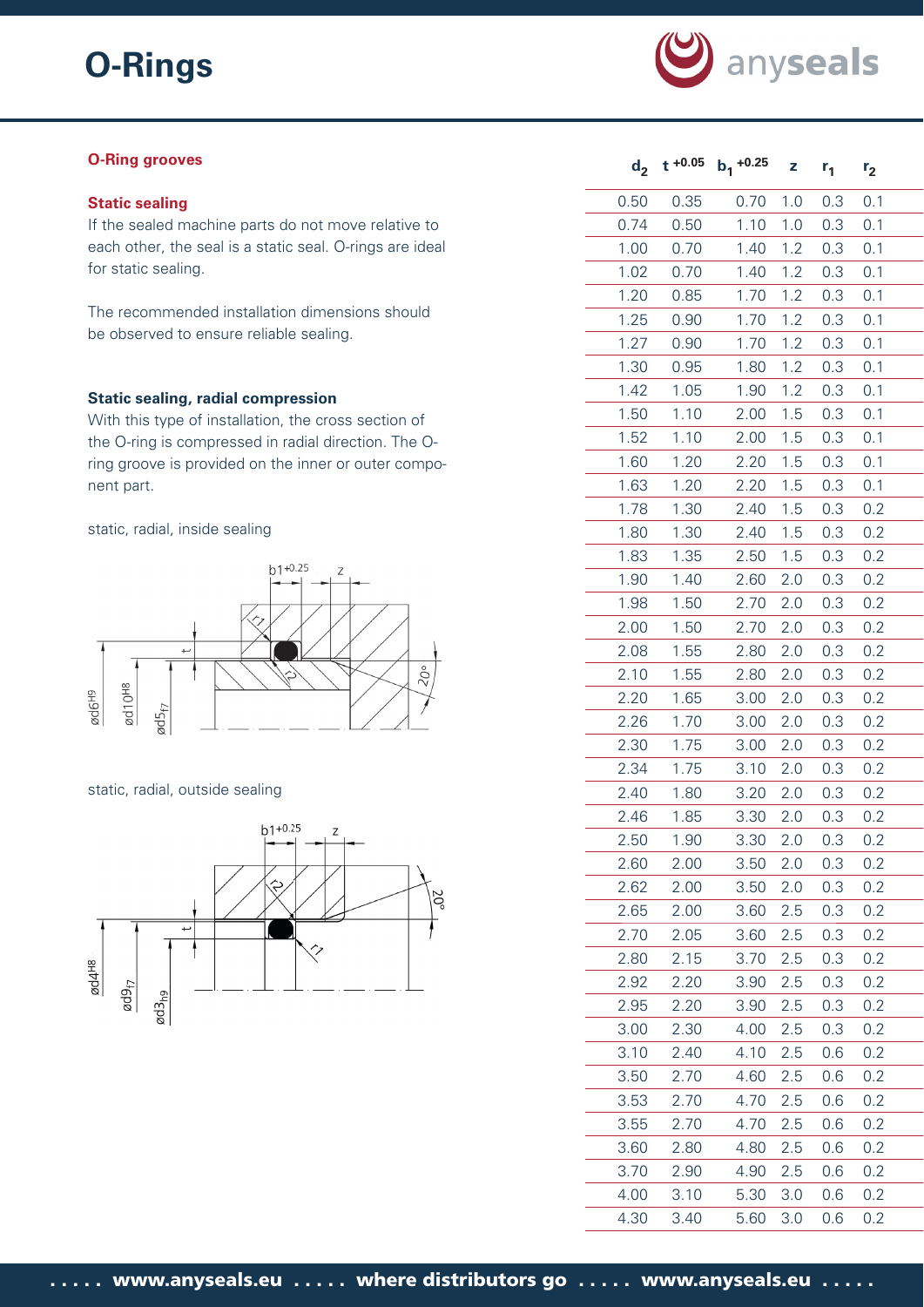

| $d_{2}$ | $t + 0.05$ | $b_1$ +0.25 | z   | $r_{1}$ | r <sub>2</sub> |
|---------|------------|-------------|-----|---------|----------------|
| 4.50    | 3.50       | 5.90        | 3.0 | 0.6     | 0.2            |
| 5.00    | 4.00       | 6.60        | 3.0 | 0.6     | 0.2            |
| 5.30    | 4.30       | 7.00        | 3.0 | 0.6     | 0.2            |
| 5.33    | 4.30       | 7.00        | 3.0 | 0.6     | 0.2            |
| 5.50    | 4.40       | 7.20        | 3.5 | 0.6     | 0.2            |
| 5.70    | 4.60       | 7.50        | 3.5 | 0.6     | 0.2            |
| 6.00    | 4.90       | 7.80        | 3.5 | 0.6     | 0.2            |
| 6.50    | 5.30       | 8.50        | 4.0 | 1.0     | 0.2            |
| 6.99    | 5.80       | 9.20        | 4.0 | 1.0     | 0.2            |
| 7.00    | 5.80       | 9.20        | 4.0 | 1.0     | 0.2            |
| 7.50    | 6.20       | 9.90        | 4.5 | 1.0     | 0.2            |
| 8.00    | 6.70       | 10.50       | 4.5 | 1.0     | 0.2            |
| 8.40    | 7.00       | 11.00       | 4.5 | 1.0     | 0.2            |
| 8.50    | 7.10       | 11.20       | 4.5 | 1.0     | 0.2            |
| 9.00    | 7.60       | 11.80       | 4.5 | 1.0     | 0.2            |
| 9.50    | 8.10       | 12.40       | 4.5 | 1.0     | 0.2            |
| 10.00   | 8.50       | 13.00       | 5.0 | 1.0     | 0.2            |
| 10.50   | 9.00       | 13.60       | 5.0 | 1.0     | 0.2            |
| 11.00   | 9.50       | 14.20       | 5.0 | 1.0     | 0.2            |
| 11.50   | 9.90       | 14.80       | 5.0 | 1.0     | 0.2            |
| 12.00   | 10.40      | 15.40       | 5.0 | 1.0     | 0.2            |
| 12.50   | 10.80      | 16.00       | 5.0 | 1.5     | 0.2            |
| 13.00   | 11.30      | 16.60       | 5.0 | 1.5     | 0.2            |
| 13.50   | 11.80      | 17.20       | 5.0 | 1.5     | 0.2            |
| 14.00   | 12.20      | 17.80       | 6.0 | 1.5     | 0.2            |
| 14.50   | 12.70      | 18.40       | 6.0 | 1.5     | 0.2            |
| 15.00   | 13.20      | 19.10       | 6.0 | 1.5     | 0.2            |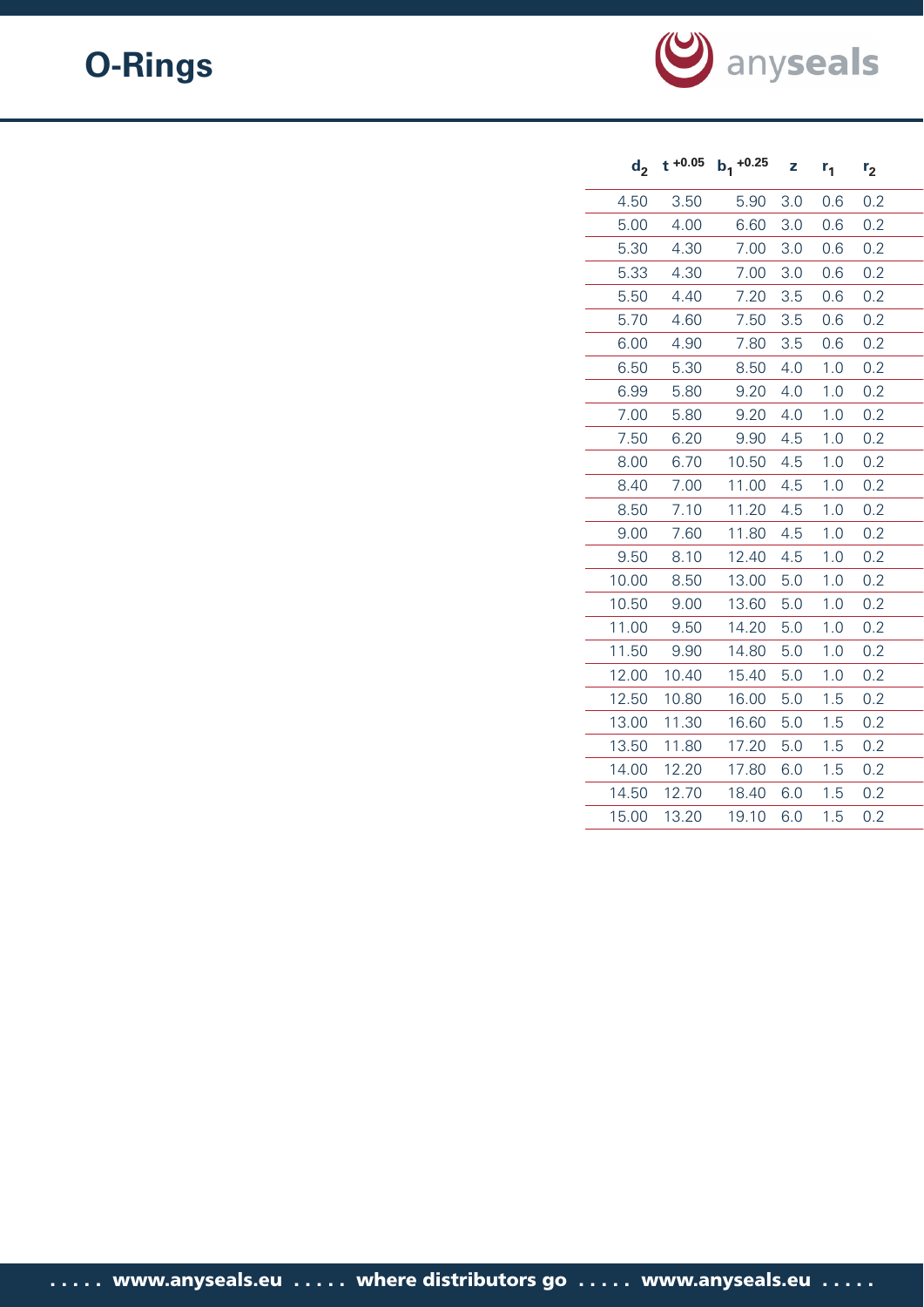

# **Static sealing, axial compression**

With this type of installation, the cross section of the O-ring is compressed in axial direction.

If pressure acts from inside, the O-ring should make contact at the outer diameter of the groove and be slightly compressed about 1% to maximum 3%.

If pressure acts from outside, the O-ring should make contact at the inner diameter of the groove and be stretched slightly (up to max. 6%).

static, axial pressure from inside



#### static, axial, pressure from outside



| $d_2$ | $t + 0.05$ | $b + 0.25$ | $r_{1}$ | r <sub>2</sub> |
|-------|------------|------------|---------|----------------|
| 0.50  | 0.35       | 0.70       | 0.3     | 0.1            |
| 0.74  | 0.50       | 1.10       | 0.3     | 0.1            |
| 1.00  | 0.70       | 1.40       | 0.3     | 0.1            |
| 1.02  | 0.75       | 1.40       | 0.3     | 0.1            |
| 1.20  | 0.85       | 1.70       | 0.3     | 0.1            |
| 1.25  | 0.90       | 1.70       | 0.3     | 0.1            |
| 1.27  | 0.90       | 1.80       | 0.3     | 0.1            |
| 1.30  | 0.95       | 1.80       | 0.3     | 0.1            |
| 1.42  | 1.05       | 1.90       | 0.3     | 0.1            |
| 1.50  | 1.10       | 2.10       | 0.3     | 0.1            |
| 1.52  | 1.10       | 2.10       | 0.3     | 0.1            |
| 1.60  | 1.20       | 2.20       | 0.3     | 0.1            |
| 1.63  | 1.20       | 2.20       | 0.3     | 0.1            |
| 1.78  | 1.30       | 2.60       | 0.3     | 0.2            |
| 1.80  | 1.30       | 2.60       | 0.3     | 0.2            |
| 1.83  | 1.35       | 2.60       | 0.3     | 0.2            |
| 1.90  | 1.40       | 2.70       | 0.3     | 0.2            |
| 1.98  | 1.50       | 2.80       | 0.3     | 0.2            |
| 2.00  | 1.50       | 2.80       | 0.3     | 0.2            |
| 2.08  | 1.55       | 2.90       | 0.3     | 0.2            |
| 2.10  | 1.55       | 2.90       | 0.3     | 0.2            |
| 2.20  | 1.60       | 3.10       | 0.3     | 0.2            |
| 2.26  | 1.70       | 3.10       | 0.3     | 0.2            |
| 2.30  | 1.75       | 3.10       | 0.3     | 0.2            |
| 2.34  | 1.75       | 3.10       | 0.3     | 0.2            |
| 2.40  | 1.80       | 3.30       | 0.3     | 0.2            |
| 2.46  | 1.85       | 3.40       | 0.3     | 0.2            |
| 2.50  | 1.90       | 3.40       | 0.3     | 0.2            |
| 2.60  | 2.00       | 3.50       | 0.3     | 0.2            |
| 2.62  | 2.00       | 3.60       | 0.3     | 0.2            |
| 2.65  | 2.00       | 3.70       | 0.3     | 0.2            |
| 2.70  | 2.05       | 3.70       | 0.3     | 0.2            |
| 2.80  | 2.10       | 3.90       | 0.3     | 0.2            |
| 2.92  | 2.20       | 4.00       | 0.3     | 0.2            |
| 2.95  | 2.20       | 4.00       | 0.3     | 0.2            |
| 3.00  | 2.30       | 4.00       | 0.3     | 0.2            |
| 3.10  | 2.40       | 4.10       | 0.6     | 0.2            |
| 3.50  | 2.70       | 4.80       | 0.6     | 0.2            |
| 3.53  | 2.70       | 4.80       | 0.6     | 0.2            |
| 3.55  | 2.70       | 4.90       | 0.6     | 0.2            |
| 3.60  | 2.80       | 5.00       | 0.6     | 0.2            |
| 3.70  | 2.90       | 5.10       | 0.6     | 0.2            |
| 4.00  | 3.10       | 5.40       | 0.6     | 0.2            |
| 4.30  | 3.40       | 5.80       | 0.6     | 0.2            |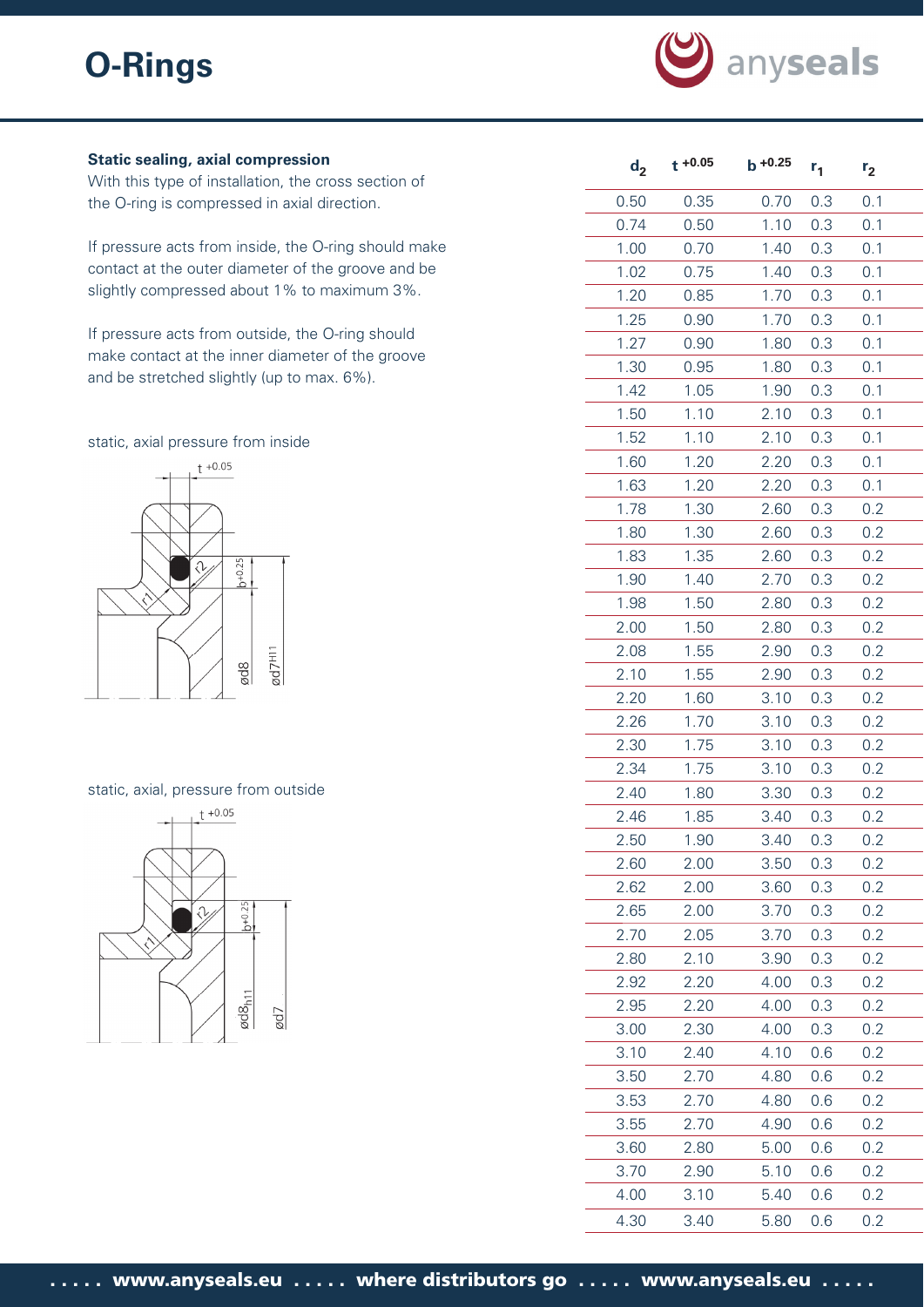

| d <sub>2</sub> | $t + 0.05$ | $b + 0.25$ | $r_{1}$ | r <sub>2</sub> |  |
|----------------|------------|------------|---------|----------------|--|
| 4.50           | 3.50       | 6.00       | 0.6     | 0.2            |  |
| 5.00           | 4.00       | 6.60       | 0.6     | 0.2            |  |
| 5.30           | 4.30       | 7.10       | 0.6     | 0.2            |  |
| 5.33           | 4.30       | 7.10       | 0.6     | 0.2            |  |
| 5.50           | 4.40       | 7.40       | 0.6     | 0.2            |  |
| 5.70           | 4.60       | 7.50       | 0.6     | 0.2            |  |
| 6.00           | 4.90       | 7.80       | 0.6     | 0.2            |  |
| 6.50           | 5.30       | 8.50       | 1.0     | 0.2            |  |
| 6.99           | 5.70       | 9.60       | 1.0     | 0.2            |  |
| 7.00           | 5.70       | 9.60       | 1.0     | 0.2            |  |
| 7.50           | 6.20       | 10.10      | 1.0     | 0.2            |  |
| 8.00           | 6.60       | 10.70      | 1.0     | 0.2            |  |
| 8.40           | 7.00       | 11.10      | 1.0     | 0.2            |  |
| 8.50           | 7.10       | 11.30      | 1.0     | 0.2            |  |
| 9.00           | 7.60       | 11.80      | 1.0     | 0.2            |  |
| 9.50           | 8.10       | 12.40      | 1.0     | 0.2            |  |
| 10.00          | 8.50       | 13.10      | 1.0     | 0.2            |  |
| 10.50          | 8.90       | 13.70      | 1.0     | 0.2            |  |
| 11.00          | 9.40       | 14.30      | 1.0     | 0.2            |  |
| 11.50          | 9.90       | 14.80      | 1.0     | 0.2            |  |
| 12.00          | 10.40      | 15.40      | 1.0     | 0.2            |  |
| 12.50          | 10.80      | 16.00      | 1.5     | 0.2            |  |
| 13.00          | 11.30      | 16.60      | 1.5     | 0.2            |  |
| 13.50          | 11.80      | 17.20      | 1.5     | 0.2            |  |
| 14.00          | 12.20      | 17.80      | 1.5     | 0.2            |  |
| 14.50          | 12.70      | 18.40      | 1.5     | 0.2            |  |
| 15.00          | 13.20      | 19.10      | 1.5     | 0.2            |  |
| 13.50          | 11.80      | 17.20      | 1.5     | 0.2            |  |
| 14.00          | 12.20      | 17.80      | 1.5     | 0.2            |  |
| 14.50          | 12.70      | 18.40      | 1.5     | 0.2            |  |
| 15.00          | 13.20      | 19.10      | 1.5     | 0.2            |  |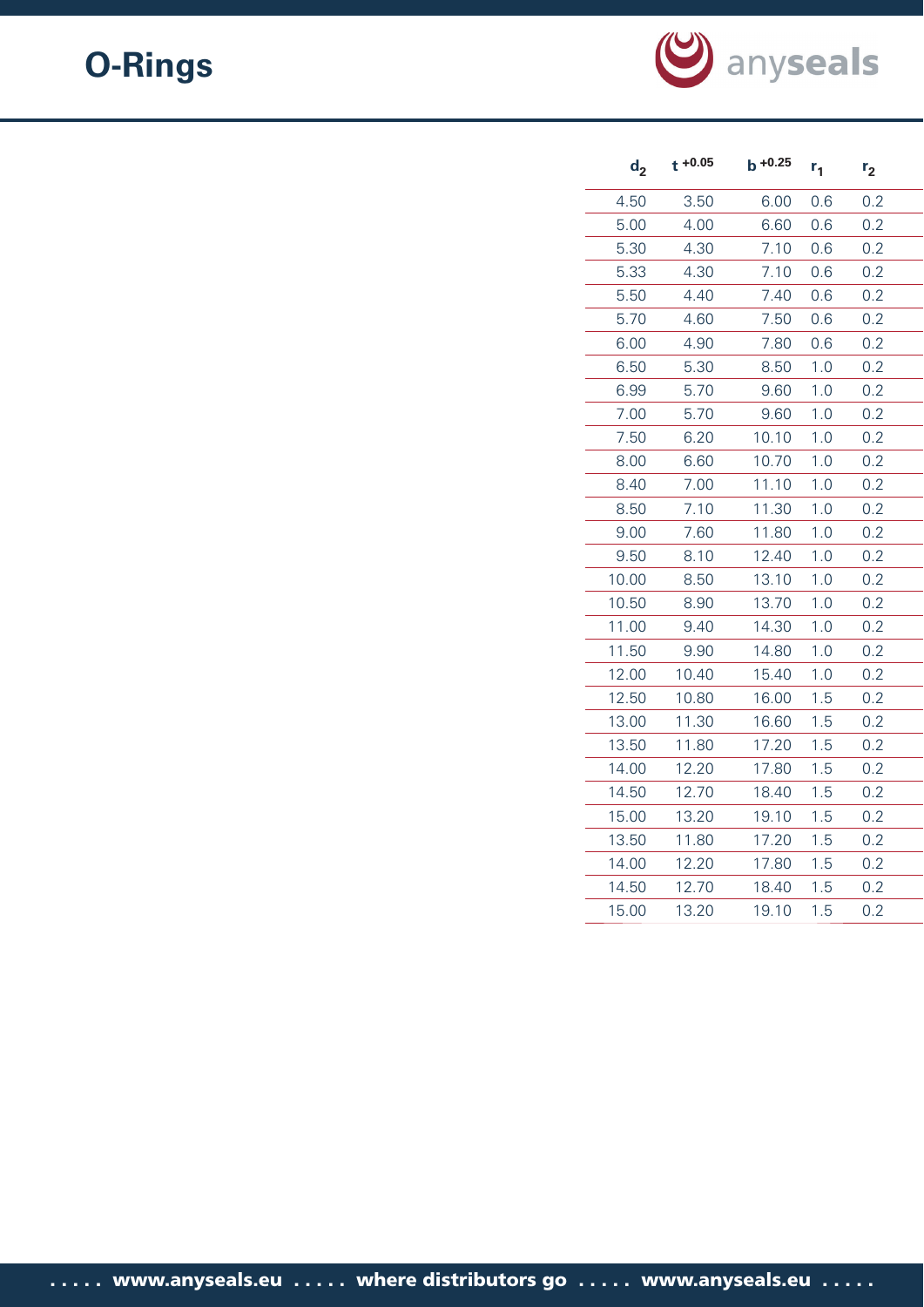

# **Static sealing, trapezoidal groove**

The special geometry of the trapezoidal groove which is expensive to make makes it impossible for the O-ring to fall out after installation. For this reason, the trapezoidal groove is of advantage, e.g., for overhead installations or in machine parts that open and close regularly.

# static, trapezoidal groove



| d <sub>2</sub> | $t \pm 0.05$ | $b \pm 005$ | $r_4$ | $r_{5}$ |
|----------------|--------------|-------------|-------|---------|
| 2.50           | 2.00         | 2.00        | 0.40  | 0.25    |
| 2.60           | 2.10         | 2.10        | 0.40  | 0.25    |
| 2.62           | 2.10         | 2.10        | 0.40  | 0.25    |
| 2.65           | 2.10         | 2.20        | 0.40  | 0.25    |
| 2.70           | 2.20         | 2.20        | 0.40  | 0.25    |
| 2.80           | 2.25         | 2.25        | 0.40  | 0.25    |
| 3.00           | 2.40         | 2.40        | 0.40  | 0.25    |
| 3.10           | 2.50         | 2.50        | 0.40  | 0.25    |
| 3.50           | 2.80         | 2.90        | 0.80  | 0.25    |
| 3.53           | 2.80         | 2.90        | 0.80  | 0.25    |
| 3.55           | 2.80         | 2.90        | 0.80  | 0.25    |
| 3.60           | 2.90         | 2.90        | 0.80  | 0.25    |
| 3.70           | 2.95         | 3.00        | 0.80  | 0.25    |
| 4.00           | 3.20         | 3.30        | 0.80  | 0.25    |
| 4.30           | 3.40         | 3.50        | 0.80  | 0.25    |
| 4.50           | 3.70         | 3.70        | 0.80  | 0.25    |
| 5.00           | 4.15         | 4.00        | 0.80  | 0.25    |
| 5.30           | 4.40         | 4.30        | 0.80  | 0.40    |
| 5.33           | 4.40         | 4.30        | 0.80  | 0.40    |
| 5.50           | 4.60         | 4.40        | 0.80  | 0.40    |
| 5.70           | 4.80         | 4.60        | 0.80  | 0.40    |
| 6.00           | 5.00         | 4.80        | 0.80  | 0.40    |
| 6.50           | 5.50         | 5.20        | 0.80  | 0.40    |
| 6.99           | 5.90         | 5.60        | 1.60  | 0.40    |
| 7.00           | 5.90         | 5.60        | 1.60  | 0.40    |
| 7.50           | 6.40         | 6.10        | 1.60  | 0.40    |
| 8.00           | 6.85         | 6.50        | 1.60  | 0.40    |
| 8.40           | 7.20         | 6.80        | 1.60  | 0.40    |
| 8.50           | 7.30         | 6.90        | 1.60  | 0.50    |
| 9.00           | 7.80         | 7.30        | 1.60  | 0.50    |
| 9.50           | 8.20         | 7.70        | 1.60  | 0.50    |
| 10.00          | 8.70         | 8.10        | 1.60  | 0.50    |
|                |              |             |       |         |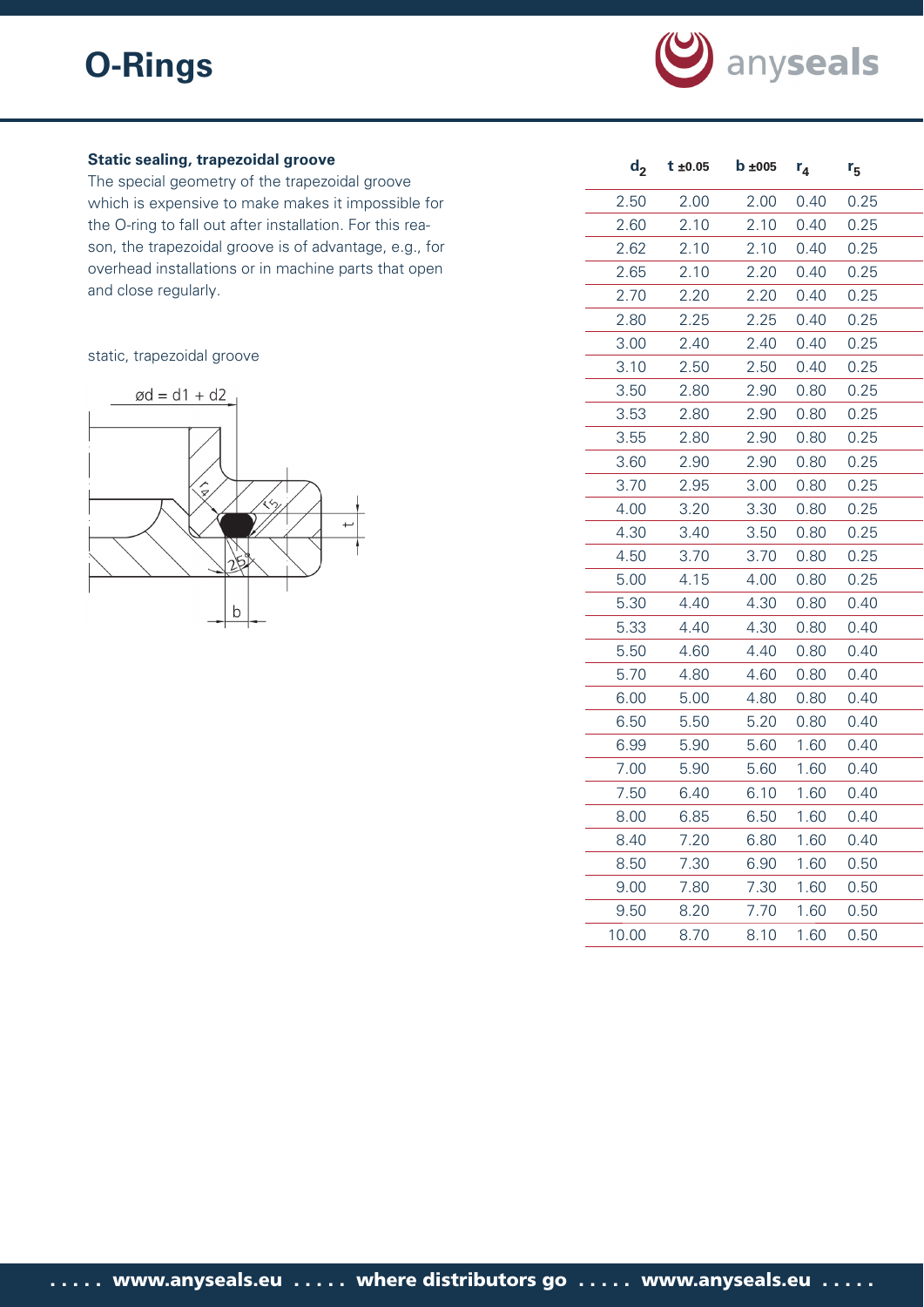

# **Static sealing, triangular groove**

Normally, we recommend a rectangular groove for O-ring seals. Where coveres or flanges must be sealed, design reasons may require a triangular groove. Strict keeping within tolerance is a precondition for the safe function in this case.

#### static, triangular groove



| d <sub>2</sub> | þ     | Tol.    | $r_3$ |
|----------------|-------|---------|-------|
| 1.50           | 2.05  | $+0.1$  | 0.3   |
| 1.60           | 2.20  | $+0.1$  | 0.3   |
| 1.78           | 2.40  | $+0.1$  | 0.3   |
| 1.80           | 2.40  | $+0.1$  | 0.3   |
| 1.90           | 2.60  | $+0.1$  | 0.4   |
| 2.00           | 2.70  | $+0.1$  | 0.4   |
| 2.20           | 3.00  | $+0.1$  | 0.4   |
| 2.40           | 3.20  | $+0.15$ | 0.4   |
| 2.50           | 3.40  | $+0.15$ | 0.5   |
| 2.60           | 3.60  | $+0.15$ | 0.5   |
| 2.62           | 3.60  | $+0.15$ | 0.5   |
| 2.65           | 3.60  | $+0.15$ | 0.5   |
| 2.70           | 3.70  | $+0.15$ | 0.6   |
| 2.80           | 3.80  | $+0.15$ | 0.6   |
| 3.00           | 4.10  | $+0.2$  | 0.6   |
| 3.10           | 4.20  | $+0.2$  | 0.6   |
| 3.50           | 4.80  | $+0.2$  | 0.8   |
| 3.53           | 4.80  | $+0.2$  | 0.8   |
| 3.55           | 4.80  | $+0.2$  | 0.8   |
| 3.60           | 4.90  | $+0.2$  | 0.9   |
| 3.70           | 5.00  | $+0.2$  | 0.9   |
| 4.00           | 5.50  | $+0.2$  | 1.2   |
| 4.30           | 5.90  | $+0.2$  | 1.2   |
| 4.50           | 6.20  | $+0.2$  | 1.2   |
| 5.00           | 6.80  | $+0.25$ | 1.2   |
| 5.30           | 7.20  | $+0.25$ | 1.4   |
| 5.33           | 7.30  | $+0.25$ | 1.4   |
| 5.50           | 7.50  | $+0.25$ | 1.5   |
| 5.70           | 7.80  | $+0.25$ | 1.5   |
| 6.00           | 8.20  | $+0.3$  | 1.5   |
| 6.50           | 8.80  | $+0.3$  | 1.7   |
| 6.99           | 9.60  | $+0.3$  | 2.0   |
| 7.00           | 9.60  | $+0.3$  | 2.0   |
| 7.50           | 10.20 | $+0.3$  | 2.0   |
| 8.00           | 10.90 | $+0.3$  | 2.0   |
| 8.40           | 11.40 | $+0.3$  | 2.0   |
| 8.50           | 11.60 | $+0.4$  | 2.0   |
| 9.00           | 12.50 | $+0.4$  | 2.5   |
| 9.50           | 13.10 | $+0.4$  | 2.5   |
| 10.00          | 13.70 | $+0.4$  | 2.5   |
| 10.50          | 14.30 | $+0.4$  | 2.5   |
| 11.00          | 15.00 | $+0.4$  | 2.5   |
| 12.00          | 16.50 | $+0.4$  | 3.0   |
| 15.00          | 20.40 | $+0.4$  | 3.0   |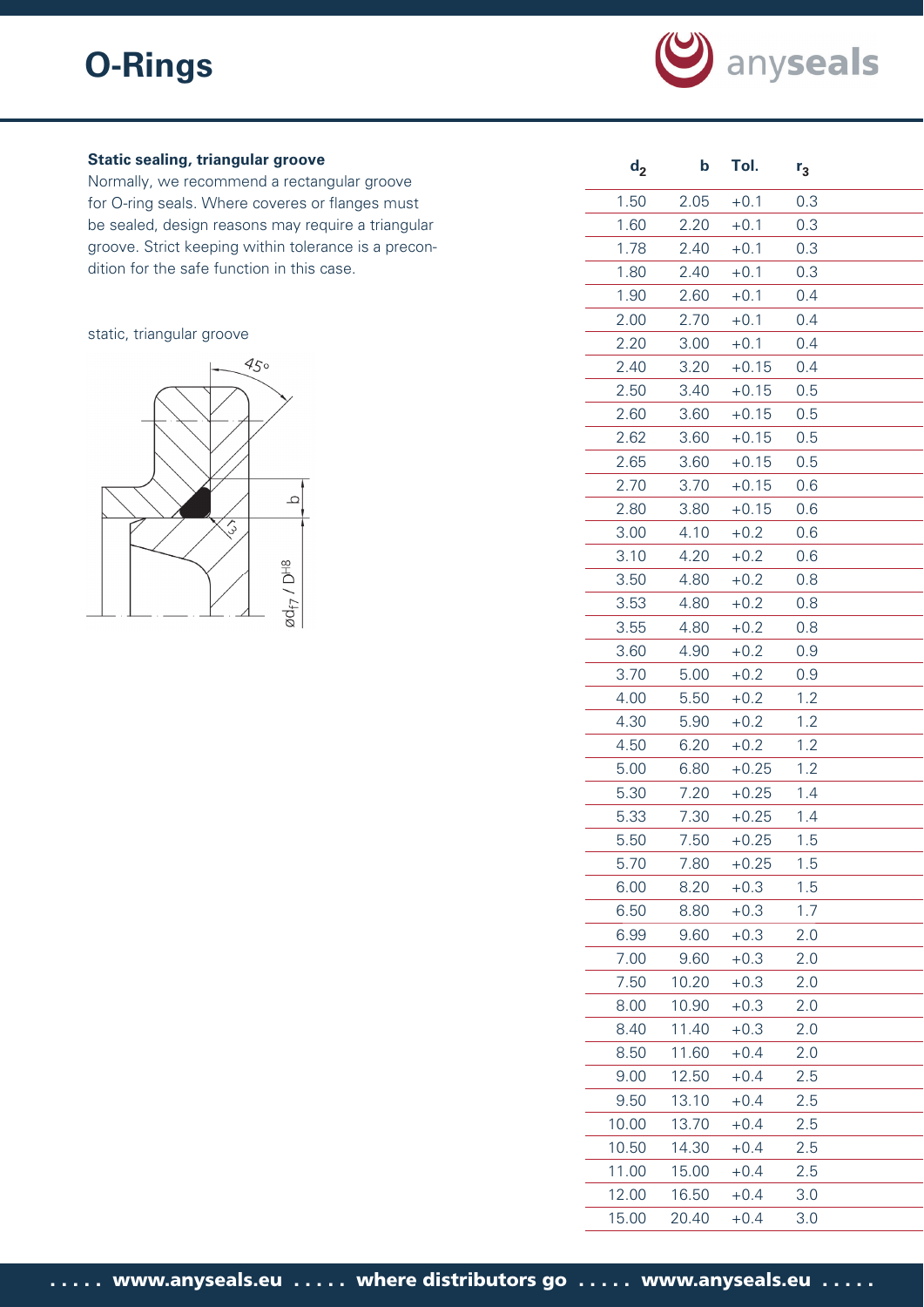

# **Static vacuum sealing**

The recommendations for sealing vacuum are slightly different than those for standard seals:

- The surface quality of all sealing faces must be distinctly better.
- Compliance with the recommended installation dimensions ensures a higher preload of the O-ring and the O-ring cross section fills the groove almost completely. The diffusion path of the gas through the elastomer becomes longer.
- The total leak rate can be reduced by using two O-rings one after the other and the application of vacuum grease.
- O-rings of fluoro rubber have shown to produce excellent results in many vacuum sealing applications.



| $\mathbf{d}_{2}$ | $t_{-0.05}$ | $b \pm 005$ | $r_{1}$ | r <sub>2</sub> |
|------------------|-------------|-------------|---------|----------------|
| 1.50             | 1.05        | 1.80        | 0.2     | 0.1            |
| 1.78             | 1.25        | 2.10        | 0.2     | 0.1            |
| 1.80             | 1.25        | 2.10        | 0.2     | 0.1            |
| 2.00             | 1.40        | 2.35        | 0.2     | 0.1            |
| 2.50             | 1.75        | 2.90        | 0.2     | 0.2            |
| 2.60             | 1.80        | 3.05        | 0.2     | 0.2            |
| 2.62             | 1.85        | 3.05        | 0.2     | 0.2            |
| 2.65             | 1.85        | 3.10        | 0.2     | 0.2            |
| 2.70             | 1.90        | 3.15        | 0.2     | 0.2            |
| 2.80             | 1.95        | 3.30        | 0.2     | 0.2            |
| 3.00             | 2.10        | 3.50        | 0.2     | 0.2            |
| 3.10             | 2.20        | 3.60        | 0.4     | 0.2            |
| 3.50             | 2.45        | 4.10        | 0.4     | 0.2            |
| 3.53             | 2.50        | 4.10        | 0.4     | 0.2            |
| 3.55             | 2.50        | 4.15        | 0.4     | 0.2            |
| 3.60             | 2.50        | 4.20        | 0.4     | 0.2            |
| 3.70             | 2.60        | 4.30        | 0.4     | 0.2            |
| 4.00             | 2.80        | 4.70        | 0.4     | 0.2            |
| 4.50             | 3.15        | 5.30        | 0.4     | 0.2            |
| 5.00             | 3.50        | 5.90        | 0.4     | 0.2            |
| 5.30             | 3.70        | 6.30        | 0.4     | 0.2            |
| 5.33             | 3.70        | 6.30        | 0.4     | 0.2            |
| 5.50             | 3.85        | 6.50        | 0.4     | 0.2            |
| 5.70             | 4.00        | 6.70        | 0.4     | 0.2            |
| 6.00             | 4.20        | 7.10        | 0.4     | 0.2            |
| 6.50             | 4.60        | 7.60        | 0.6     | 0.2            |
| 6.99             | 4.90        | 8.20        | 0.6     | 0.2            |
| 7.00             | 4.90        | 8.20        | 0.6     | 0.2            |
| 7.50             | 5.30        | 8.70        | 0.6     | 0.2            |
| 8.00             | 5.60        | 9.40        | 0.6     | 0.2            |
| 8.40             | 5.90        | 9.90        | 0.6     | 0.2            |
| 8.50             | 6.00        | 10.00       | 0.6     | 0.2            |
| 9.00             | 6.40        | 10.50       | 0.6     | 0.2            |
| 9.50             | 6.70        | 11.10       | 0.6     | 0.2            |
| 10.00            | 7.10        | 11.70       | 0.6     | 0.2            |
|                  |             |             |         |                |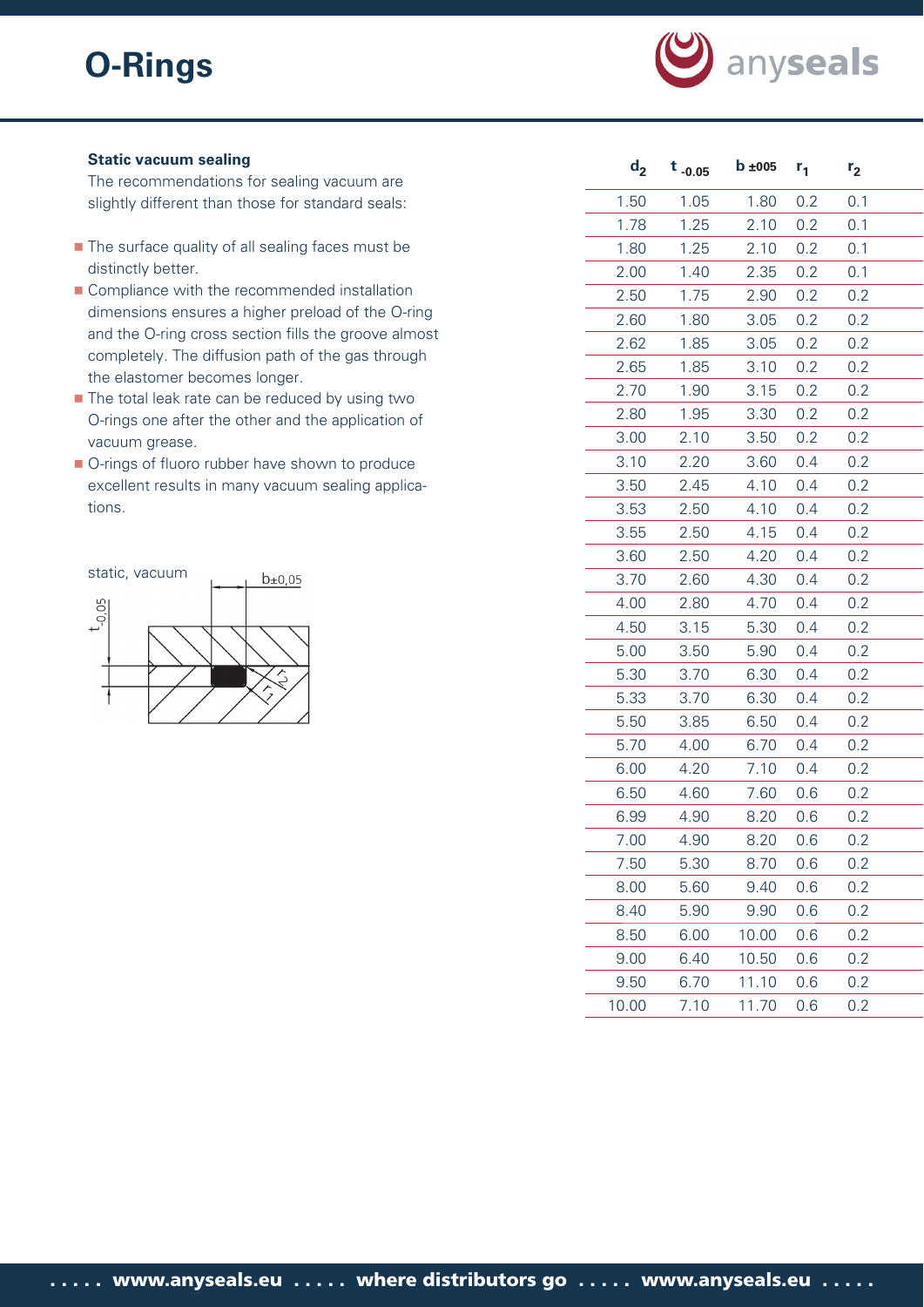

#### **Dynamic sealing**

If the sealed machine parts move relative to each other, the seal is a dynamic seal.

Due to friction, the compression of the O-ring crosssection is less in dynamic sealing than in a static sealing.

The recommended installation dimensions should be observed to ensure reliable sealing.

# **Dynamic sealing, radial compression, hydraulic**

O-ring seals in hydraulic systems are used for reciprocating, sometimes also for helical movements. They are particularly suitable if only little installation space is available. When higher demands on the sealing and less friction are required it should be seen whether special piston or rod seals can be used.



dynamic, radial, inside sealing, hydraulic inside



| $d_2$ | $t + 0.05$ | $b_1 + 0.25$     | z   | $r_{1}$ | r <sub>2</sub> |  |
|-------|------------|------------------|-----|---------|----------------|--|
| 1.00  | 0.85       | 1.30             | 1.0 | 0.3     | 0.1            |  |
| 1.02  | 0.85       | 1.40             | 1.0 | 0.3     | 0.1            |  |
| 1.20  | 1.00       | 1.60             | 1.0 | 0.3     | 0.1            |  |
| 1.25  | 1.05       | 1.60             | 1.0 | 0.3     | 0.1            |  |
| 1.27  | 1.10       | 1.70             | 1.0 | 0.3     | 0.1            |  |
| 1.30  | 1.10       | 1.70             | 1.0 | 0.3     | 0.1            |  |
| 1.42  | 1.20       | 1.90             | 1.2 | 0.3     | 0.1            |  |
| 1.50  | 1.30       | 2.00             | 1.2 | 0.3     | 0.1            |  |
| 1.52  | 1.30       | 2.00             | 1.2 | 0.3     | 0.1            |  |
| 1.60  | 1.35       | 2.10             | 1.2 | 0.3     | 0.1            |  |
| 1.63  | 1.40       | 2.10             | 1.2 | 0.3     | 0.1            |  |
| 1.78  | 1.50       | 2.30             | 1.4 | 0.3     | 0.2            |  |
| 1.80  | 1.50       | 2.40             | 1.4 | 0.3     | 0.2            |  |
| 1.83  | 1.55       | 2.40             | 1.4 | 0.3     | 0.2            |  |
| 1.90  | 1.60       | 2.50             | 1.4 | 0.3     | 0.2            |  |
| 1.98  | 1.70       | 2.60             | 1.4 | 0.3     | 0.2            |  |
| 2.00  | 1.70       | 2.60             | 1.4 | 0.3     | 0.2            |  |
| 2.08  | 1.75       | 2.70             | 1.4 | 0.3     | 0.2            |  |
| 2.10  | 1.80       | 2.80             | 1.4 | 0.3     | 0.2            |  |
| 2.20  | 1.90       | 2.90             | 1.4 | 0.3     | 0.2            |  |
| 2.26  | 1.90       | 3.00             | 1.4 | 0.3     | 0.2            |  |
| 2.30  | 1.95       | 3.00             | 1.4 | 0.3     | 0.2            |  |
| 2.34  | 2.00       | $3.10 \quad 1.4$ |     | 0.3     | 0.2            |  |
| 2.40  | 2.05       | 3.20             | 1.4 | 0.3     | 0.2            |  |
| 2.46  | 2.10       | 3.20             | 1.4 | 0.3     | 0.2            |  |
| 2.50  | 2.15       | 3.30             | 1.4 | 0.3     | 0.2            |  |
| 2.60  | 2.20       | 3.40             | 1.6 | 0.3     | 0.2            |  |
| 2.62  | 2.25       | 3.40             | 1.6 | 0.3     | 0.2            |  |
| 2.65  | 2.25       | 3.40             | 1.6 | 0.3     | 0.2            |  |
| 2.70  | 2.30       | 3.50             | 1.6 | 0.3     | 0.2            |  |
| 2.80  | 2.40       | 3.70             | 1.6 | 0.3     | 0.2            |  |
| 2.92  | 2.50       | 3.80             | 1.8 | 0.3     | 0.2            |  |
| 2.95  | 2.50       | 3.90             | 1.8 | 0.3     | 0.2            |  |
| 3.00  | 2.60       | 3.90             | 1.8 | 0.3     | 0.2            |  |
| 3.10  | 2.70       | 4.00             | 1.8 | 0.6     | 0.2            |  |
| 3.50  | 3.10       | 4.50             | 2.0 | 0.6     | 0.2            |  |
| 3.53  | 3.10       | 4.50             | 2.0 | 0.6     | 0.2            |  |
| 3.55  | 3.10       | 4.60             | 2.0 | 0.6     | 0.2            |  |
| 3.60  | 3.10       | 4.60             | 2.0 | 0.6     | 0.2            |  |
| 3.70  | 3.20       | 4.80             | 2.0 | 0.6     | 0.2            |  |
| 4.00  | 3.50       | 5.10             | 2.5 | 0.6     | 0.2            |  |
| 4.30  | 3.80       | 5.50             | 2.5 | 0.6     | 0.2            |  |
| 4.50  | 4.00       | 5.70             | 2.5 | 0.6     | 0.2            |  |
| 5.00  | 4.40       | 6.40             | 2.8 | 0.6     | 0.2            |  |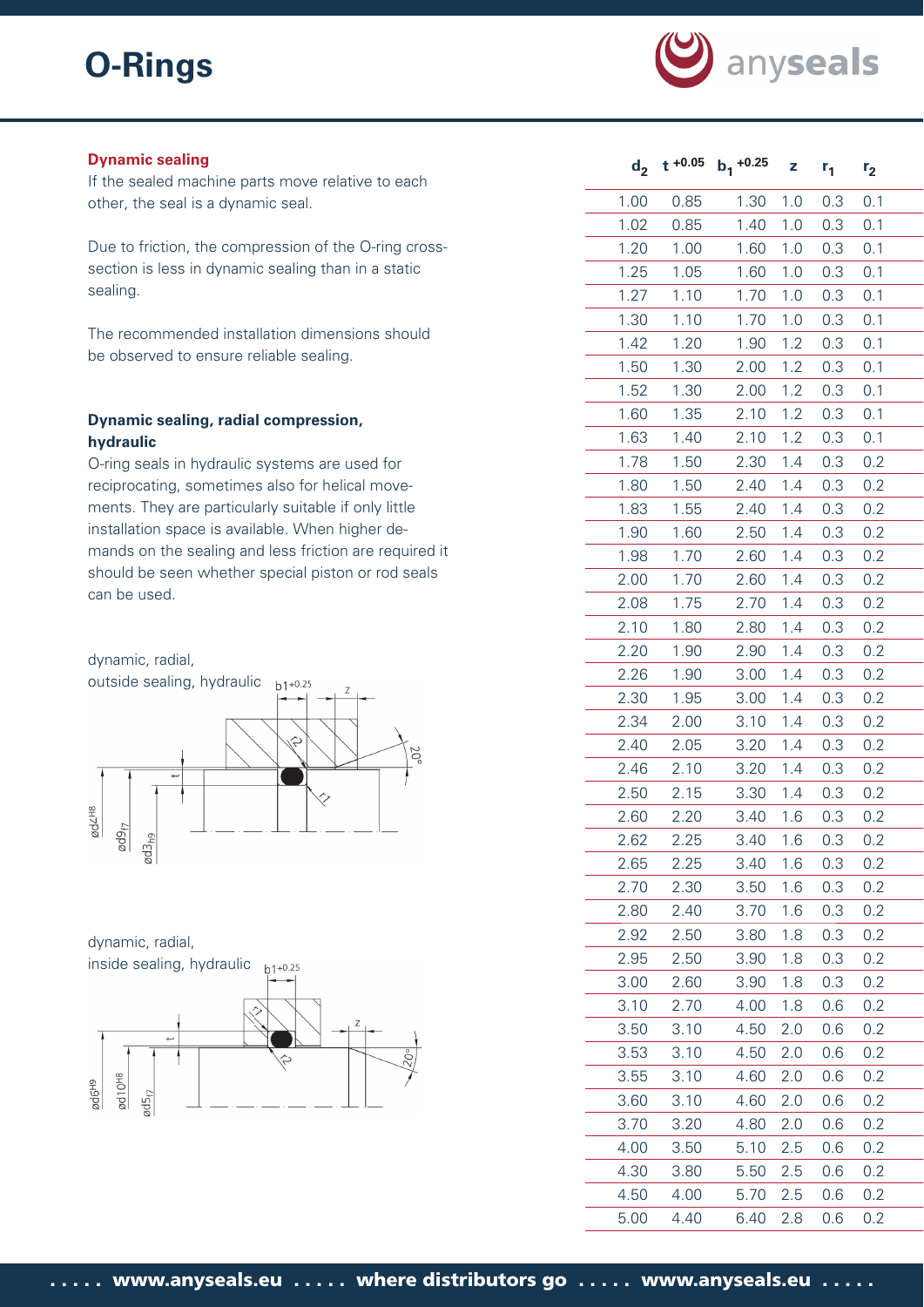

| $d_2$ |       | t +0.05 $b_1$ +0.25 | z   | $r_{1}$ | r <sub>2</sub> |  |
|-------|-------|---------------------|-----|---------|----------------|--|
| 5.30  | 4.70  | 6.80                | 2.8 | 0.6     | 0.2            |  |
| 5.33  | 4.70  | 6.80                | 2.8 | 0.6     | 0.2            |  |
| 5.50  | 4.80  | 7.00                | 3.0 | 0.6     | 0.2            |  |
| 5.70  | 5.00  | 7.30                | 3.0 | 0.6     | 0.2            |  |
| 6.00  | 5.30  | 7.60                | 3.5 | 0.6     | 0.2            |  |
| 6.50  | 5.80  | 8.20                | 3.5 | 1.0     | 0.2            |  |
| 6.99  | 6.20  | 8.80                | 4.0 | 1.0     | 0.2            |  |
| 7.00  | 6.20  | 8.80                | 4.0 | 1.0     | 0.2            |  |
| 7.50  | 6.70  | 9.50                | 4.0 | 1.0     | 0.2            |  |
| 8.00  | 7.10  | 10.10               | 4.5 | 1.0     | 0.2            |  |
| 8.40  | 7.50  | 10.60               | 4.5 | 1.0     | 0.2            |  |
| 8.50  | 7.60  | 10.70               | 4.5 | 1.0     | 0.2            |  |
| 9.00  | 8.10  | 11.20               | 4.5 | 1.0     | 0.2            |  |
| 9.50  | 8.50  | 11.80               | 4.5 | 1.0     | 0.2            |  |
| 10.00 | 9.00  | 12.50               | 4.5 | 1.0     | 0.2            |  |
| 10.50 | 9.40  | 13.10               | 5.0 | 1.0     | 0.2            |  |
| 11.00 | 9.90  | 13.70               | 5.0 | 1.0     | 0.2            |  |
| 11.50 | 10.30 | 14.40               | 5.0 | 1.0     | 0.2            |  |
| 12.00 | 10.80 | 15.00               | 5.0 | 1.0     | 0.2            |  |
| 15.00 | 13.60 | 18.50               | 5.0 | 1.5     | 0.2            |  |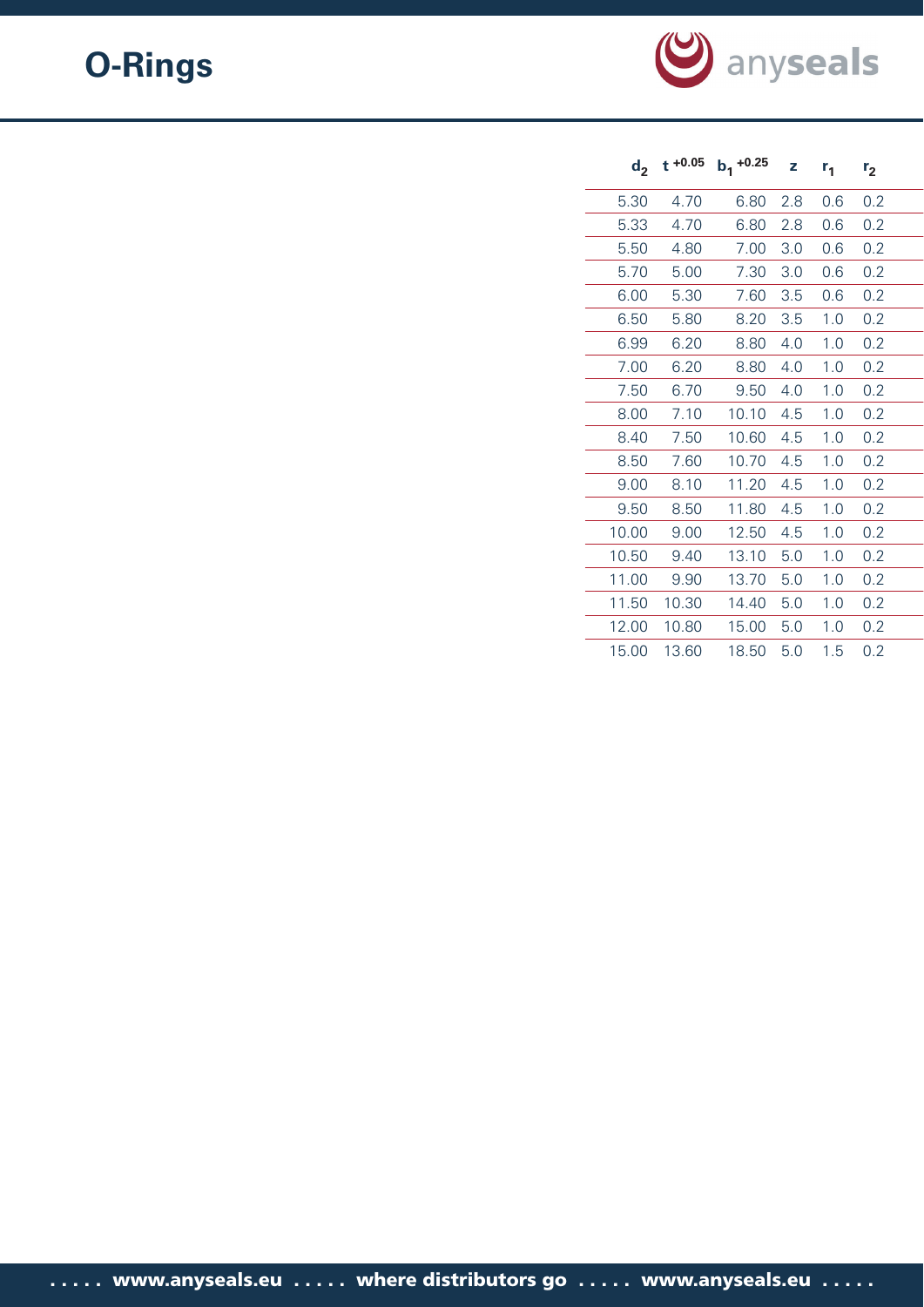

# **Dynamic sealing, radial compression, pneumatic**

O-ring seals in pneumatic systems are used for reciprocating movements.

In comparison with hydraulic applications, the compression of the O-ring cross-section is slightly less to keep the friction level as low as possible.

# dynamic, radial,

outside sealing, pneumatic



dynamic, radial, inside sealing, pneumatic



| $d_{2}$ | $t + 0.05$ | $b_1$ +0.25 | z   | $r_{1}$ | r <sub>2</sub> |
|---------|------------|-------------|-----|---------|----------------|
| 1.50    | 1.30       | 1.80        | 1.2 | 0.3     | 0.1            |
| 1.52    | 1.30       | 1.80        | 1.2 | 0.3     | 0.1            |
| 1.60    | 1.40       | 1.90        | 1.2 | 0.3     | 0.1            |
| 1.63    | 1.40       | 2.00        | 1.2 | 0.3     | 0.1            |
| 1.78    | 1.55       | 2.10        | 1.4 | 0.3     | 0.2            |
| 1.80    | 1.60       | 2.10        | 1.4 | 0.3     | 0.2            |
| 1.83    | 1.60       | 2.20        | 1.4 | 0.3     | 0.2            |
| 1.90    | 1.65       | 2.30        | 1.4 | 0.3     | 0.2            |
| 1.98    | 1.75       | 2.30        | 1.4 | 0.3     | 0.2            |
| 2.00    | 1.75       | 2.40        | 1.4 | 0.3     | 0.2            |
| 2.08    | 1.85       | 2.40        | 1.4 | 0.3     | 0.2            |
| 2.10    | 1.85       | 2.50        | 1.4 | 0.3     | 0.2            |
| 2.20    | 1.95       | 2.60        | 1.4 | 0.3     | 0.2            |
| 2.26    | 2.00       | 2.60        | 1.4 | 0.3     | 0.2            |
| 2.30    | 2.05       | 2.70        | 1.4 | 0.3     | 0.2            |
| 2.34    | 2.10       | 2.70        | 1.4 | 0.3     | 0.2            |
| 2.40    | 2.15       | 2.80        | 1.4 | 0.3     | 0.2            |
| 2.46    | 2.20       | 2.90        | 1.4 | 0.3     | 0.2            |
| 2.50    | 2.25       | 2.90        | 1.4 | 0.3     | 0.2            |
| 2.60    | 2.35       | 3.00        | 1.6 | 0.3     | 0.2            |
| 2.62    | 2.35       | 3.00        | 1.6 | 0.3     | 0.2            |
| 2.65    | 2.40       | 3.10        | 1.6 | 0.3     | 0.2            |
| 2.70    | 2.40       | 3.10        | 1.6 | 0.3     | 0.2            |
| 2.80    | 2.50       | 3.30        | 1.6 | 0.3     | 0.2            |
| 2.92    | 2.65       | 3.40        | 1.8 | 0.3     | 0.2            |
| 2.95    | 2.65       | 3.40        | 1.8 | 0.3     | 0.2            |
| 3.00    | 2.70       | 3.50        | 1.8 | 0.3     | 0.2            |
| 3.10    | 2.80       | 3.70        | 1.8 | 0.6     | 0.2            |
| 3.50    | 3.15       | 4.20        | 2.0 | 0.6     | 0.2            |
| 3.53    | 3.20       | 4.20        | 2.0 | 0.6     | 0.2            |
| 3.55    | 3.20       | 4.20        | 2.0 | 0.6     | 0.2            |
| 3.60    | 3.25       | 4.30        | 2.0 | 0.6     | 0.2            |
| 3.70    | 3.35       | 4.40        | 2.0 | 0.6     | 0.2            |
| 4.00    | 3.65       | 4.70        | 2.5 | 0.6     | 0.2            |
| 4.30    | 3.90       | 5.20        | 2.5 | 0.6     | 0.2            |
| 4.50    | 4.10       | 5.50        | 2.5 | 0.6     | 0.2            |
| 5.00    | 4.60       | 6.10        | 2.8 | 0.6     | 0.2            |
| 5.30    | 4.90       | 6.50        | 2.8 | 0.6     | 0.2            |
| 5.33    | 4.90       | 6.50        | 2.8 | 0.6     | 0.2            |
| 5.50    | 5.05       | 6.70        | 3.0 | 0.6     | 0.2            |
| 5.70    | 5.25       | 6.90        | 3.0 | 0.6     | 0.2            |
| 6.00    | 5.50       | 7.30        | 3.5 | 0.6     | 0.2            |
| 6.50    | 6.00       | 7.90        | 3.5 | 1.0     | 0.2            |
| 6.99    | 6.45       | 8.50        | 4.0 | 1.0     | 0.2            |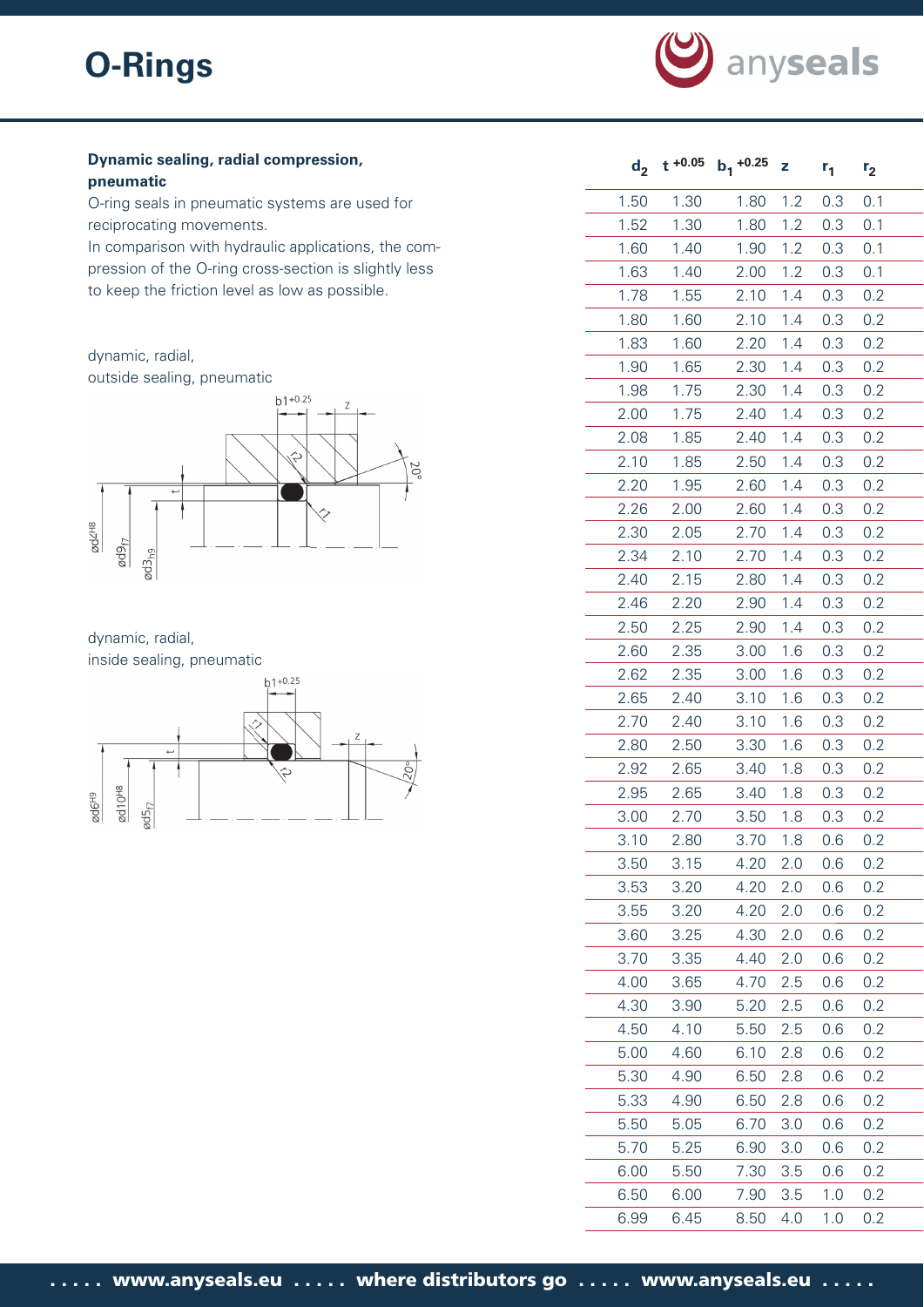

| $d_{2}$ | $t + 0.05$ | $b_1 + 0.25$ | z   | r <sub>1</sub> | r <sub>2</sub> |  |
|---------|------------|--------------|-----|----------------|----------------|--|
| 7.00    | 6.45       | 8.50         | 4.0 | 1.0            | 0.2            |  |
| 7.50    | 6.95       | 9.10         | 4.0 | 1.0            | 0.2            |  |
| 8.00    | 7.40       | 9.70         | 4.5 | 1.0            | 0.2            |  |
| 8.40    | 7.80       | 10.20        | 4.5 | 1.0            | 0.2            |  |
| 8.50    | 7.85       | 10.30        | 4.5 | 1.0            | 0.2            |  |
| 9.00    | 8.35       | 10.90        | 4.5 | 1.0            | 0.2            |  |
| 9.50    | 8.80       | 11.50        | 4.5 | 1.0            | 0.2            |  |
| 10.00   | 9.30       | 12.10        | 4.5 | 1.0            | 0.2            |  |
| 10.50   | 9.75       | 12.70        | 5.0 | 1.0            | 0.2            |  |
| 11.00   | 10.25      | 13.30        | 5.0 | 1.0            | 0.2            |  |
| 11.50   | 10.70      | 13.90        | 5.0 | 1.0            | 0.2            |  |
| 12.00   | 11.15      | 14.50        | 5.0 | 1.0            | 0.2            |  |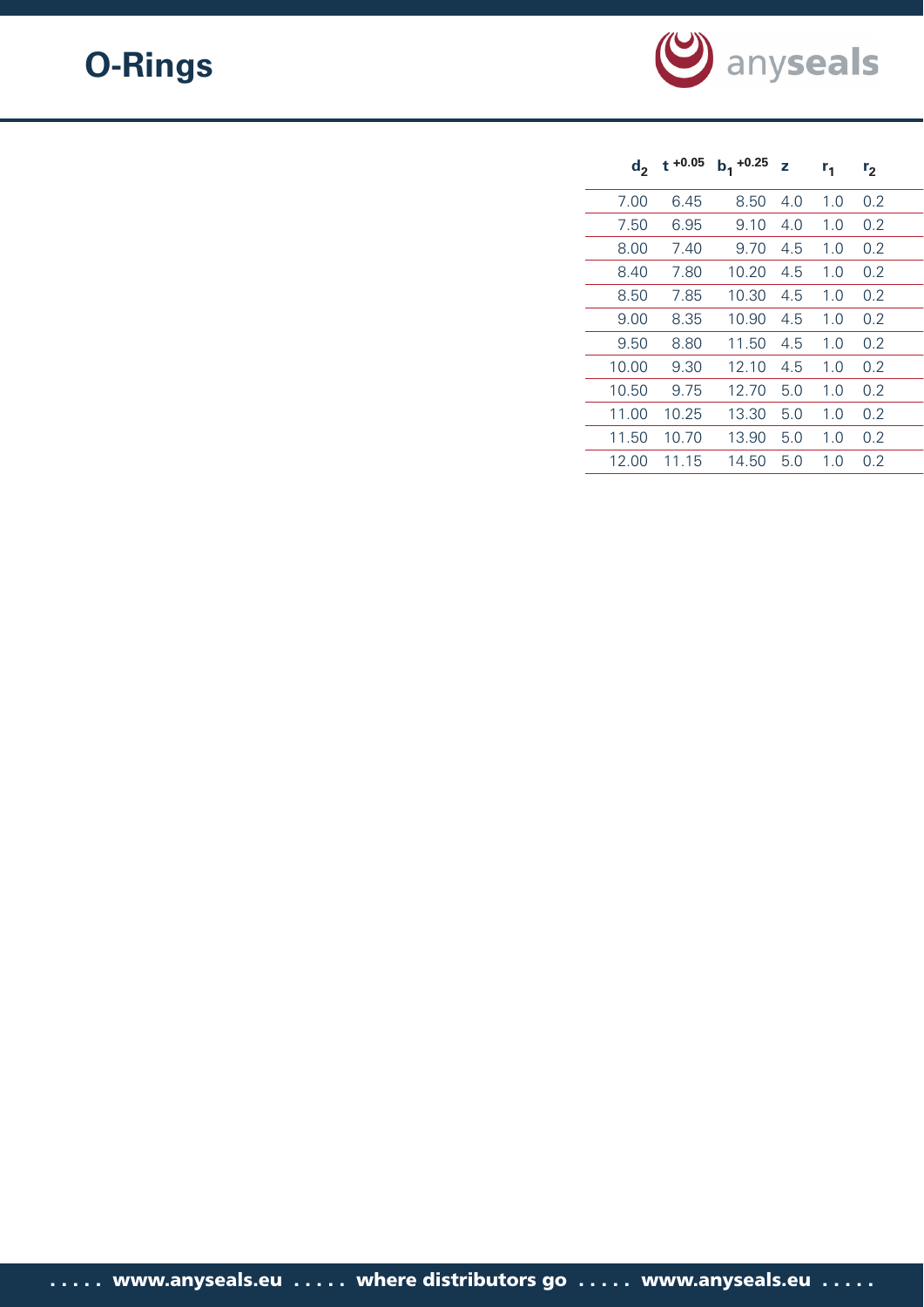

# **O-ring groove, design**

The following parameters should be considered for the design of O-ring grooves:

#### **Groove design**

Normally, rectangular grooves are preferred for O-ring seals. If required for technological reasons, the groove flanks can have bevels not exceeding 5 degrees.



| d2        | r1  | r2  |
|-----------|-----|-----|
| -3        | 0.3 |     |
| $3-6$     | 0.6 |     |
| $6 - 10$  | 1.0 | 0.2 |
| $12 - 15$ | 1.5 |     |

# **Surfaces**

The correct surface roughness of the sealing surfaces is decisive for good and efficient sealing. Dynamic seals must meet higher requirements than the surfaces of static seals. Generally, all surfaces in the area of the seal should be free from scratches, cavities or deep machining grooves.

| <b>Surface</b>               | <b>Sealing type</b> |                    |                         |                 |                 |                          |                |                   |                                 |  |
|------------------------------|---------------------|--------------------|-------------------------|-----------------|-----------------|--------------------------|----------------|-------------------|---------------------------------|--|
|                              | dynamic             |                    | static                  |                 |                 | static                   |                |                   |                                 |  |
|                              |                     |                    |                         |                 |                 |                          |                |                   | pulsating pressure              |  |
|                              | $R_{\rm a}$<br> µm  | $R_{\rm z}$<br> µm | $R_{\text{max}}$<br> µm | $R_{a}$<br>[µm] | $R_{7}$<br>[µm] | $R_{\text{max}}$<br>[µm] | $R_{a}$<br> µm | $H_{\tau}$<br> µm | $R_{\text{max}}$<br><u>luml</u> |  |
| Sealing surface $x \leq 0.4$ |                     | 1.2                | 1.6                     | 1.6             | 6.3             | 10                       | 0.8            | 1.6               | 3.2                             |  |
| Groove base y<br>$\leq$      | 1.6                 | 3.2                | 6.3                     | 3.2             | 10              | 125                      | 1.6            | 3.2               | 6.3                             |  |
| Groove flanks $z \leq$       | 3.2                 | 6.3                | 10                      | 6.3             | 12.5            | 16                       | 3.2            | 6.3               | 10                              |  |

# **Lead-in chamfers**

In relation to the installation space, O-rings are designed with some oversize and are compressed during installation between the machine parts. To avoid damage (e.g., shearing of the O-ring) appropriate lead-in chamfers must be provided at the parts. The angle of the lead-in chamfer should be 15° – 20°. The length of the chamfer depends on the cross section and is specified in the appropriate groove dimension tables.







burrfree, rounded edge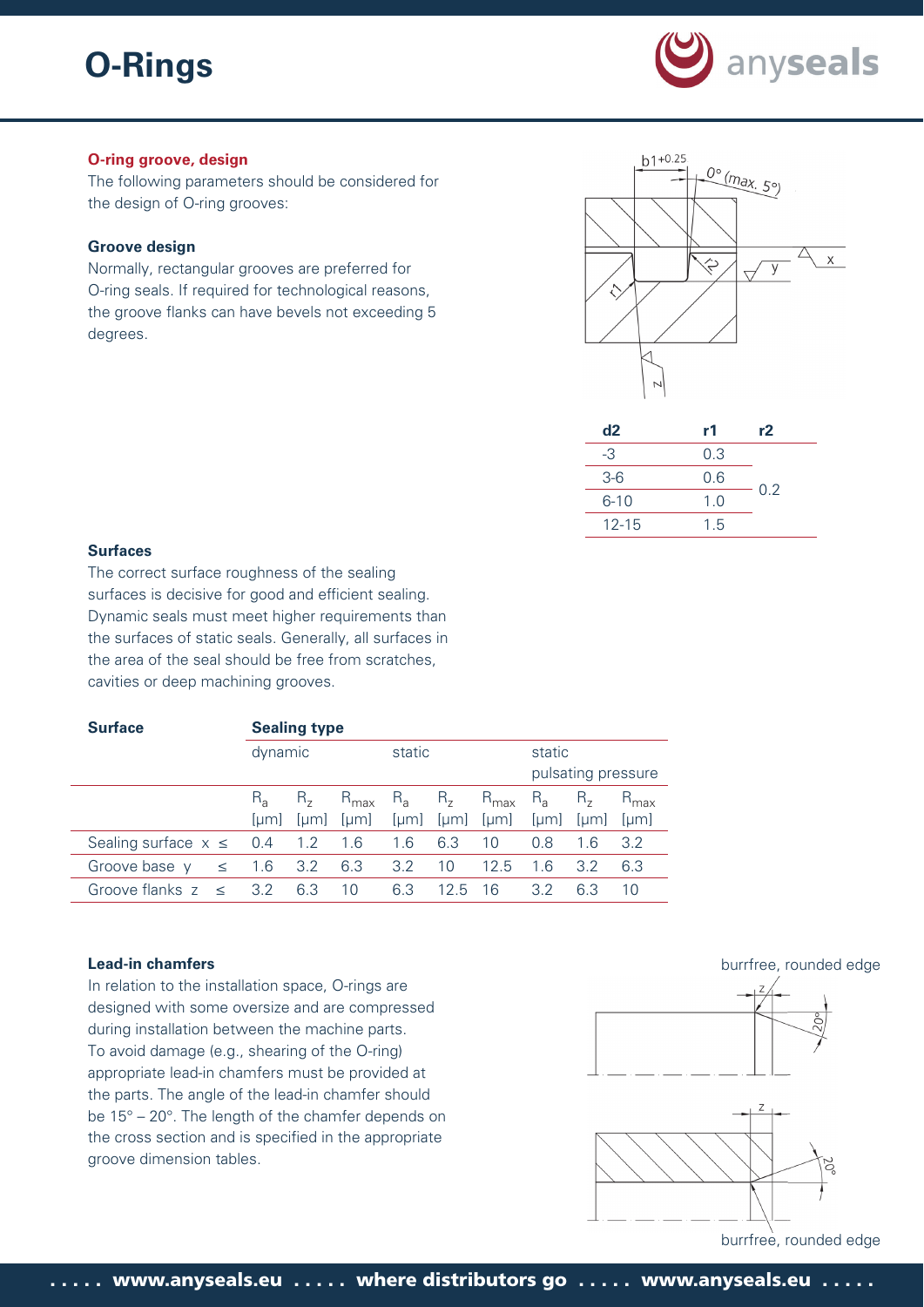

# **Gap dimensions**

The gap dimension between the sealed machine parts should be small as required for the application. The gap is too wide, gap extrusion may occur. This means that the O-ring material is compressed into the gap at the side opposite the pressure and is destroyed.

| <b>Type of sealing</b> | <b>Pressure [bar]</b> | <b>Hardness [Shore A]</b> |      |      |  |  |  |
|------------------------|-----------------------|---------------------------|------|------|--|--|--|
|                        |                       | 70                        | 80   | 90   |  |  |  |
| <b>static</b>          | $\leq 63$             | 0.2                       | 0.25 | 0.3  |  |  |  |
|                        | $63 - 100$            | 0.1                       | 0.2  | 0.25 |  |  |  |
|                        | $100 - 160$           | 0.05                      | 0.1  | 0.2  |  |  |  |
|                        | $160 - 250$           |                           | 0.05 | 0.1  |  |  |  |
|                        | $250 - 350$           |                           |      | 0.05 |  |  |  |
| dynamic                | $\leq 30$             | 0.2                       | 0.25 | 0.3  |  |  |  |
|                        | $30 - 63$             | 0.1                       | 0.15 | 0.2  |  |  |  |
|                        | $63 - 80$             |                           | 0.1  | 0.15 |  |  |  |
|                        | $80 - 100$            |                           |      | 0.1  |  |  |  |
|                        |                       |                           |      |      |  |  |  |





Table: Permitted gap width g [mm] valid for temperatures up to 70°C. For silicone materials the values for the gap sizes

are to be halved

Where gaps are wider or pressures higher, we recommend back-up rings.





Pressure from one side

Pressure from both sides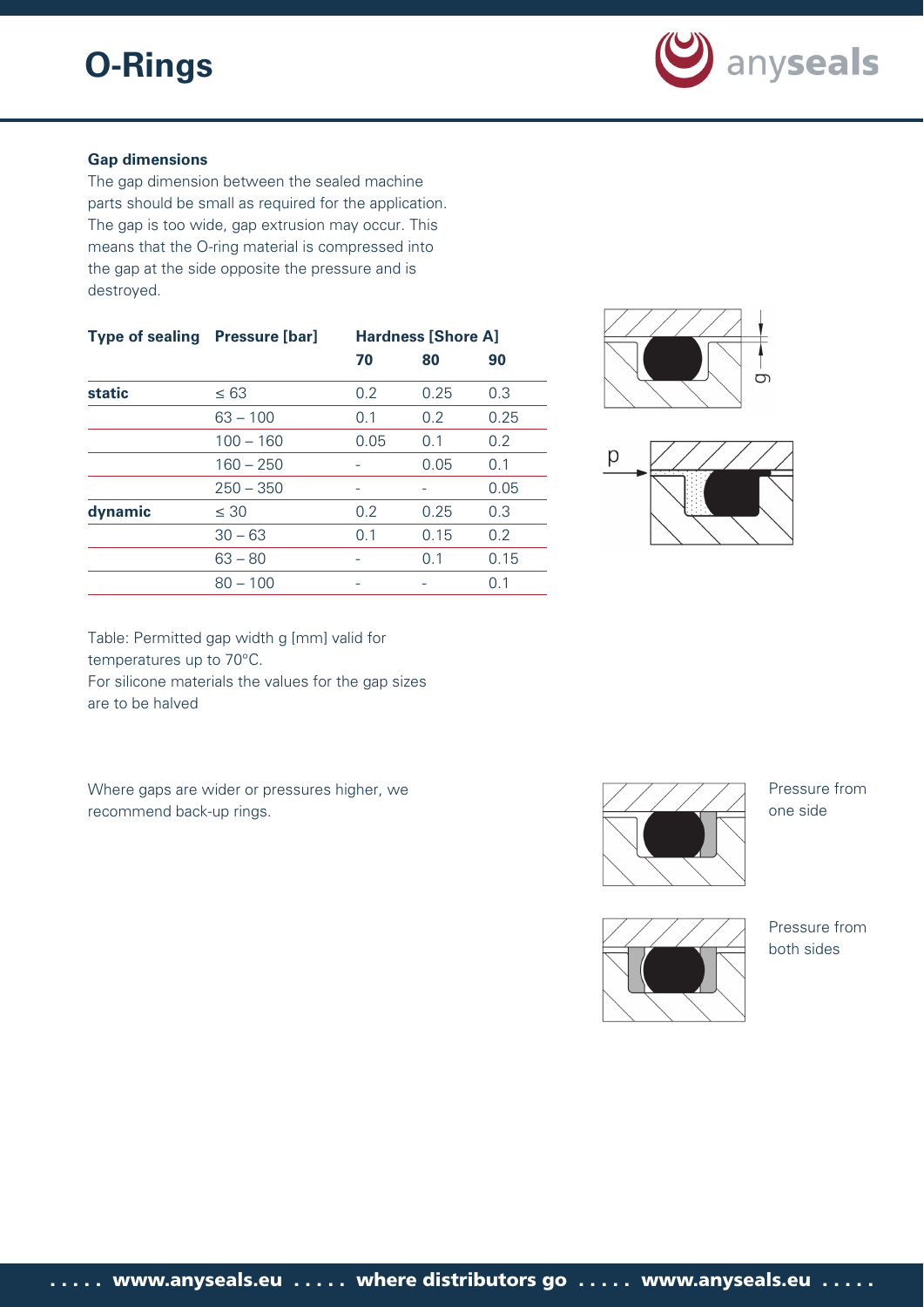

# **Installation**

The reliable function of an O-ring depends on the correct installation. The O-ring must not be damaged during installation.

The following points are important for the installation of O-rings:

- **Before the seal is installed, all components should** be cleaned from machining residue, e.g., chips and contamination of any kind.
- **The seal and the installation groove should be** lubricated with suitable grease before the installation (check lubricant for compatibility with the sealing material).
- All components of the installation groove should have lead-in chamfers.
- Sharp edges should carefully be deburred or better even - avoided by the designer by providing suitable chamfers or radii.
- Seals should in no case be drawn over sharp edges. Threads, key grooves, boreholes, etc. should be covered during installation of the O-ring. We recommend using installation sleeves or installation mandrels.
- Make sure not to damage the O-ring when you expand it for installation (especially small O-rings).
- Heating to approximately 80°C in oil or water facilitates expansion and recovery of the O-ring.
- The O-ring should not be rolled during installation and not be twisted when it rests in the groove.





burrfree, rounded edge